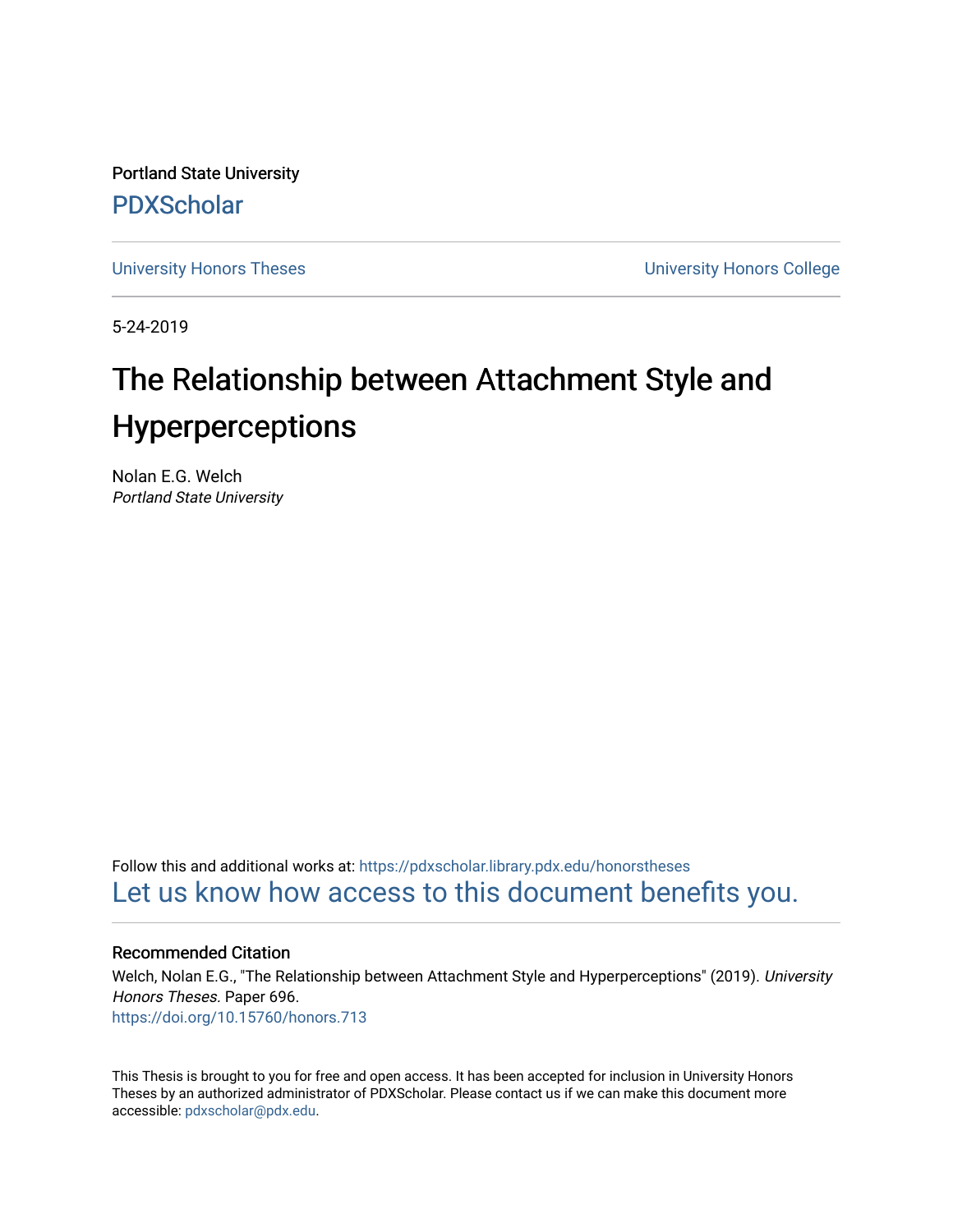# The Relationship Between Attachment Style and Hyperperceptions

by

# Nolan Welch

An undergraduate honors thesis submitted in partial fulfillment of the

requirements for the degree of

Bachelor of Science

in

University Honors

and

Communication

Thesis Adviser

Dr. Erin Spottswood

Portland State University

2019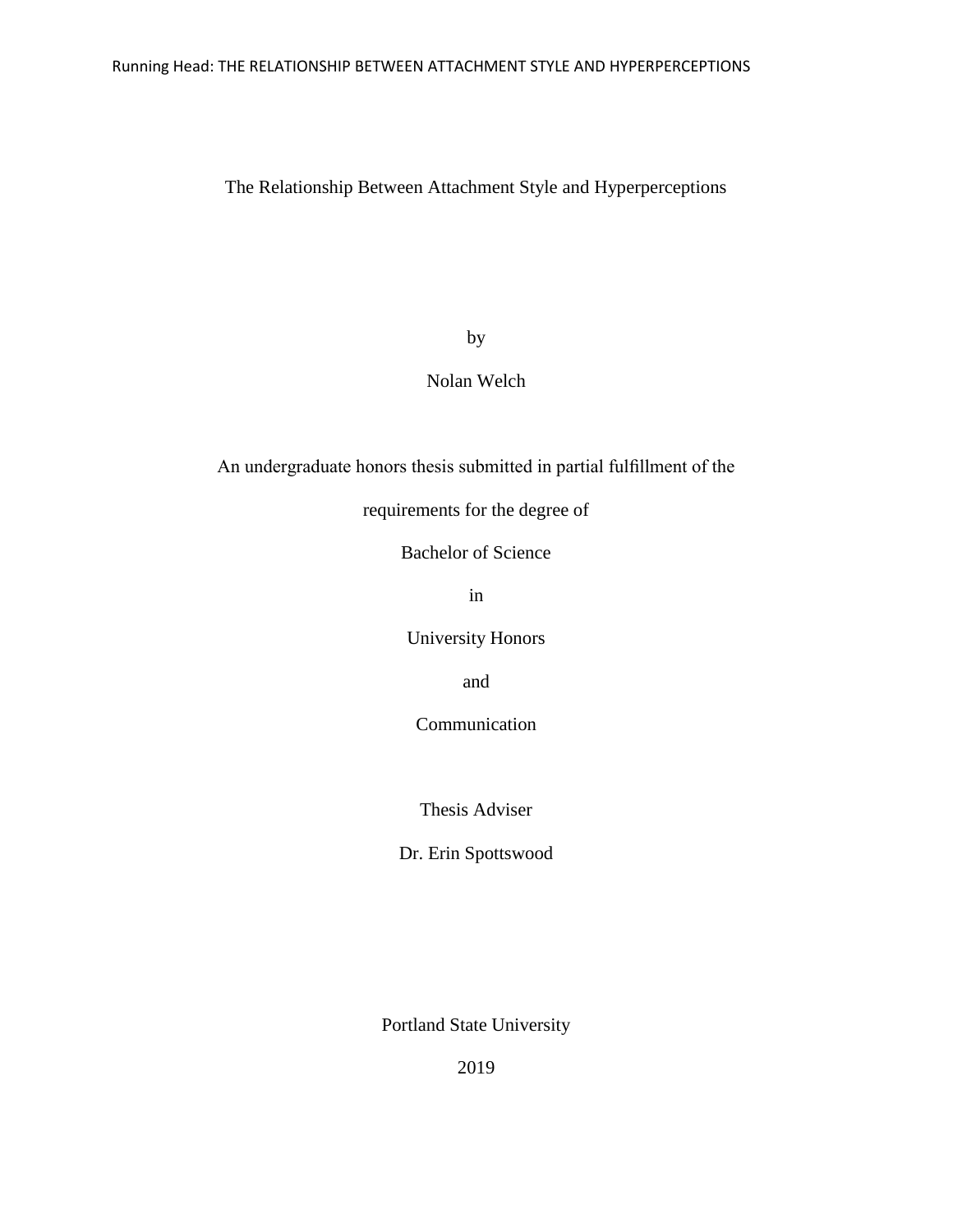#### Abstract

Three different attachment styles from previous research were examined in a closer context to see if they were predictive of hyperperceptions in romantic relationships while using social networking sites (SNS). The hyperperception model, a new communication concept, focuses on the over-attribution of others' relationships based on brief observations through SNS usage. Undergraduate communication students recruited from the Pacific North West and another university in the Midwest, with an active Facebook account, were sampled for this research. Participants responded to survey questions designed to test if hyperperceptions occurred in their romantic relationship from observations they made on SNSs. The participants' partners also needed an active Facebook account in order for the participant to take part in the study. Data analysis revealed that the participant attachment style did play a role in the development of hyperperceptions from their own observations on SNSs regarding their partner's relationship with others. Together, these findings suggest that the relationship between attachment style and hyperperceptions have reason to be explored further. These findings also suggest that attachment style may impact one's own perceptions surrounding relationships that they see on SNS platforms.

*Keywords:* attachment style, hyperperception, perception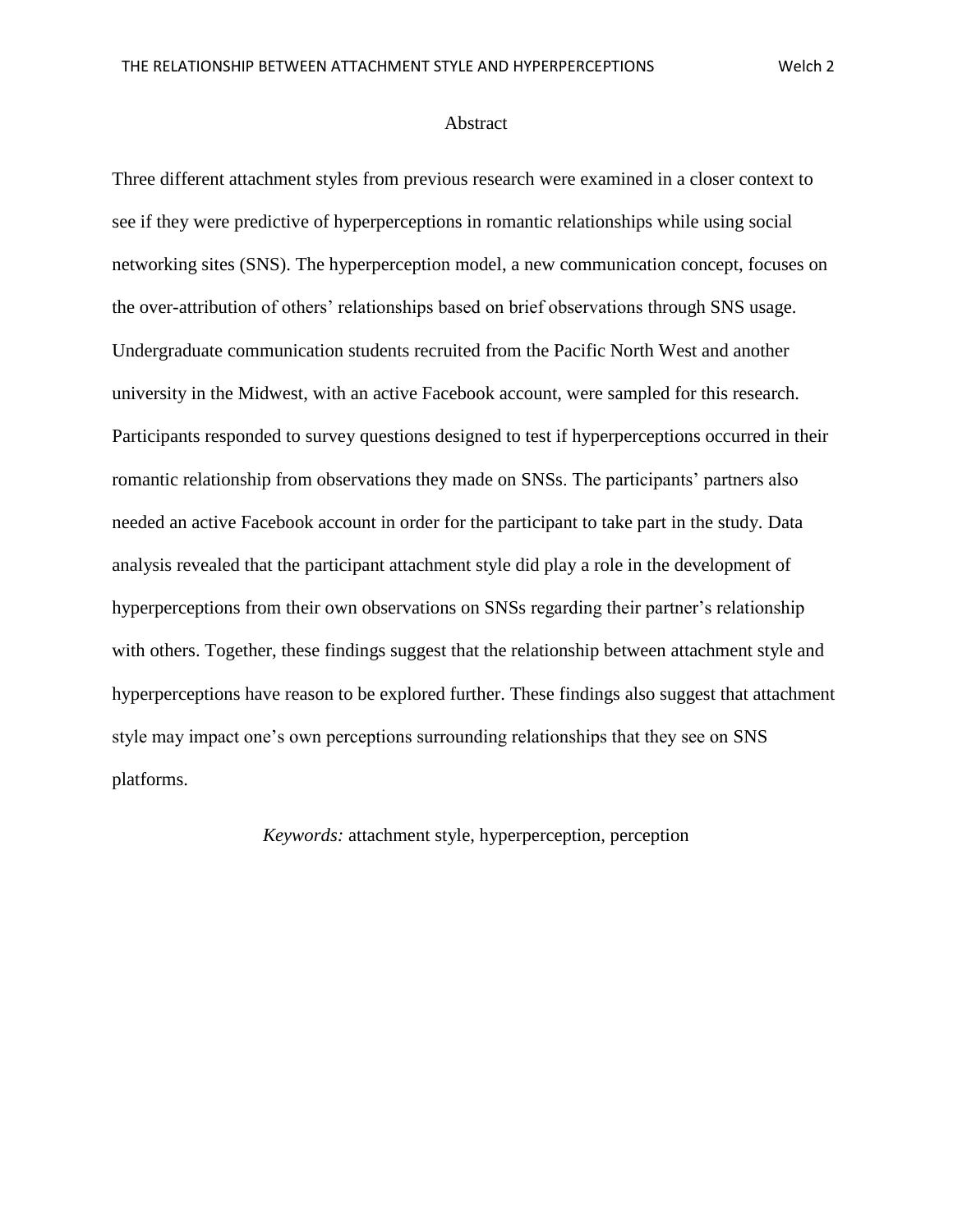People are generally interested in the personal lives of those they share close relationships with (Muise, Christofides, & Desmarais, 2013). As observers, this interest causes us to closely watch those in our close relationships out of that same high personal interest. The more we observe our close friends or romantic partners, the more likely we are to make observations about their lives, choices, and activities; we may perceive these people to be different than who we believe them to be. However, these perceptions are not always accurate. This is especially true and relevant on social networking sites (SNS). If someone was to see a brief interaction between two adults on a facebook post, where they exchange a friendly "hello!," and state that they very much miss seeing one and other, an observer may assume that they are good friends, have known each other for a long time, and are on good terms. In reality, it is possible that two may not have any interest in each other and have only been acquainted once in a physical faceto-face interaction. Exaggerated perceptions, such as the observer's in this hypothetical scenario, have been defined by Spottswood and Carpenter (Under Review) as "hyperperceptions," a communication concept and model that seeks to explain these over-attributions of other's SNS interactions.

 The hyperperception model seeks to provide an explanation for these over-attributions, and why they may occur via SNS use. More specifically, Spottswood and Carpenter's (Under Review) hyperperception model focuses on the observer of an interaction on an SNS. However, one outside influencing factor on hyperperceptions may be one's attachment style. As posed by Hazan and Shaver (1987), attachment styles can reflect individual's feelings of finding it hard to get closer to others, feelings of extreme safety in their relationships, or extreme jealous when they find their significant other(s) doing things that do not meet their expectations in the relationship. While hyperperceptions look at over-attributions of observed SNS interactions more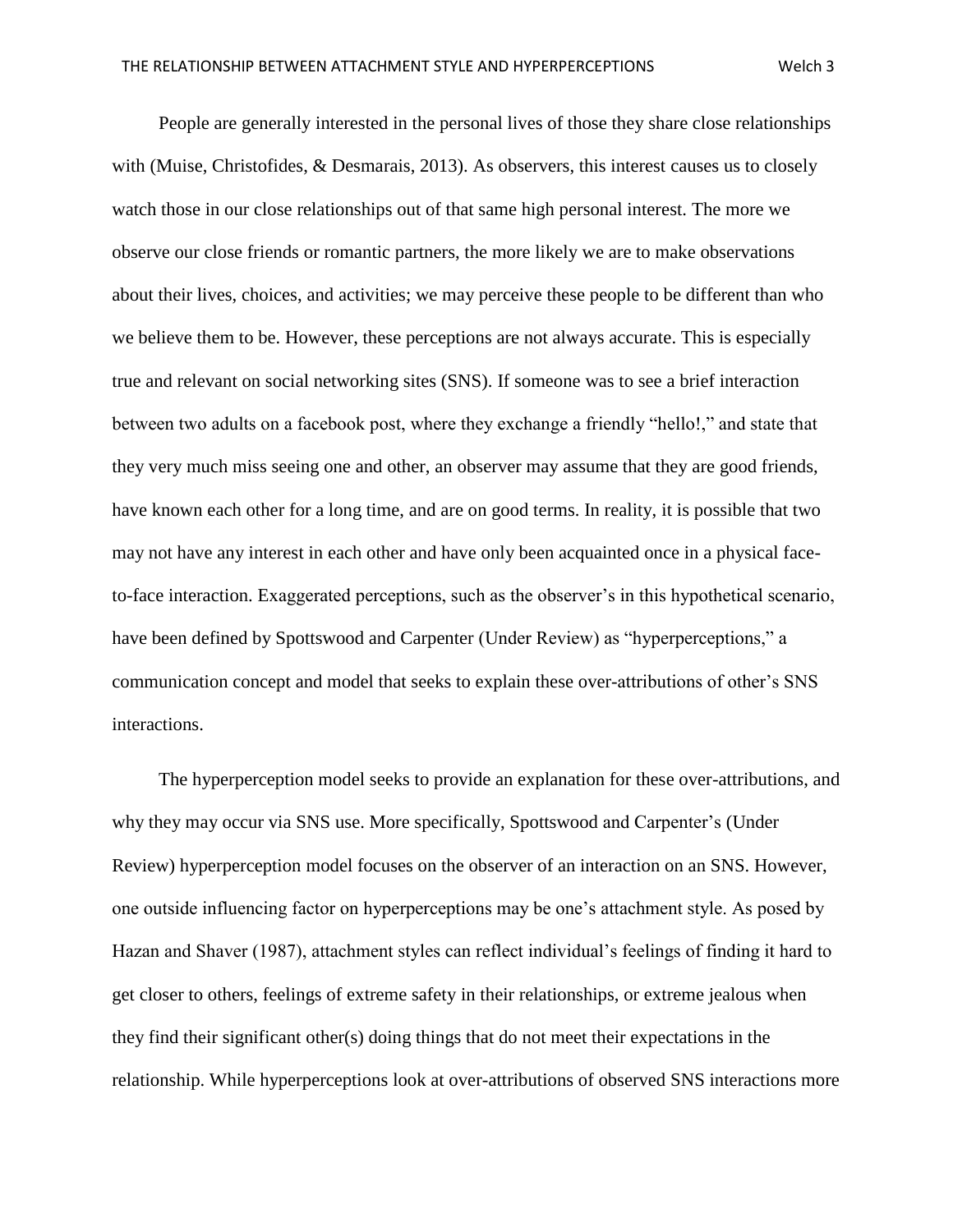generally (based on the perceptions of the observer), attachment style may help explain which kinds of people are more prone to developing hyperperceptions about another's relationship(s) according to what they see on SNSs. More specifically, attachment style may predict when people develop hyperperceptions of their romantic partner's SNS interactions and relationships.

 Within romantic relationships, it is not uncommon for a partner in the relationship to become concerned that their partner has interest in another person because of observed interactions between the two. However, an observer of these interactions may overattribute the strength of the relationship based on what they saw in that one situation. This, therefore, means that the relationship is perceived to be stronger than it really is based on the observer's perception. Interestingly enough, SNSs contributes to these quickly passed off judgements from brief observations.

 With SNSs (such as Facebook, for example), friends, family, and romantic partners alike have access to each other's past and present on-site interactions. If a romantic partner was to become concerned over an observed interaction between their partner and another individual, they could use SNSs to potentially create a stronger rooted belief that their partner is pursuing or being pursued by another person or romantic rival. This study seeks to explore the relationship between the attachment styles and hyperperception phenomena in greater detail. We will first begin with a brief review of the literature to date on the relationship between SNS use and jealousy, hyperperceptions/the hyperperception model and attachment styles. Then, we will explicate how the hyperperception model considered alongside attachment style theory explains the relationship between SNS use and jealousy.

#### **Research Addressing the Relationship Between Jealousy/SNS**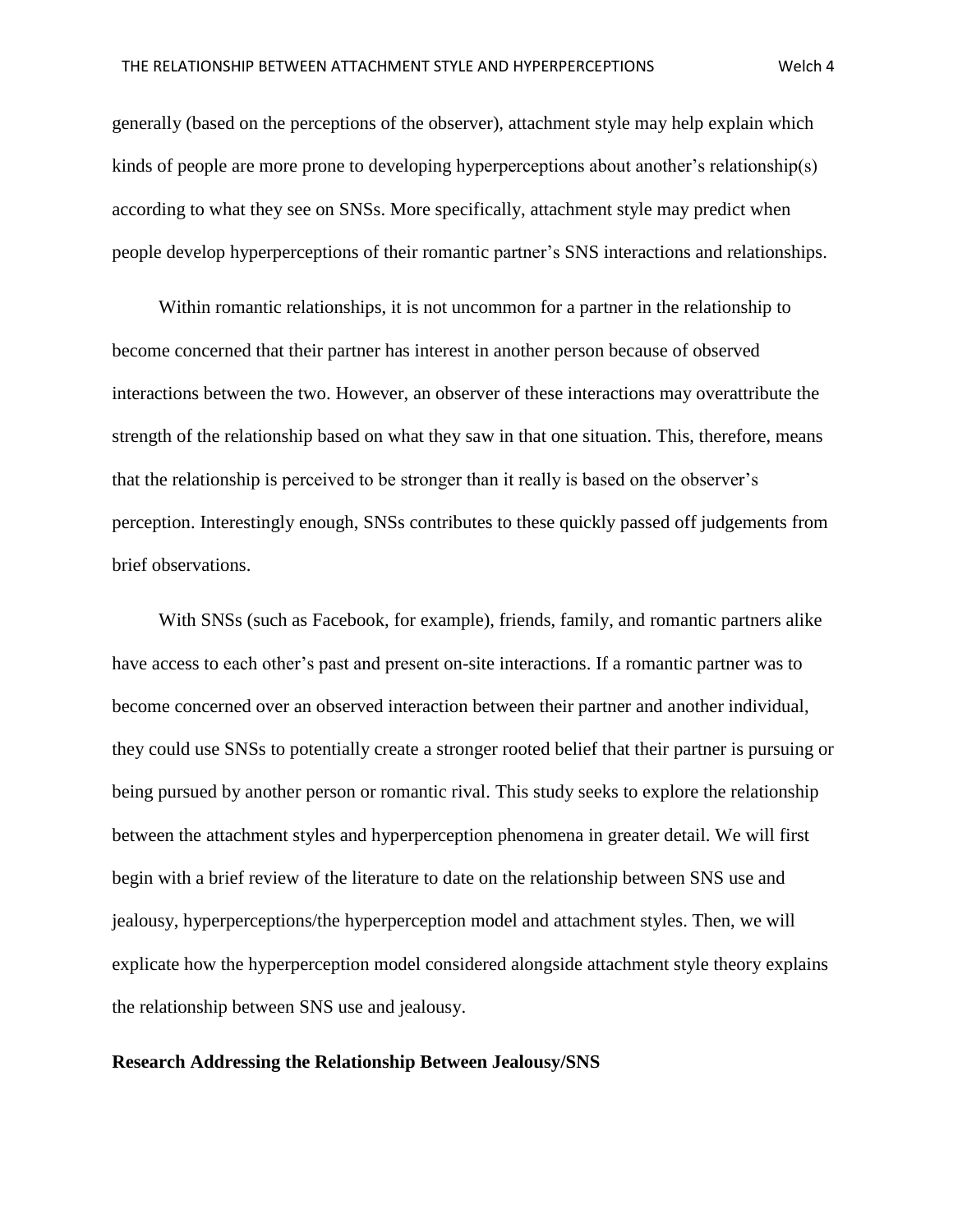Bodies of research have addressed the relationship between jealousy and SNS use long before the development of the hyperperception model. SNSs, such as Facebook, have had big impacts on relational management, and this is especially true for romantic couples experiencing romantic jealousy. Romantic jealousy can be broken down as threat, real or perceived, by a partner to their romantic relationship (including their goals and significant other) (Dainton & Stokes, 2015). Misunderstanding a comment, post, or share from another's wall on Facebook may lead to feelings of a perceived threat or cause for concern (Dainton & Stokes, 2015). These observations, which could actually be 'hyperperceptions,' may be more likely if one was to demonstrate "trait jealousy," which is a demonstration of jealousy across different situations and events (Dainton & Stokes, 2015). Empirical data supports the belief/potential for romantic partners to find perceived threats or have cause for concern, as over 50% of college students claim to be using Facebook as a way to run surveillance on romantic partners (Marshall, Bejanyan, Castro, & Lee, 2012). With the use of Facebook for surveillance of a romantic partner and/or information seeking, it is possible that a partner may find undesired answers through snooping around. Answers found from snooping may consist of secretive messages, or frequent conversations between their partner and another perceived threat that they do not want their partner talking to. This could be considered a clear relationship between jealousy and SNS use.

 Fleuriet, Cole, and Guerrero's (2014) study provided more support in favor of a connection between jealousy and SNS use. Fleuriet et al. (2014) examined the different outcomes of messages on CMC platforms that had a potential to be jealousy-inducing. Fleuriet et al. (2014) is consistent with the findings of other studies, such as Dainton and Stokes (2015), that conclude one of the main purposes for regular Facebook users is relational maintenance/to keep tabs on one's romantic partner. Similar to the research of Fox, Warber, and Makstaller's (2013)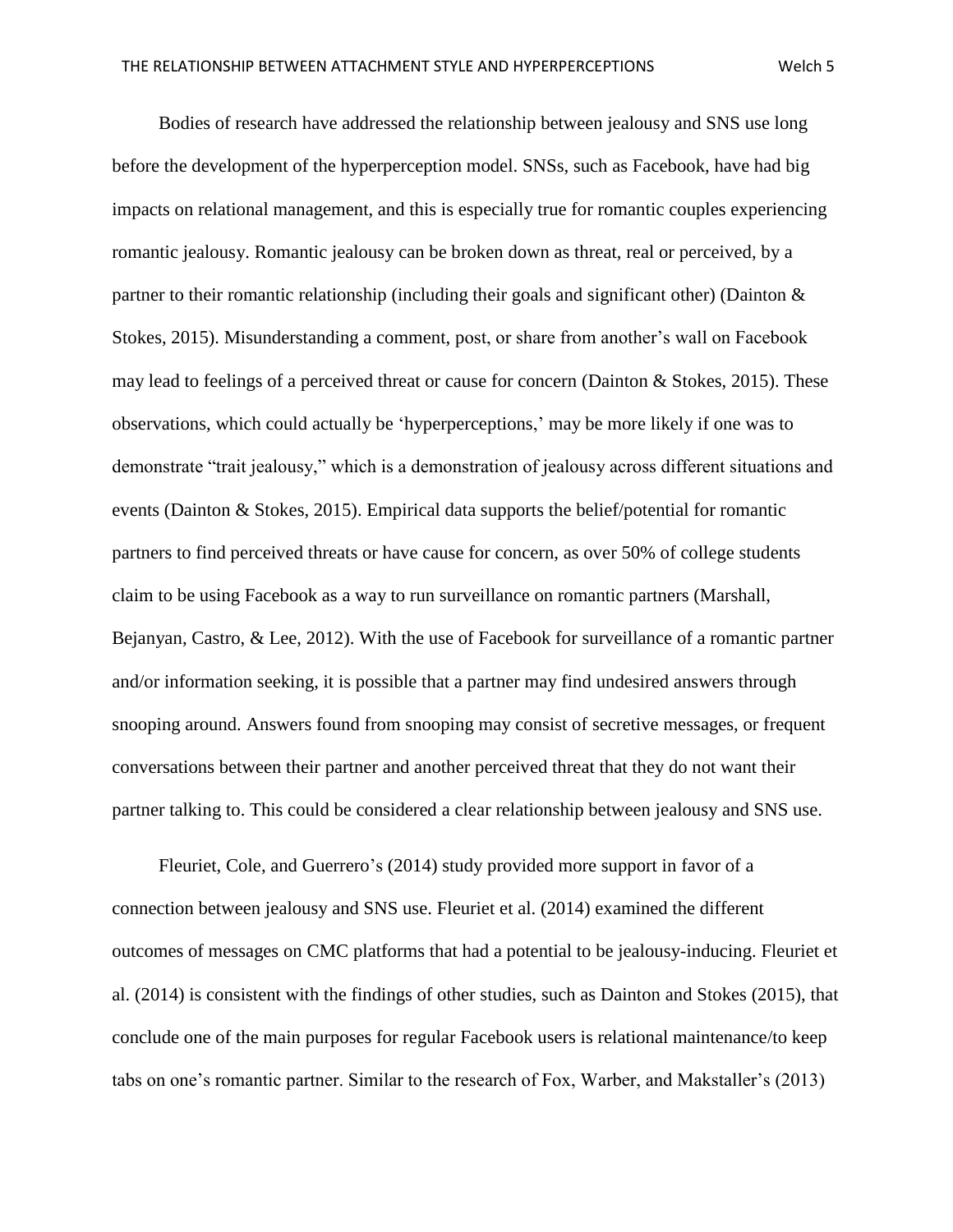study in regards to Facebook stalking, Fleuriet et al. (2014) explain that Facebook "lurking" (to view a page without commenting) is common amongst users as well.

 One of the interesting points raised by Fleuriet et al. (2014) is the emotions that can be triggered from non-verbal cues found in CMC. This could be, in part, because non-verbal cues leave room for ambiguity, and those who dislike uncertainty may find themselves in uncomfortable/jealous positions (Fleuriet et al., 2014). While very common and utilized to date, emoticons, or frequently referred to today as "emojis," are a form of non-verbal communication that was tested in Fleuriet et al.'s (2014) study. Messages, such as, "It was really great seeing you last night," would have a suggestive emoji placed after the message (such as a wink face, "") to see if it led to negative emotions in participants, which it did. This could be for a multitude of reasons, such as cultural meaning behind such an emoticon, or a personal interpretation of the message. However, the findings of Fleuriet et al. (2014) demonstrates the level of jealousy that can arise from the addition of an emoji/emoticon to a message on CMC. Regardless of the accuracy of the message's interpretation, making large generalizations of a relationship based on one message alone shows signs of hyperperception effects. These hyperperceptions could be impacted by a specific attachment style, such as one that leans towards personal/relational insecurity

 Here, it is clearly shown that there is a connection between jealousy and SNS use that has been established in existing research, but the research observing this phenomena has yet to be rooted in a theoretical model that explicates the fundamental mechanisms behind why some, but not all, experience jealousy when they observe their romantic partners interact with other people on SNSs. This is the purpose of the hyperperception model, which will be described below.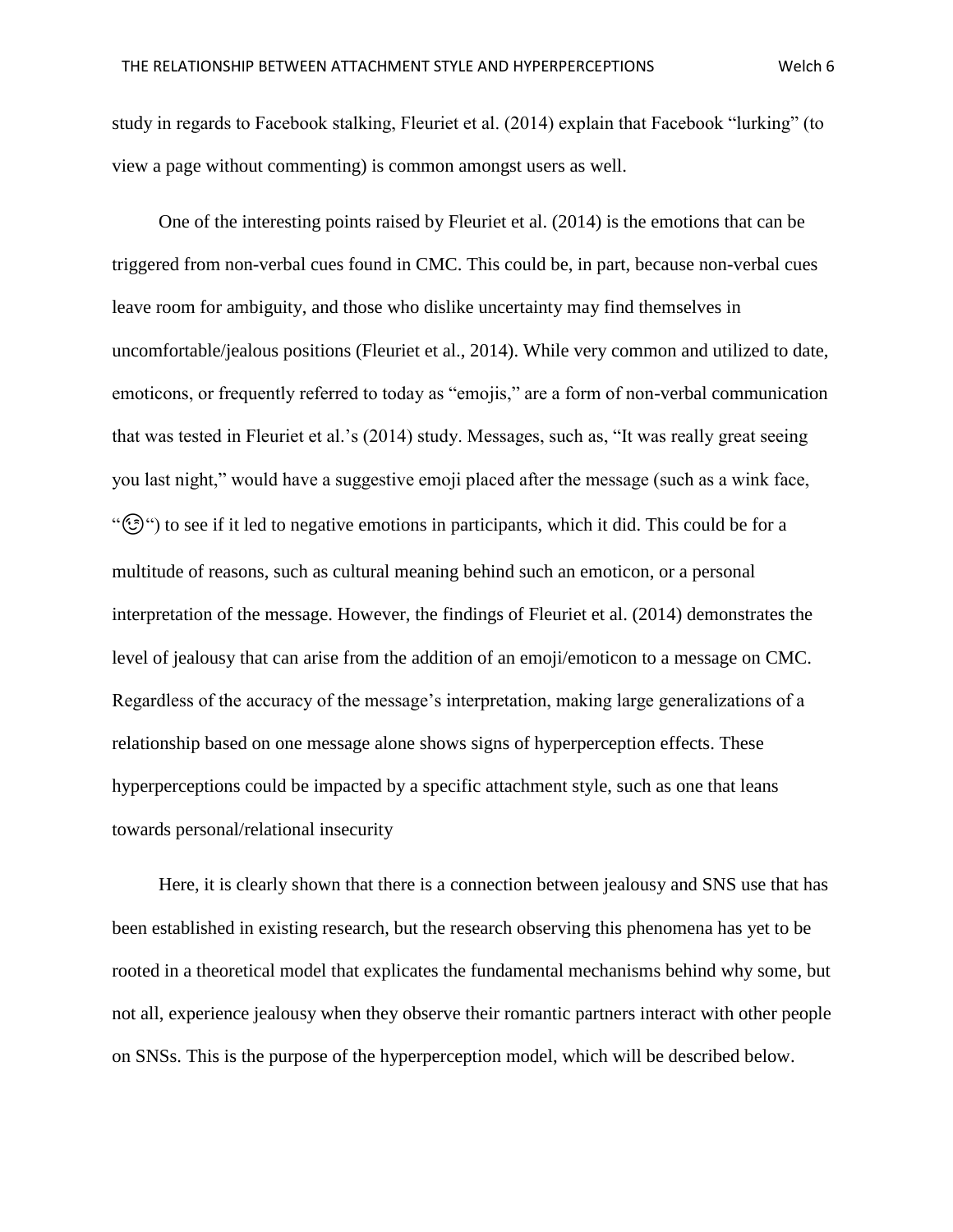# **The Hyperperception Model**

 The hyperperception model, an extension of Walther's (1996) robust hyperpersonal model, examines an observer's perceptions of a relationship (or multiple relationships) based on interactions they have seen from others on an SNS platform. The hyperperception model has four key components: the channel, the sender, the receiver, and the feedback loop (Spottswood  $\&$ Carpenter, Under Review). The channel within the hyperperception model addresses the means in which hyperperceptions can occur. Spottswood and Carpenter (Under Review) explain that hyperperceptions are more likely to occur when an observer of an interaction has access to records of all interactions prior; something that is very accessible on SNS platforms. In addition, hyperperceptions are more likely to occur on/within channels that have positive posting and interaction norms (Utz, 2015), meaning that people are mainly positive and friendly in these spaces. This can lead to an observer only seeing positive interactions between a sender and receiver, and the false belief that those observations are indicative of the two interaction partners liking one and other. The second piece to the hyperperception model is the sender. As posed in the hyperperception model, the observer must have an interest in a specific sender's interactions on an SNS (Spottswood & Carpenter, Under Review). Given that people in romantic relationships want to ensure their partner is being faithful (Muise, Christofides, & Desmarais, 2013), it makes sense that they would observe the messages their partner "sends" to others on SNSs. The third component to the hyperperception model is the receiver. The receiver in the hyperperception model will be of interest to the observer, as they are receiving messages from the sender; the main person of interest (Spottswood & Carpenter, Under Review). This, for example, may be a wife (the observer) taking an interest in the receiver (an ex-girlfriend) of her husband's (the sender) messages on Facebook. The hyperperception model does make claim to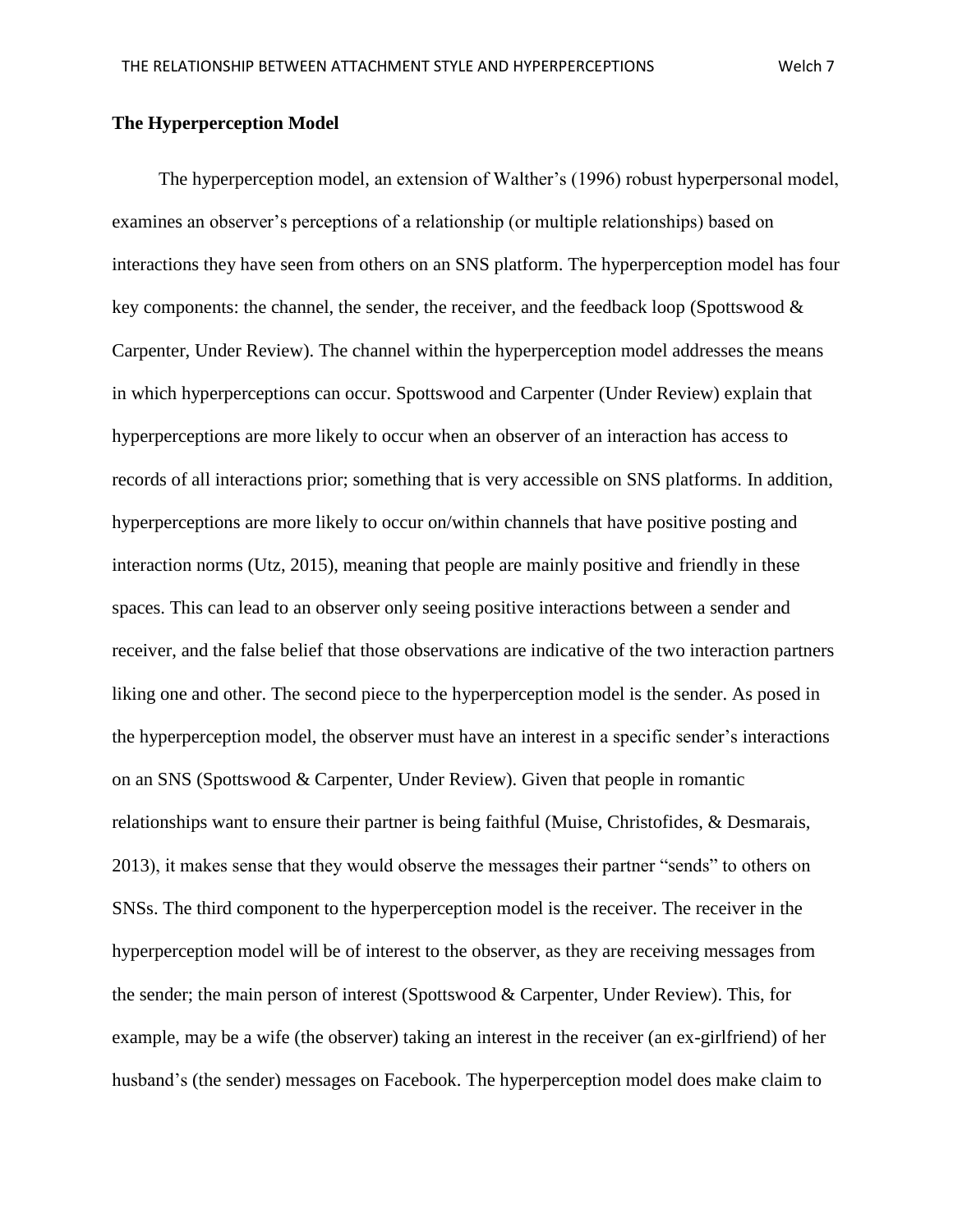the fact that hyperperceptions are more likely to occur if the observer of the interaction(s) does not know the receiver well (Spottswood & Carpenter, Under Review). Finally, the fourth and final component to the hyperperception model is the feedback loop. The feedback loop suggests that hyperperceptions may be more likely with continued observations of a sender's interactions with a receiver on an SNS.

 These different parts work in conjunction with the main focus of the model, the observer, to help predict and explain why some but not all make over-attributions of their romantic partner's interactions with others on an SNS which in turn could increase the likelihood they will experience jealousy. In addition to research that has been conducted on the hyperperception model, preexisting research regarding attachment styles and what they pose for different individuals may further illuminate the occurrence of hyperperception phenomena. Depending on the attachment style an individual uses in their life, they may or may not be more likely to develop hyperperception effects on SNSs through brief observations. For this reason, it is important to consider the preexisting research on attachment styles.

#### **Attachment Styles**

 Attachment theory, the foundation of attachment styles, was developed to address the impact of separating infants from their primary caregiver for lengthy periods of time (Hazan & Shaver, 1987). Stemming from attachment theory, Hazan and Shaver (1987) describe the three attachment styles were developed to explain infant responses to being separated from their primary caregiver: the secure attachment style, the anxious/ambivalent attachment style, and the avoidant attachment style. In modern day, these attachment styles have been extended to other areas of research, such as romantic partners, and the definitions have been remolded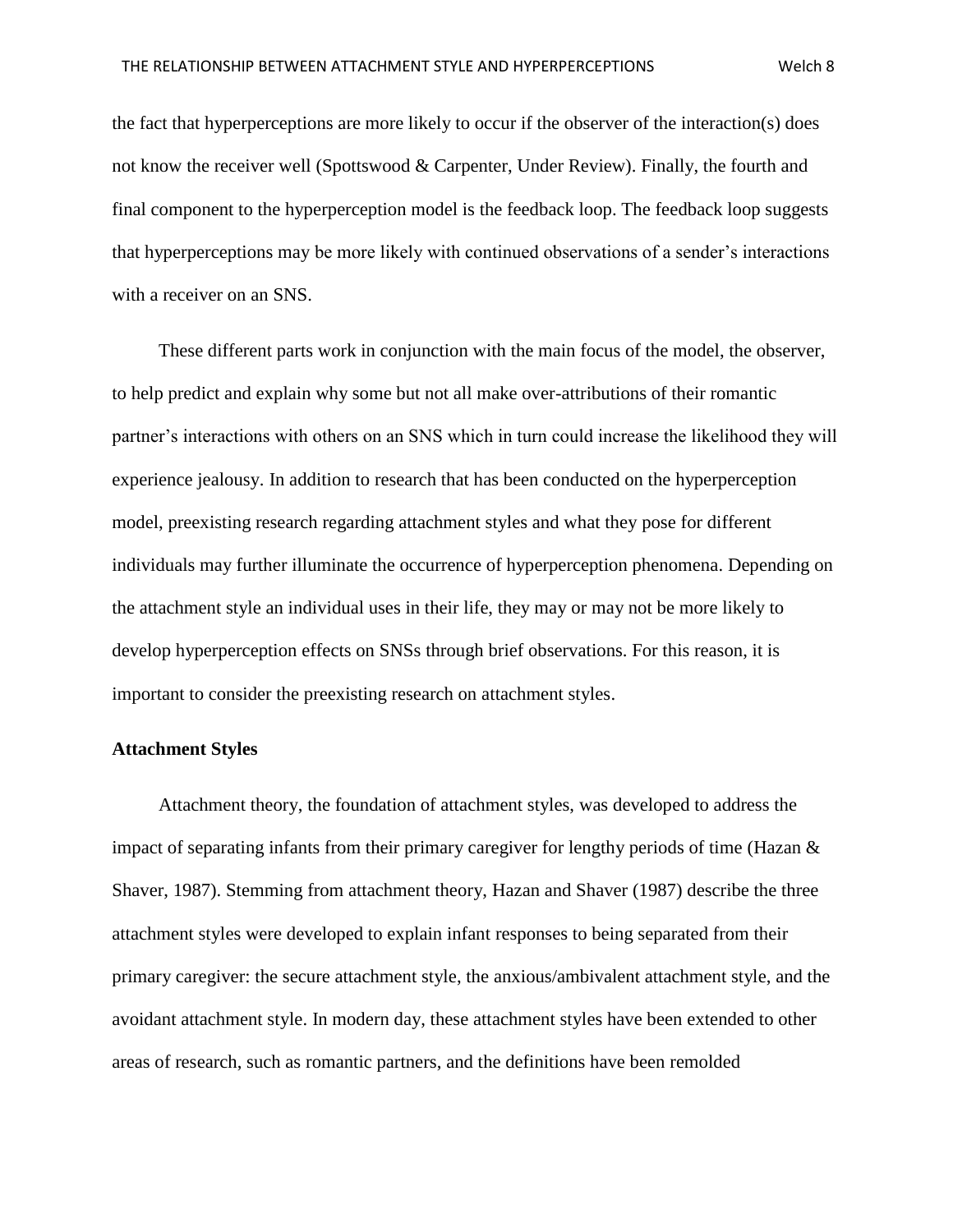(Simpson, 1990). Today, the secure attachment style entails that an individual would find that they were able to accept their romantic partner, despite their faults, and find that happy, friendly, and trusting are the most notable factors when experiencing love (Hazan & Shaver, 1987). The anxious/ambivalent attachment style entails that individuals find that they see love as something requiring reciprocation from the other partner, with a high sexual attraction and jealousy level (Hazan & Shaver, 1987). Lastly, the avoidant attachment style entails that individuals may find that they do not believe in fairy-tale love as seen in films and books, that love is not something to commonly last for a lifetime, and find themselves afraid of becoming close and intimate (Hazan & Shaver, 1987). Within this research, attachment styles are applied as the ways in which individuals respond to feelings of jealousy, concern, or potential threats in their romantic relationships/with their romantic partner.

 When these three different attachment styles are taken into consideration in tandem with the Spottswood and Carpenter's (Under Review) hyperperception model, it is possible to see how certain attachment styles may be more predictive of hyperperception effects. For example, an anxious/ambivalent person may react very negatively and jealously to seeing their significant other having a conversation with another attractive person over Facebook comments, and thus create a hyperperception that the two are much closer than they really are (Hazan & Shaver, 1987; Spottswood & Carpenter, Under Review). These attachment styles have been expanded on in future research, however, Hazan & Shaver's (1987) work was some of the first to address attachment styles and their impact on future relationships (specifically with parents and children in their study). Hazan and Shaver's (1987) attachment styles, while all different, do show clearly that certain attachment styles are more inclined to experience hyperperception effects than others.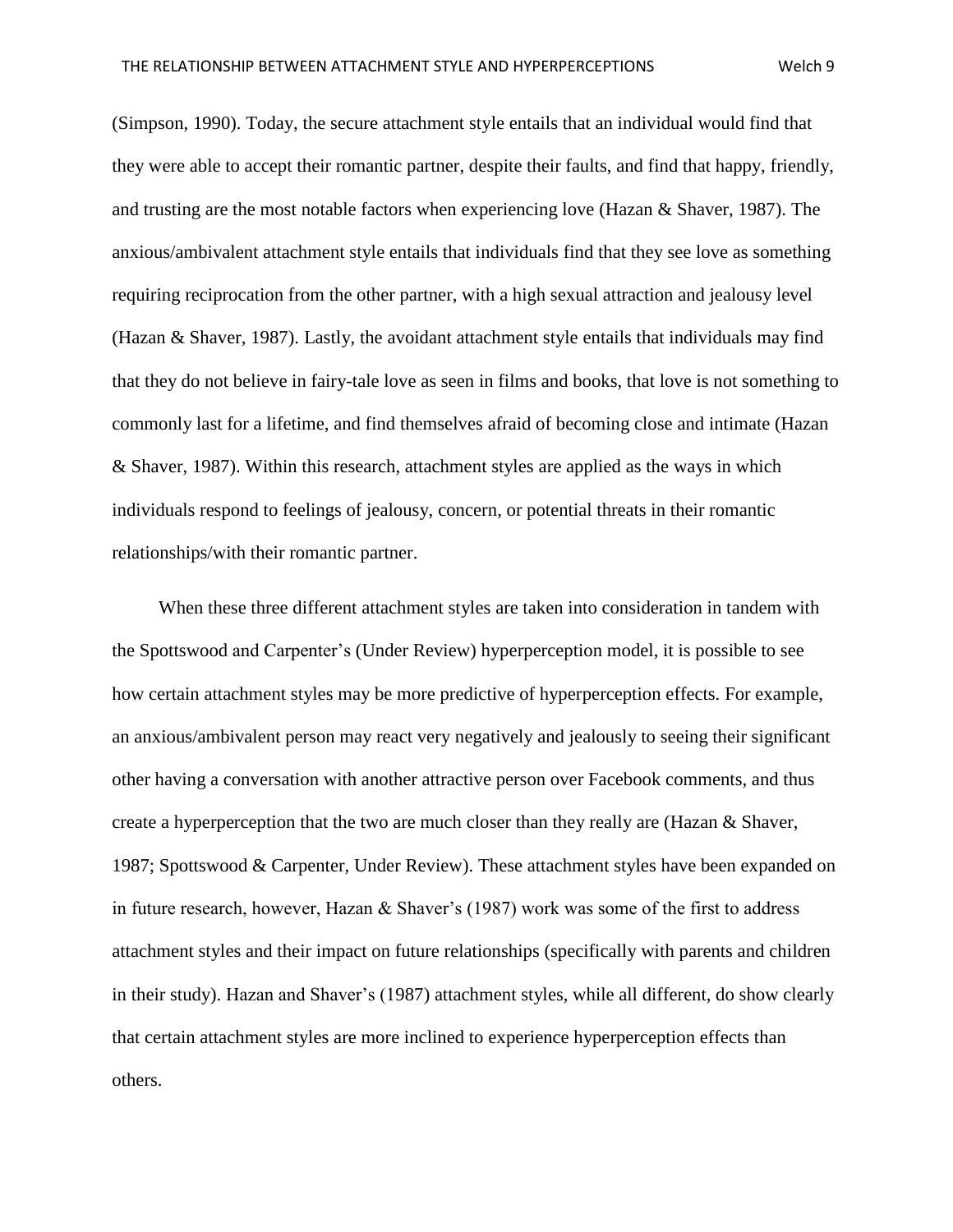As stated, the attachment styles posed by Hazan and Shaver (1987) are different in how likely/inclined they are to contribute to helping an individual develop hyperperceptions. Individuals with a secure attachment style are much more trusting of their partner, as well as able to love them for their flaws (Hazan & Shaver, 1987). This description suggests that they are far less likely to develop hyperperceptions around their partner's relationships with others because they trust their partner to be faithful to them (there is not need for jealousy). This is very different from the anxious/ambivalent attachment style, however. Anxious/ambivalent individuals may be more likely to develop hyperperceptions of their partner's SNS interactions with others because they are more jealous than the average individual (Hazan & Shaver, 1987). Anxious/Ambivalent people are also fueled by a high sexual attraction to their romantic partners, and if that attraction is not reciprocated by their partner, anxious/ambivalent people may become more concerned or jealous of their partner's other relationships (Hazan & Shaver, 1987). In some studies, such as Dainton and Stokes (2015), this may explain why some individuals were more likely to develop feelings of jealousy or cause for concern; their attachment style contributed to their feelings of jealousy. Other studies, such as Marshall et al.'s (2012) article on college students using Facebook as a means to survey their partner, may also be influenced by attachment style. Those with an anxious/ambivalent attachment style may be more prone to feelings of jealousy than those with secure or avoidant attachment styles, leading them to survey their partner due to potential hyperperceptions and feelings of jealousy. However, while attachment styles play a large role in understanding why individuals may develop hyperperception effects, it is important to note that this is not the case for all studies.

# **How the Hyperperception Model and Attachment Styles Explain Preexisting Research**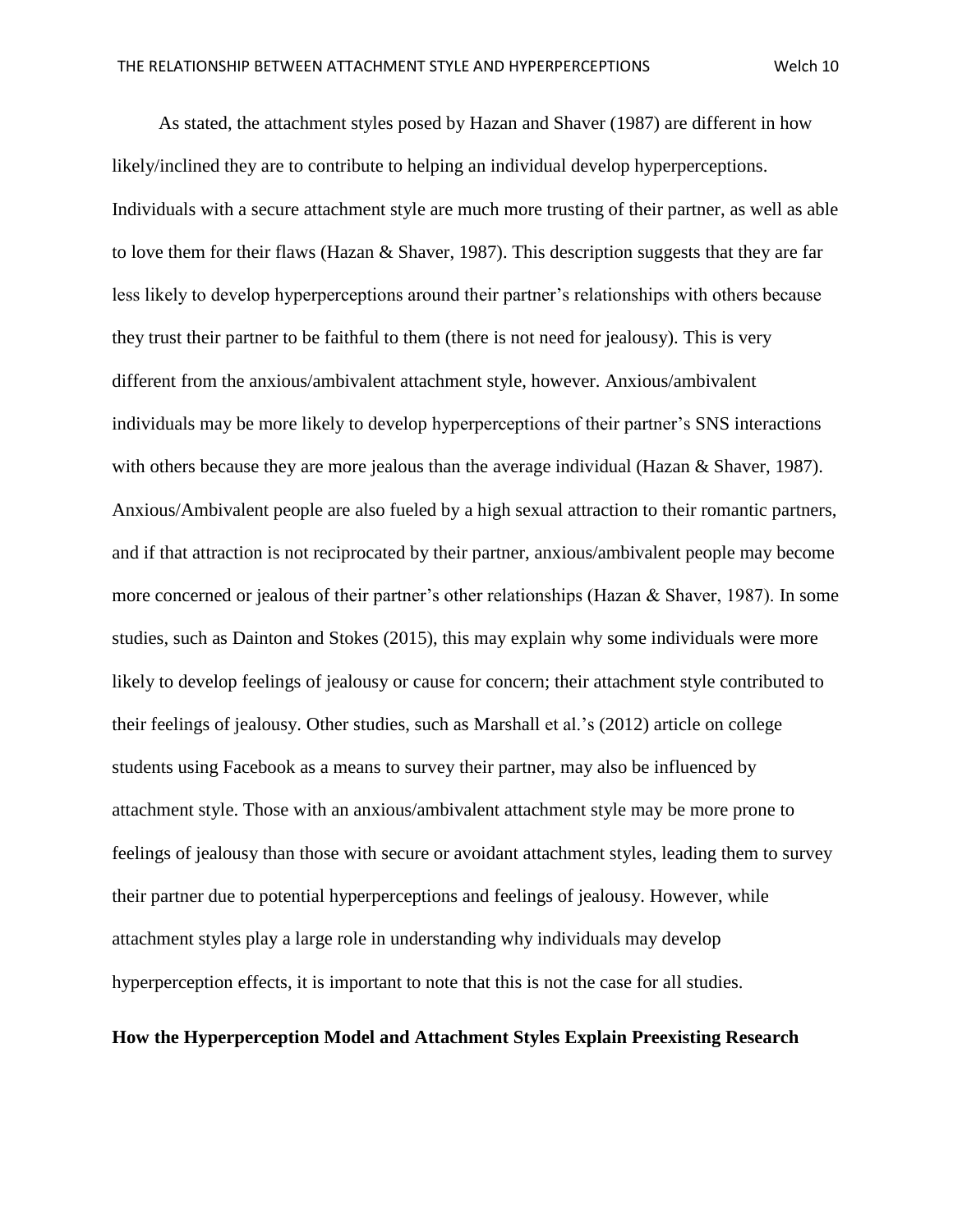The hyperperception model considered alongside attachment styles may offer an explanation for why romantic jealousy sometimes co-occurs with SNS use, including how each attachment style may lead to the development of hyperperception effects.

 While Spottswood and Carpenter's (Under Review) hyperperception model does not discuss attachment style in its original description, attachment style may play an interesting role in whether or not hyperperceptions are more prone to being developed. In fact, it could be argued that attachment style is very predictive of whether or not hyperperceptions may occur. For example, individuals with an anxious/ambivalent attachment style may develop hyperperception effects (based on the above example) because their attachment style entails high levels of jealousy (Hazan and Shaver, 1987). If an anxious/ambivalent person felt that their partner had not been reciprocating a mutual level of attraction in recent days, but had spent time on SNS talking to other individuals, the anxious/ambivalent individual may observe this and become jealous. This jealousy may lead to hyperperception effects, such as their partner has more interest in their shared SNS conversations and friends.

 Alternatively, those with a secure attachment style are more trusting and accepting of their romantic partner, as well as their flaws (Hazan & Shaver, 1987). Returning to the same example used with anxious/ambivalent individuals, a secure individual may be less likely to develop hyperperceptions because they are more trusting of their partner. In theory, secure individuals would trust that their partner is not as interested in their SNS conversations and relationships as they are in their romantic relationships.

 Individuals who have an avoidant attachment style, according to Hazan and Shaver (1987), believe that love is not made to last forever, and see the scenario described above as their partner moving on (a part of life and nothing more). Using the same example described in the previous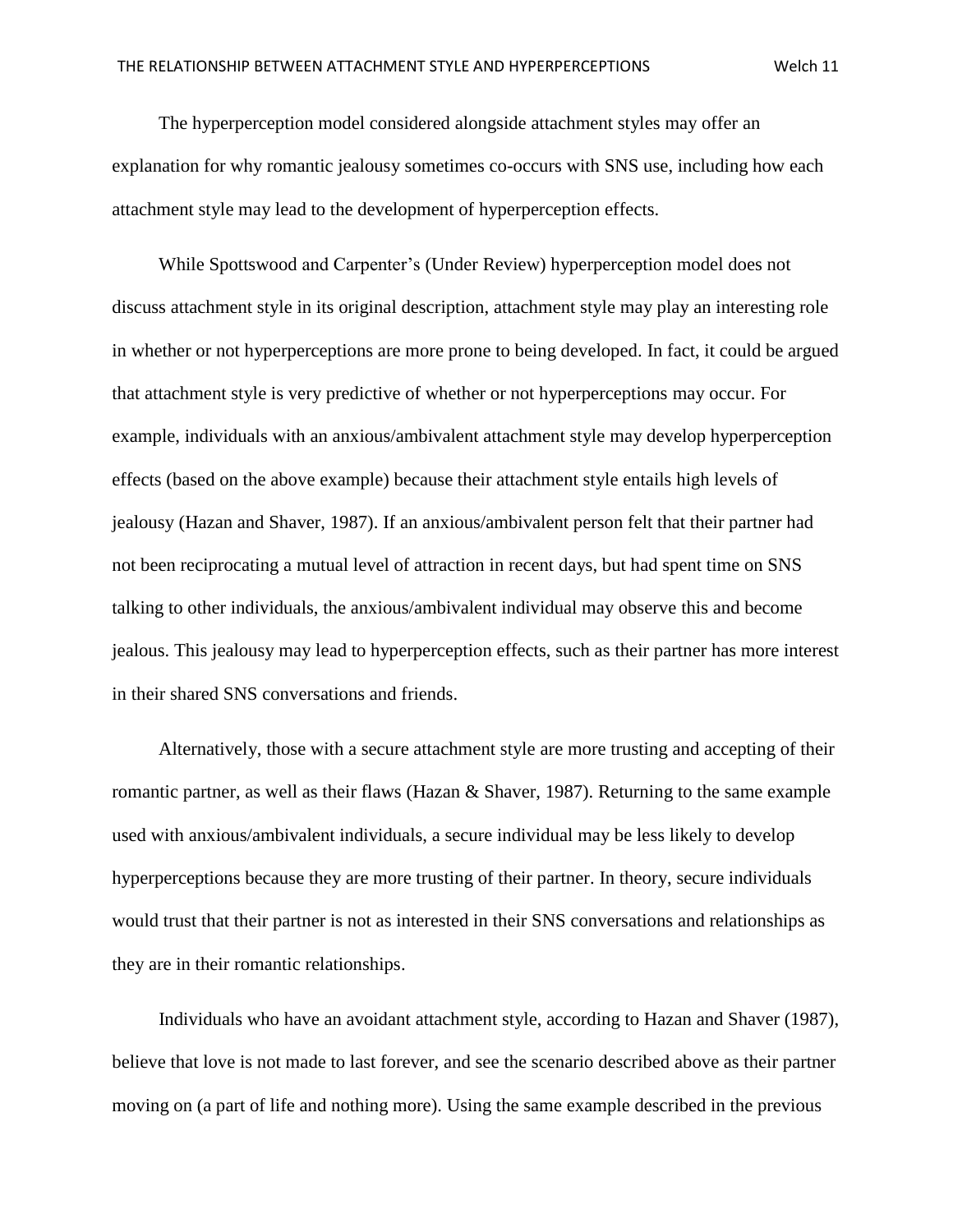two situations, it is possible that an avoidant individual would develop hyperperceptions regarding their partner's SNS interactions and relationships because they do not believe that they are meant to be with them forever. Avoidant individuals may perceive that their time with their partner is coming to a close, or could be, and therefore they develop hyperperceptions based off of this. Depending on the attachment style an individual has, hyperperception effects and whether or not they occur can be drastically different. While each situation is also unique, this example offers a glimpse into what it might mean to develop hyperpersonal thoughts depending on the attachment style that one has.

 The potential for attachment style and hyperperception effects to be connected is what sparked this research. Based on the literature to date, we believe that there is enough evidence to investigate this potential connection. From this, we pose the research question:

RQ1: Does an individual's attachment style affect the extent to which they develop "hyperperceptions" of their partner's relationships with other people according to what they observe on Facebook?

# **Method**

#### **Participants**

 67 people participated in this study. There were 16 men (23.9%), 49 women (73.1%), 1 transgender individual (1.5%), and 1 who did not indicate their gender (1.5%). Their ages ranged from 18 to 42 ( $M = 23.57$ ,  $SD = 4.405$ ). Participants were undergraduate communication students recruited from a university in the Pacific North West and another university in the Midwest. Students were informed of the survey opportunity upon a recruiter visiting their classroom and informing them of the research opportunity, as well as the risks involved with participating. In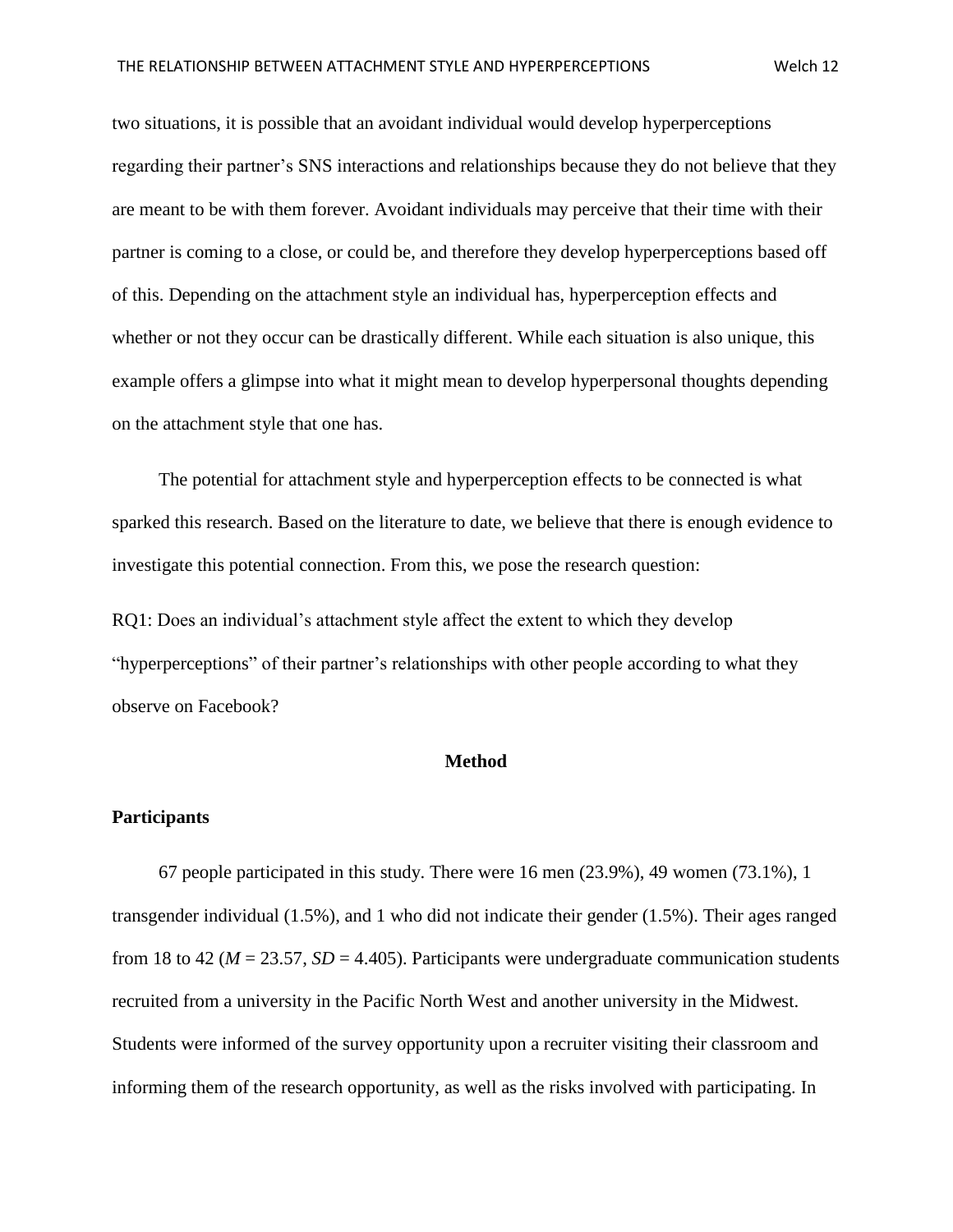order to participate, students had to be in a romantic relationship at the time of the study and be a current Facebook user. In exchange for the students' participation, extra credit was awarded to them in their communication course.

#### **Materials**

 Participants needed to have an actively used Facebook account in order to take part in this study, as well as a partner who had a Facebook account of their own that was used frequently. Participants needed internet access and either a mobile phone, tablet, or computer to take the survey online. Participants also needed an email account in order to send their partner a followup survey to the one they took, however, this was not required for the survey to be completed. In addition, this study in which participants chose to be a part of was an Institutional Review Board (IRB) approved study.

#### **Procedure**

 In order to gauge if and how participant attachment styles led to hyperperceptions, this study implemented a 71-question online survey through Qualtrics to examine observations and perceptions around their partner's interactions on Facebook. After reading and consenting to participate in the study, participants were asked questions about their observations regarding their partner's interactions with three different people on Facebook; someone they perceive their partner to be very close to (person 1), someone they perceive their partner to be moderately close to (person 2), and someone they perceive their partner to not be close to at all (person 3). These questions addressed how close participants felt their partner was to the three individuals, how much the participant had interacted with the three individuals (both online and offline), how satisfied the participant was in their romantic relationship with their partner, and their attachment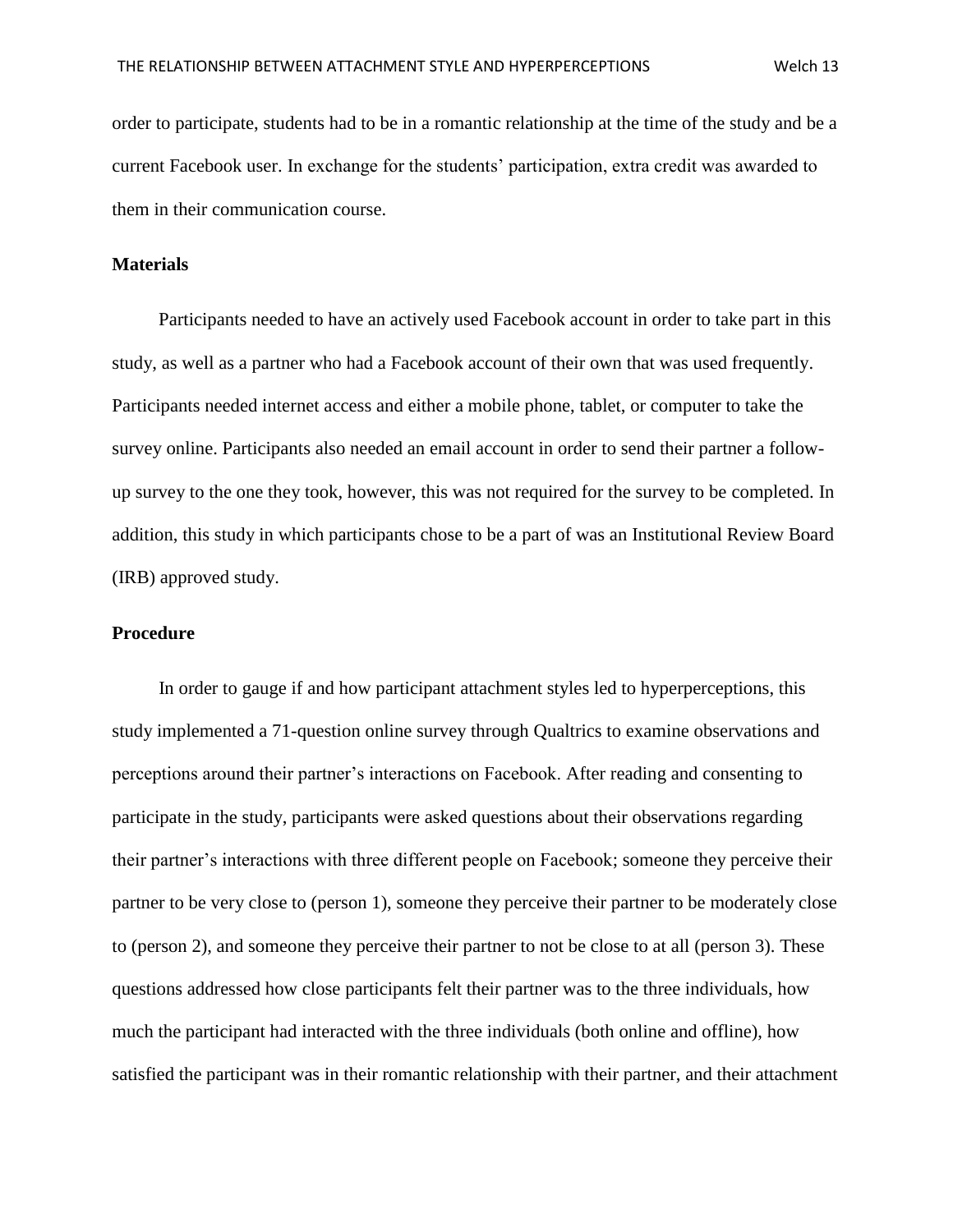style. Upon completion of the survey, students were asked to copy and paste a word template into an email to their significant other, as well as fill in their own name and their partner's name when appropriate.

#### **Measures**

 A Qualtrics survey was distributed to participants for data collection. There were two variables measured in this study; one independent variable and one dependent variable. The independent variable in this study was attachment style, and was measured through a multiplechoice, categorical question response in the Qualtrics survey, with the attachment style measure coming from Hazan and Shaver (1987). The question used for measurement asked participants to read three self-descriptions and then choose the single alternative that best describes how they feel in romantic relationships. There were three multiple choice answers to choose from in response to the question, with each response indicating they had either an anxious/ambivalent attachment style, a secure attachment style, or an avoidant attachment style. If a participant selected, "I am somewhat uncomfortable being close to others; I find it difficult to trust them completely, difficult to allow myself to depend on them. I am nervous when anyone gets too close, and often, others want me to be more intimate than I feel comfortable being.," as their choice, they indicated that they have an anxious/ambivalent attachment style (Hazan & Shaver, 1987). If a participant selected, "I find it relatively easy to get close to others and am comfortable depending on them and having them depend on me. I don't worry about being abandoned or about someone getting too close to me.," as their choice, they indicated that they have a secure attachment style (Hazan & Shaver, 1987). If a participant selected, "I find that others are reluctant to get as close as I would like. I often worry that my partner doesn't really love me or won't want to stay with me. I want to get very close to my partner, and this sometimes scares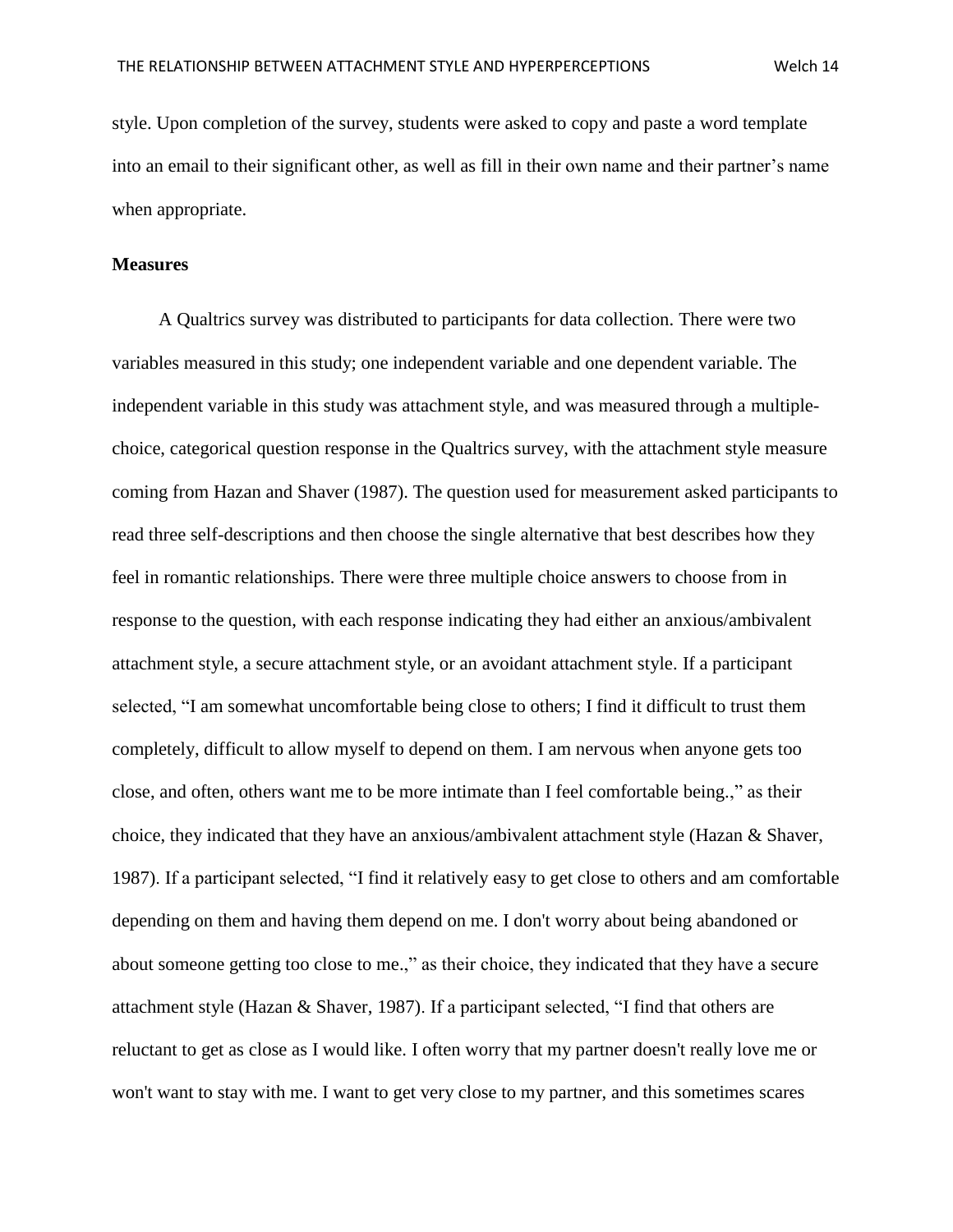people away.," as their choice, they indicated that they have an avoidant attachment style (Hazan & Shaver, 1987).

 The dependent variable in this study was the occurrence of hyperperceptions/hyperperception effects. This variable was measured through a multiple-choice question response, developed from Spottswood and Carpenter (Under Review). Participants responded to the question, "When [Person 1, 2, or 3] comments on my partner's Facebook posts, it seems like they really know my partner" by selecting one of seven multiple choice answers. The multiple-choice answers available were, "Strongly Disagree (1), Disagree (2), Slightly Disagree (3), Neither Agree Nor Disagree (4), Slightly Agree (5), Agree (6), Strongly Agree  $(7)."$ 

#### **Results**

 Bivariate analysis, specifically one-way ANOVA tests, were conducted by focusing on the different responses to a specific question from the survey. The question focused on was, "When [Person 1, 2, or 3] comments on my partner's Facebook posts, it seems like they really know my partner." Participant's responses were analyzed for hyperperceptions through a one-way ANOVA test. The one-way ANOVA tests was conducted through the analyzation software program, IMB SPSS Statistics. The variables being tested through one-way ANOVA test were attachment style (independent variable), and the responses to the question, "When [Person 1, 2, or 3] comments on my partner's Facebook posts, it seems like they really know my partner" (dependent variable). All attachment styles were tested in regards to their responses for Person 1, 2, and 3.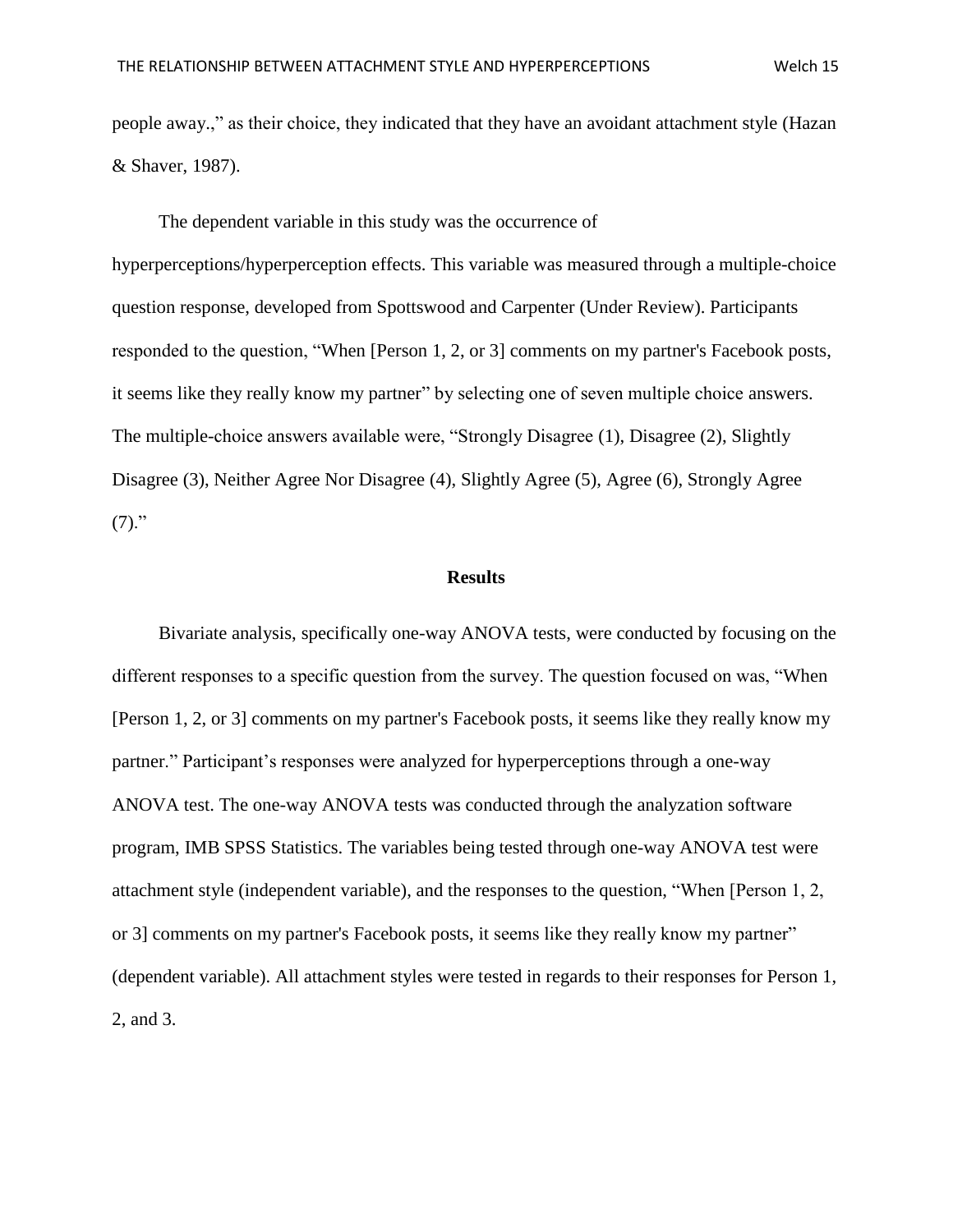One-way ANOVA testing was used in this study because the independent variable (attachment style) is categorical, in that participants may only choose anxious/ambivalent, secure, or avoidant attachment styles. In addition, the dependent variable in this study (responses to the question, "When [Person 1, 2, or 3] comments on my partner's Facebook posts, it seems like they really know my partner") is continuous. With one categorical independent variable (that has multiple levels to it) as well as a continuous dependent variable, it was determined that oneway ANOVA tests would be the correct measures to use in this study. Additionally, the measures used to test for hyperperceptions (attachment style and responses to the question, "When [Person 1, 2, or 3] comments on my partner's Facebook posts, it seems like they really know my partner") were the best way to test for hyperperceptions for a multitude of reasons. Attachment style was one of the two main areas of interest in this study, and therefore needed to be considered to have an impact on the results, as well as the individual responses. Finally, the responses to the question, "When [Person 1, 2, or 3] comments on my partner's Facebook posts, it seems like they really know my partner," was important to measure in this study because it signified a potential overattribution of relationships from the participant's perspective; it would be very difficult to know if two individual's were close based on SNS observations from small posts or messages. Now, we will address what we found from the one-way ANOVA tests and data collection.

 Analysis revealed that the anxious/ambivalent attachment style and the perception that one's significant other and Person 1 were close based on when Person 1 commented on their Facebook had a strong relationship,  $F(1, 18) = 10.454$ ,  $p = .005$ , as shown in table 1. This stayed consistent, as analysis further showed participants with the anxious/ambivalent attachment style and their perception that their significant other and Person 2 were close based on when Person 2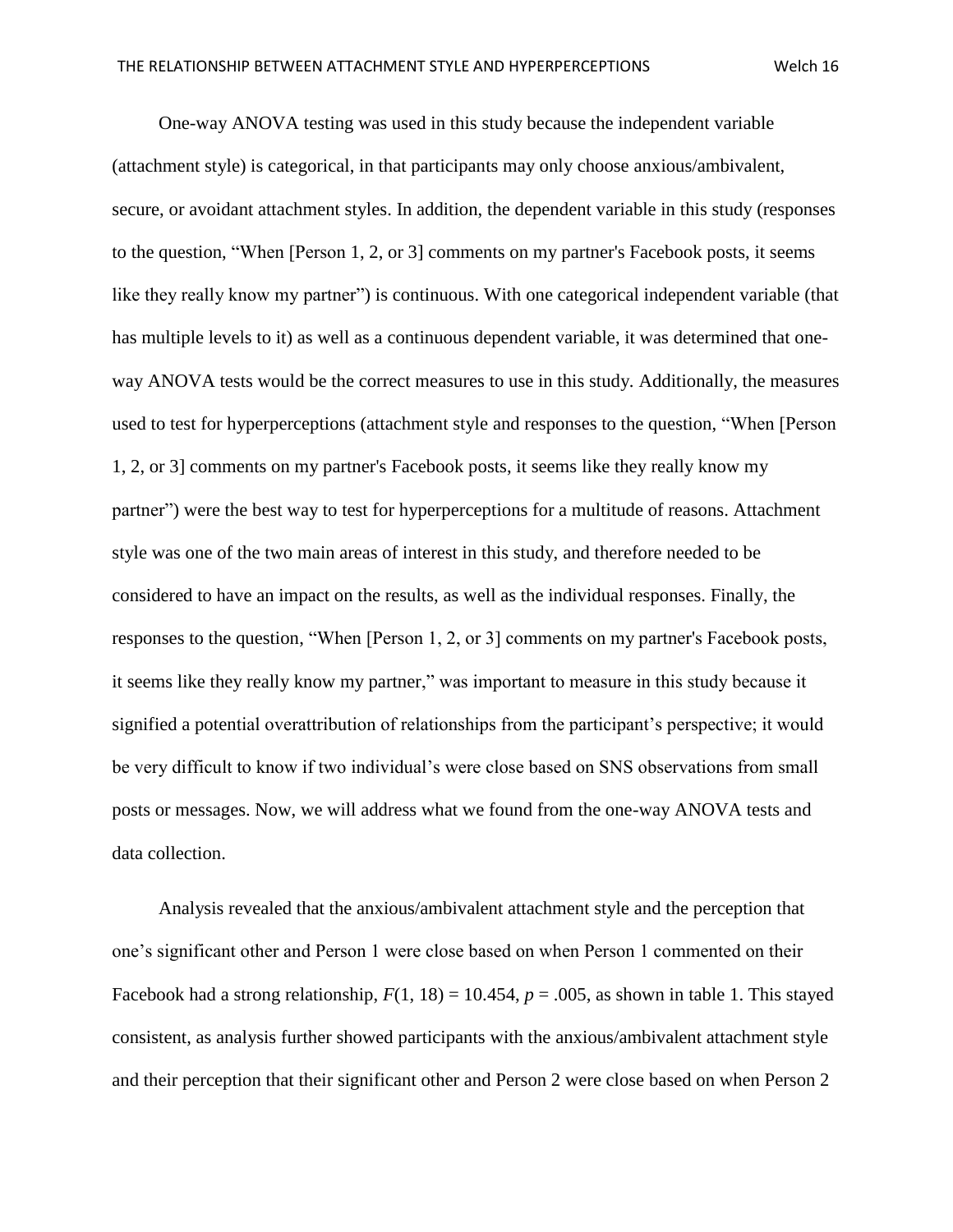commented on their partner's Facebook had a strong relationship,  $F(1, 18) = 5.513$ ,  $p = .031$ , as shown in table 1. However, anxious/ambivalent attachment style and the perception that one's significant other and Person 3 were close based on when Person 3 commented on their Facebook did not have any relationship,  $F(1, 18) = 4.007$ ,  $p = .061$ , as shown in table 1, as compared to Person 1 and 2 (which had strong relationships).

 Looking at the secure attachment style, analysis also showed the secure attachment style and the perception that one's significant other and Person 1 were close based on when Person 1 commented on their Facebook had strong relationships,  $F(1, 41) = 7.159$ ,  $p = .011$ , as shown in table 1. This pattern stayed consistent with Person 2, as the secure attachment style and the perception that one's significant other and Person 2 were close based on when Person 2 commented on their Facebook had strong relationships,  $F(1, 41) = 6.458$ ,  $p = .015$ , as shown in table 1. However, similar to Person 3 in the anxious/ambivalent attachment style one-way ANOVA tests, secure attachment style and the perception that one's significant other and Person 3 were close based on when Person 3 commented on their Facebook did not have any relationship,  $F(1, 41) = 2.473$ ,  $p = .124$ , as shown in table 1.

 Finally, one-way ANOVA tests regarding the avoidant attachment style revealed that the avoidant attachment style and the perception that one's significant other and Person 1 were close based on when Person 1 commented on their Facebook had a strong relationship,  $F(1, 5) =$ 17.500,  $p = .009$ , as shown in table 1. Unlike the anxious/ambivalent and secure attachment styles, however, one-way ANOVA tests revealed that the avoidant attachment style and the perception that one's significant other and Person 2 were close based on when Person 2 commented on their Facebook had no relationship,  $F(1, 5) = 3.967$ ,  $p = .103$ , as shown in table 1. This pattern continued with Person 3, as one-way ANOVA tests revealed that the avoidant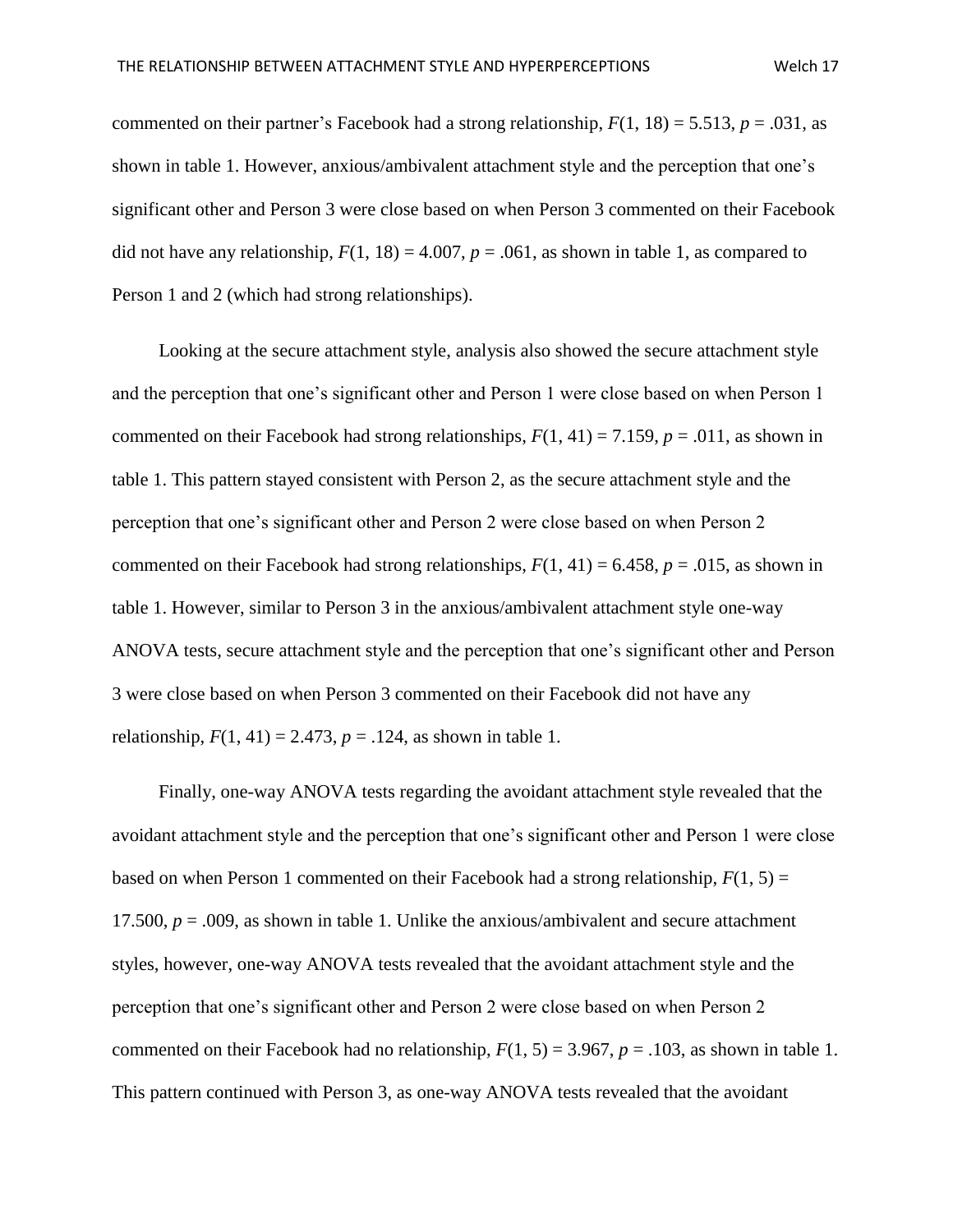attachment style and the perception that one's significant other and Person 3 were close based on when Person 3 commented on their Facebook had no relationship,  $F(1, 5) = 1.984$ ,  $p = .218$ , as shown in table 1.

#### **Discussion**

 This study was conducted with the purpose to see if an individual's attachment style might be related to the likelihood someone would hyperperceive their romantic partner's interactions with another person on a SNS. We examined individuals' perceptions surrounding their partner's relationships with others, in addition to their attachment style, to look for an answer. SNSs played a key role in testing for hyperperception effects/occurrences, as Spottswood and Carpenter's (Under Review) hyperperception model focuses on relational exaggerations made from observations on SNS platforms. SNSs served as the channel for senders to communicate messages and romantic partners to make observations about those messages (Spottswood & Carpenter, Under Review). In utilizing Spottswood and Carpenter's (Under Review) hyperperception model, in conjunction with pre-existing research on attachment styles, communication literature and research were advanced in several different ways. These advancements include exploring new research regarding attachment styles and hyperperceptions, furthering research on romantic couples, perceptions of relationships in our own lives, the overattribution of these perceptions regarding relationships, as well as opening up new avenues for further research and exploration.

As stated earlier, this study explored how attachment  $style(s)$  may affect the extent to which participants develop hyperperceptions of their partner's interactions with other people on SNSs. One-way ANOVA tests showed that there was a relationship between attachment style and hyperperceptions of a partner's relationship with others. The extent of that relationship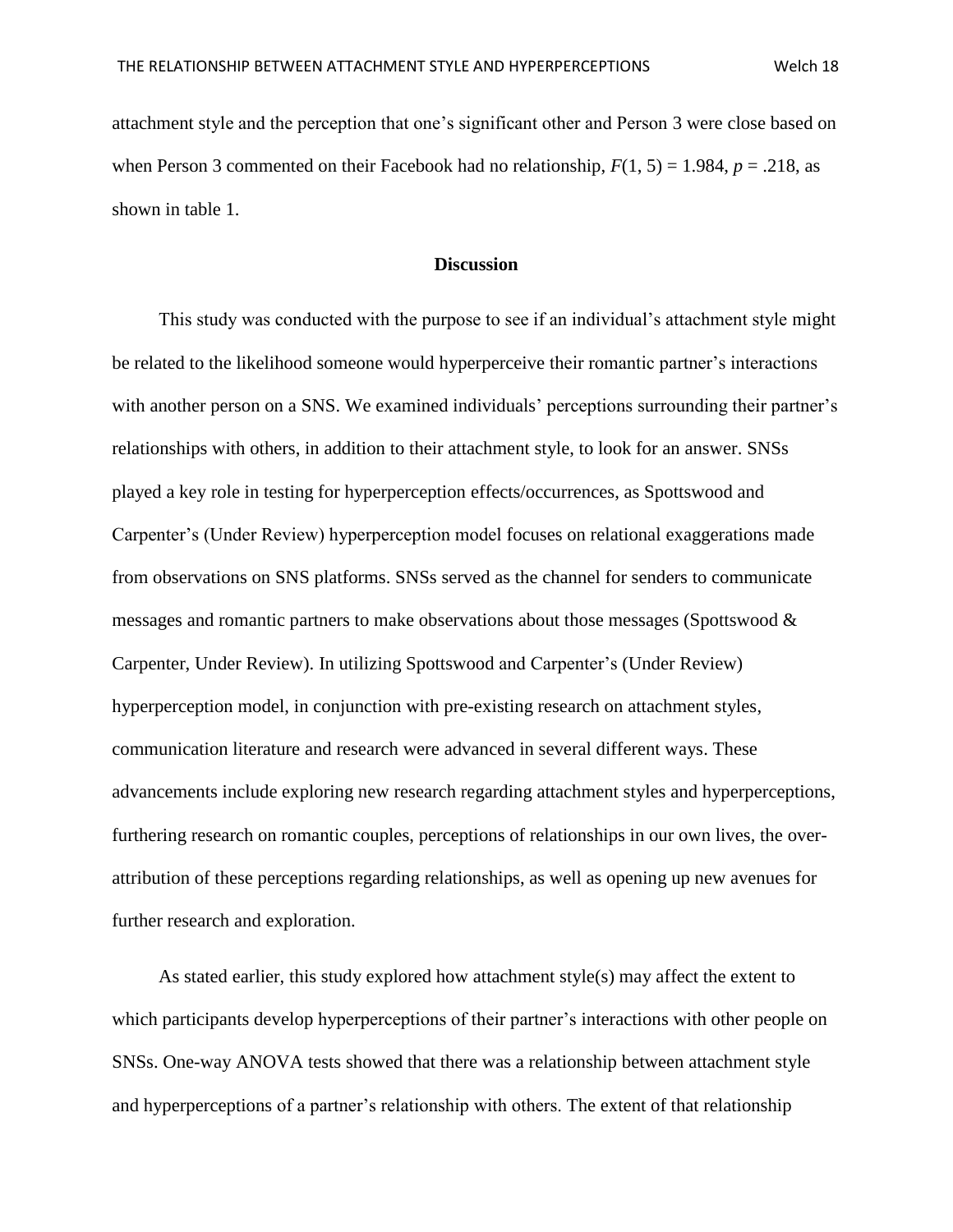across all attachment styles varied, and the degree to which hyperperceptions occurred changed depending on the person that was being examined (e.g., someone that was very close to a participant's partner, moderately close, and not close at all). The relationship between the different attachment styles and the likelihood to observe hyperperceptions effects will be discussed in the following order: anxious/ambivalent, secure, and avoidant.

 The anxious/ambivalent attachment style, as explained by Hazan and Shaver (1987), is an attachment style that leaves individuals with high levels of sexual attraction, jealousy, and the need to be wanted by their romantic partner. The anxious/ambivalent attachment style may contribute to hyperperception developments due to the jealousy paradigm of the attachment style. If an anxious/ambivalent person perceives that their partner is close to another individual based on observing SNS behavior, even if not true, anxious/ambivalent people are already more likely to become jealous than other attachment styles. This jealousy may lead to the belief that their partner is closer to someone than they really are, thus creating a hyperperception of the relationship. In this study, we found that people with an anxious/ambivalent attachment style do develop hyperperceptions of their partner's relationship with others through SNS use (specifically with Person 1 and Person 2; one-way ANOVA tests found nothing regarding Person 3). This means that participants with an anxious/ambivalent attachment style did develop hyperperception effects when stating whether or not Person 1 and Person 2 really knew their partner, but not Person 3. For example, participants with the anxious/ambivalent attachment style may feel as though their partner and Person 1/Person 2 really know one and other well, when it is possible they do not know each other well at all. This more than likely prompts anxious/ambivalent people to continue using SNSs as a way to survey their partner's recent activity on platforms, but even closer and more frequently. These findings help explain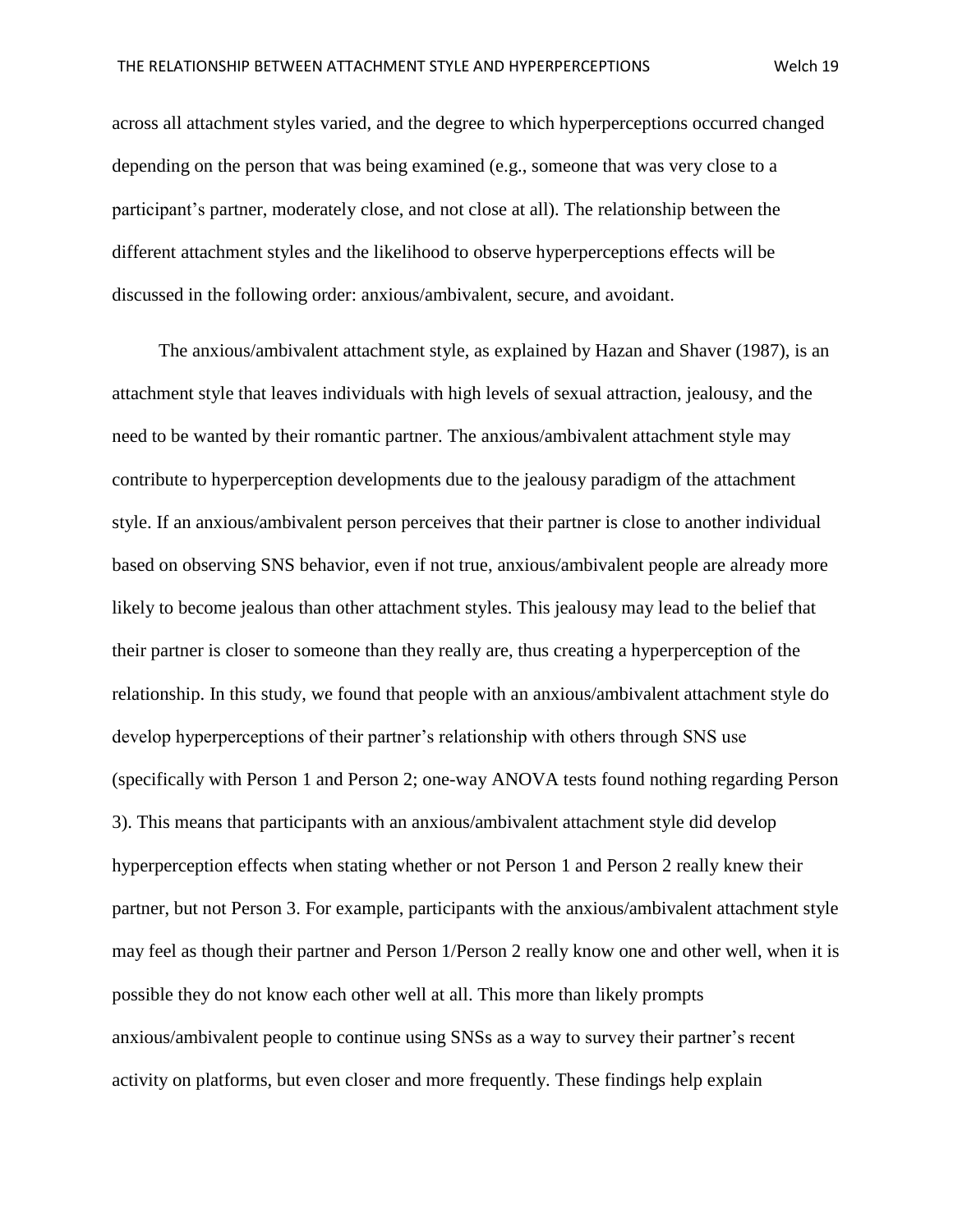preexisting research discussed in this study, such as Marshall et al.'s (2012). Many college students using SNSs as a means to survey their partner's activity with others could be a sign of distrust or jealousy with another's partner, and the need for validation that they are wanted by their romantic partner in their relationship. Fleuriet et al.'s (2014) research may also be explained through these findings, as they pose CMC can lead to ambiguity and even jealousy through nonverbal cues. Due to anxious/ambivalent people being much more likely to develop feelings of jealousy, this connection could explain Fleuriet et al.'s (2014) statements.

 The secure attachment style poses that an individuals are more able to accept their romantic partner, despite their faults, and find that being happy, friendly, and trusting are the most notable factors when experiencing love (Hazan & Shaver, 1987). This suggests that secure individuals are less likely to develop hyperperceptions based on observations of their partners other relationships on SNS platforms. Despite this, individuals with a secure attachment style still revealed a relationship between their attachment style and hyperperceptions (specifically with Person 1 and Person 2; one-way ANOVA tests found nothing regarding with Person 3). This means that participants with a secure attachment style did develop hyperperception effects when stating whether or not Person 1 and Person 2 really knew their partner, but not Person 3. For example, participants with the secure attachment style may feel as though their partner and Person 1/Person 2 really know one and other well, when it is possible they do not know each other well at all. This differs from the research by Hazan and Shaver (1987) in that secure individuals may also develop hyperperceptions about their partner's relationships with others. While these hyperperceptions surrounding their romantic partner's other relationships may not be negative, this still signals actions that are more out of the norm for secure individuals. The occurrence of these hyperperceptions in secure individuals may occur for a variety of reasons.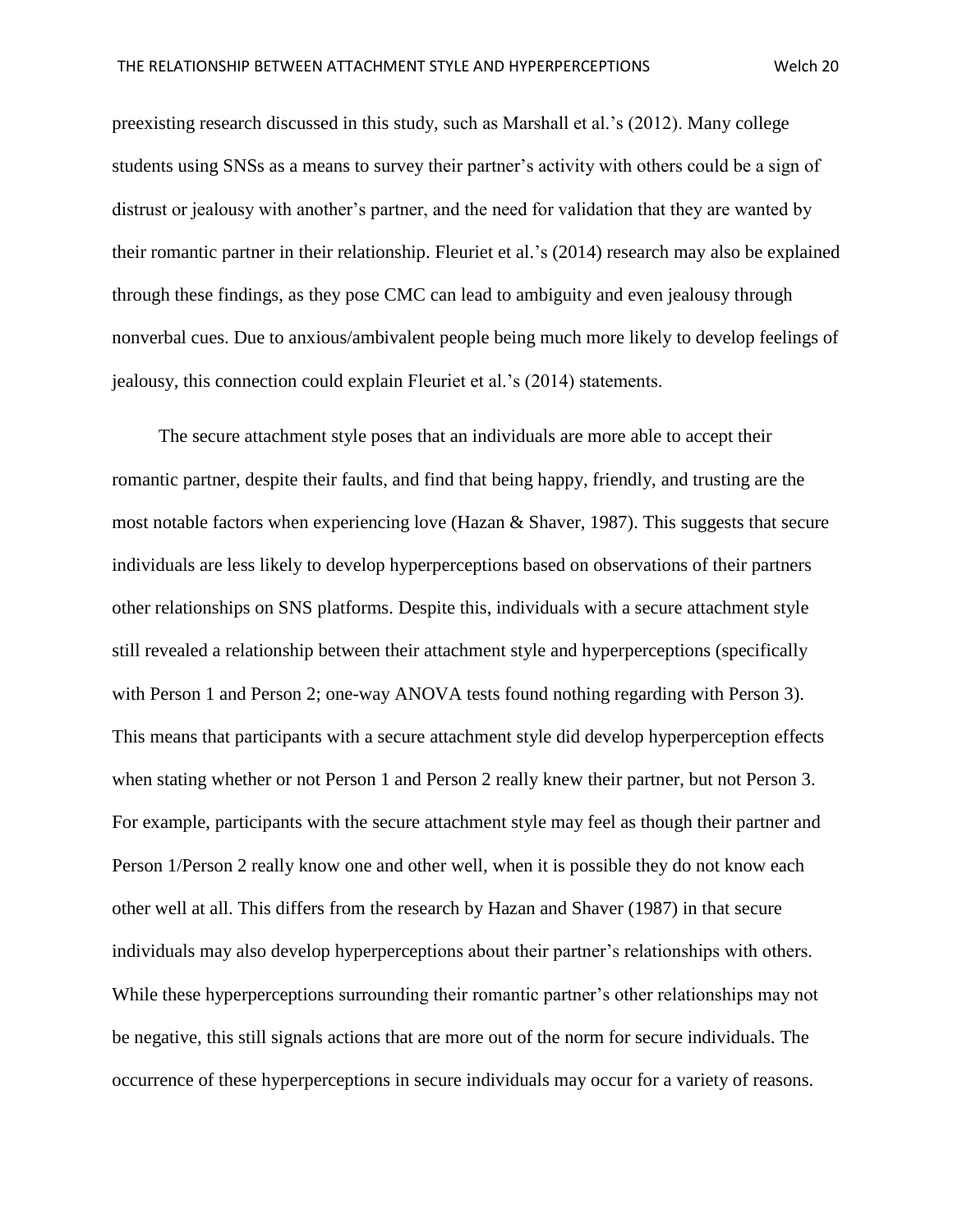One possible explanation is that while hyperperceptions effects may occur through individuals with a secure attachment style, it does not necessarily mean that those hyperperceptions will lead to feelings of jealousy. Individuals may make over-attributions of their partner's SNS interactions with others, but those over-attributions do not mean that their perceptions will create feelings of jealousy or negativity that will, in turn, have a harmful impact on the relationship. Alternatively, another explanation may simply be that while secure individuals are less likely to develop hyperperception effects, they are not exempt or excluded from groups that do develop them.

 Individuals who have an avoidant attachment style typically do not believe in fairy-tale love as seen in films and books, that love is not something to commonly last for a lifetime, and find themselves afraid of becoming close and intimate (Hazan & Shaver, 1987). This attachment style can impact the development of hyperperceptions in many different ways. For example, avoidant individuals seeing their partner interact with another on SNSs may lead them to believe that their time with their romantic partner is coming to a close; love is not meant to last forever. It may also worry the avoidant individual, as they find themselves becoming closer to their romantic partner and opening themselves up to be hurt/disappointed if their relationship does last forever. In this study, avoidant individuals revealed a relationship between their attachment style and hyperperceptions (strong relationships were found with Person 1 and the Avoidant Attachment style; one-way ANOVA tests found nothing in regards to Person 2 or Person 3). This means that participants with an avoidant attachment style did develop hyperperception effects when stating whether or not Person 1 really knew their partner, but not Person 2 or Person 3. For example, participants with the avoidant attachment style may feel as though their partner and Person 1 really know one and other well, when it is possible they do not know each other well at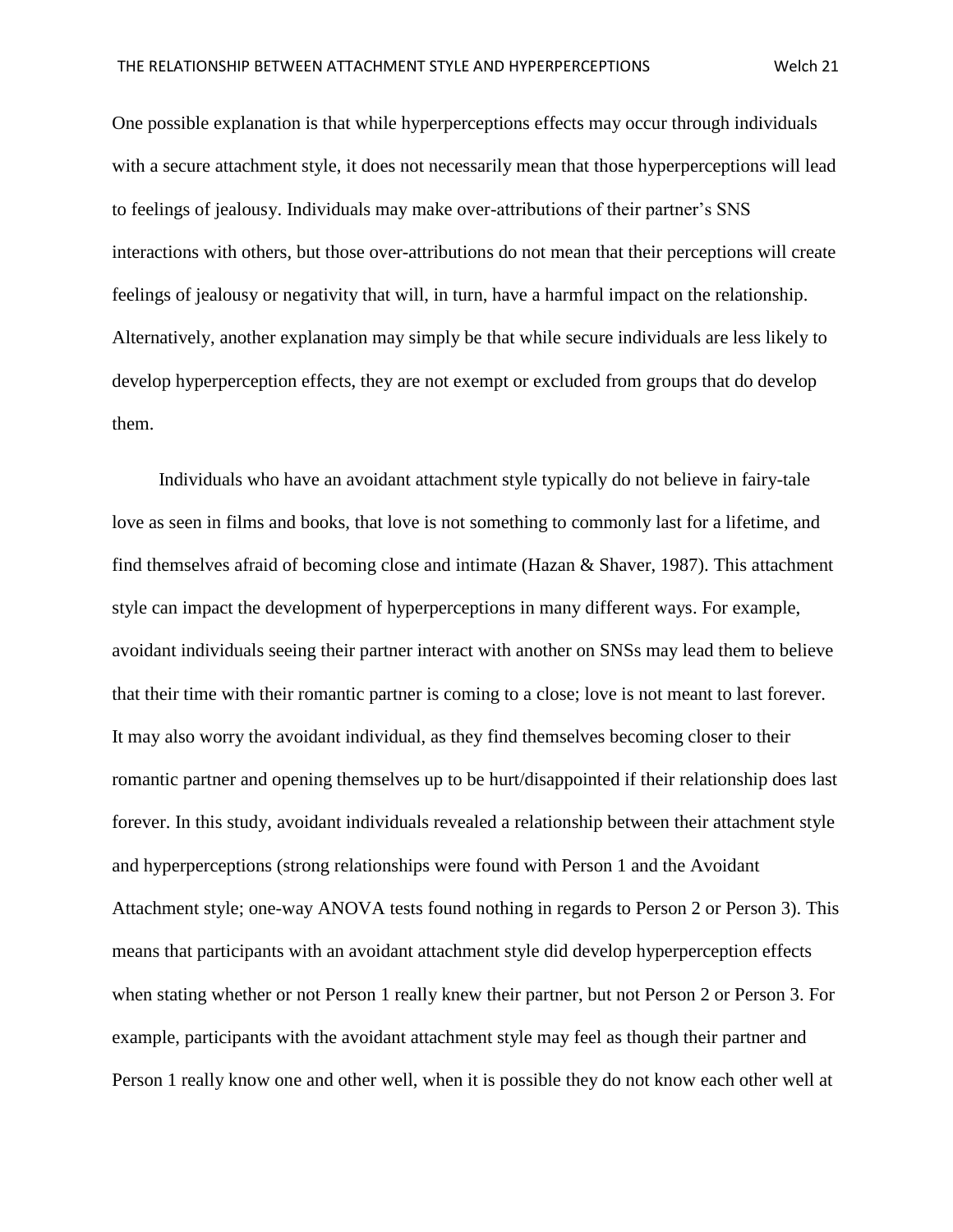all. The relationships found between hyperperception development alongside attachment style were different with avoidant individuals than anxious/ambivalent and secure individuals. This

finding might suggest that avoidant individuals with an avoidant attachment style are not as likely to develop hyperperception effects around their partner's SNS interactions unless they perceive their partner and the receiver of the messages really know one and other. These findings could again help explain previous research such as Fleuriet et al.'s (2014). As Fleuriet et al. (2014) explains, nonverbal communication can lead to uncertainty of where one stands in a relationship. Avoidant individuals may be concerned about where they stand in their relationship with the views their attachment style poses for them, leading to feelings of distance and their own uncertainty about the relationship.

#### **Future Research**

 The results of this study open up new avenues for research and exploration in communication disciplines, such as how hyperperceptions and the model can be used to explore how SNS use effects people's relationships (both romantic and platonic relationships). Future studies expanding upon this research may consider including the romantic partner's perceptions about their own relationships; the same relationships that participants described. Comparing the observer's perceptions and their romantic partner's perceptions of the latter's SNS interactions and relationships would further uncover the relationship between hyperperception effects with attachment styles. This extension study could distribute a similar survey that was used in this study to participants, asking various questions about perceptions/observations pertaining to their romantic partner's relationships on SNSs. This survey would be designed to also test if participants have hyperperceptions occurring form their SNS observations, as well as the attachment style that they have. Toward the end of this survey, researchers could ask participants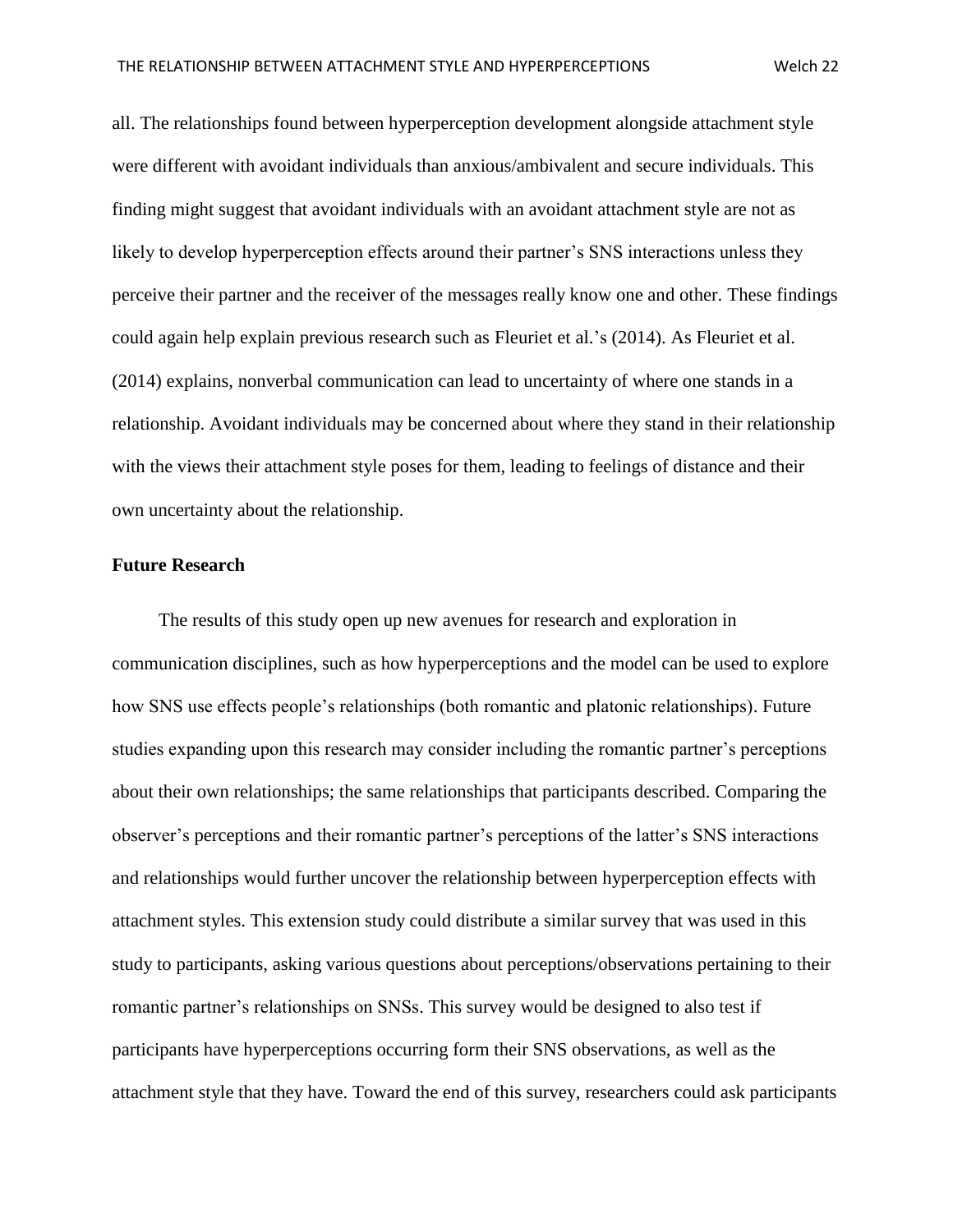to send an alternative survey to their romantic partners that gauges if they find their relationships to be as strong as the participant did. In addition, this research could include assessments of both romantic partner attachment styles, while also asking them to identify their partner's attachment style to the best of their ability. This would help confirm whether or not their attachment style is accurate according to their partner's perceptions. Based on the research done in this study, this one direction that future research should look to expand upon. Gathering information and data from the romantic partner could both confirm results found in this study, as well as expand upon them with new data that leads to new avenues of exploration.

#### **Limitations**

 There are several areas in which this research was confined and limited. These areas of limitation could be improved in future studies to gather more generalizable data. First, a larger sample group could be used to gather data for analysis. With this study, a small sample size was tested with one-way ANOVA to look for a relationship between attachment style and hyperperceptions. While relationships between the two were found were found, the sample sized is not large enough to be able to generalize our results/findings to the public as a whole, and, therefore, more research must be conducted to find more generalizable results.

 In addition to this, it is possible that the means used to measure hyperperceptions in this study may not have measured hyperperceptions at all. The participant's perceptions (the results of this study) may have been accurate, or potentially hyper, and not at all hyperperceptions. The questions used to gauge hyperperception effects in this study ("When [Person 1, 2, or 3] comments on my partner's Facebook posts, it seems like they really know my partner") is a step in the right direction for potentially discovering the development of hyperperception effects, as well as on track with the conceptualization of the theoretical process, but more research should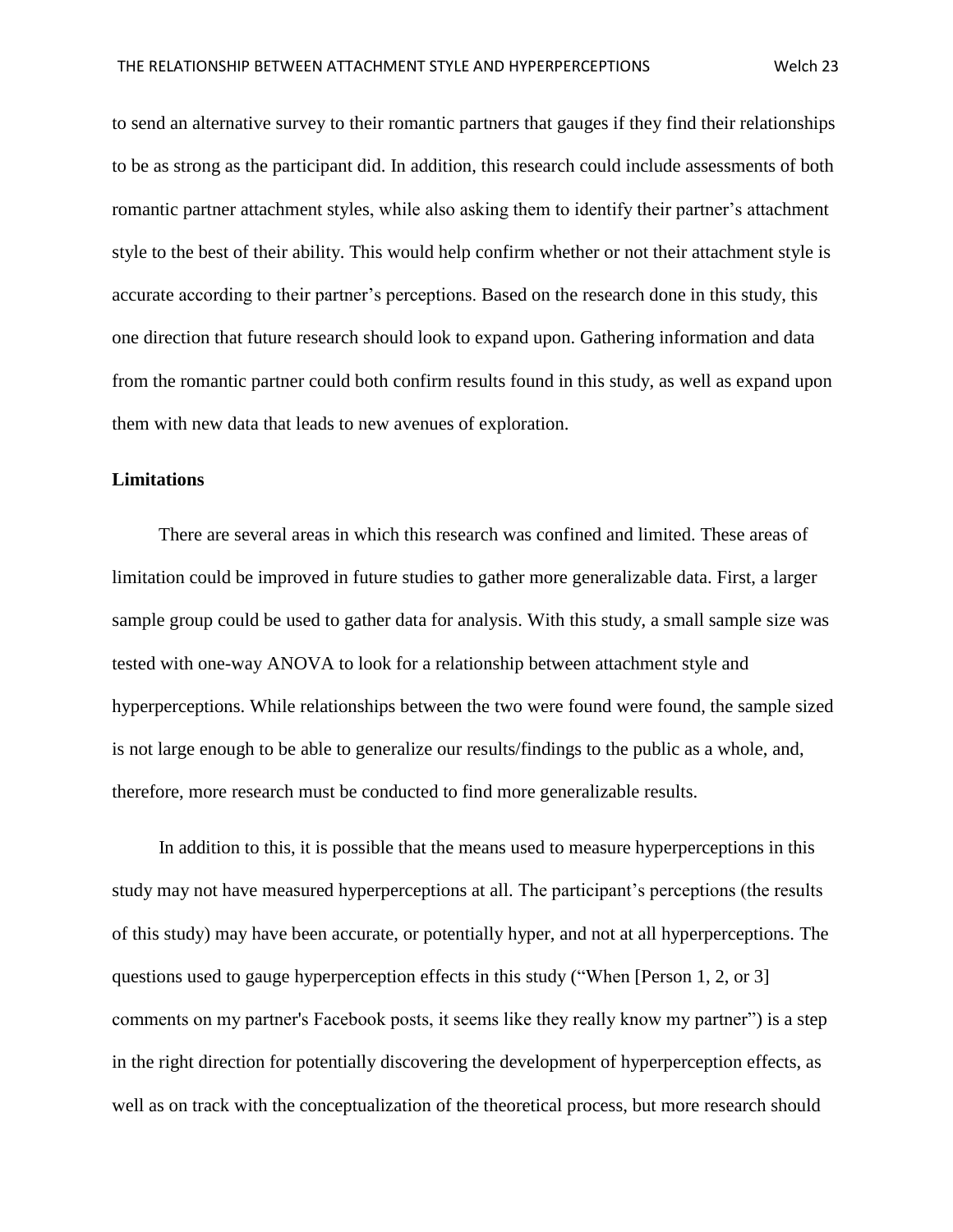be conducted to ensure the hyperperception model (and the means in which it is measured) are accurate/correct. Furthermore, more randomized sampling could be used in order to create a more accurate representation of the general population. In this study, participants were mainly female, with over two-thirds of the results being dominated by women. Having more male and transgender/other identifiable genders represented in future research may lead to more accurate and generalizable findings.

 Finally, as is difficult with all quantitative research, it is difficult to gauge if participants were accurately representing themselves and their beliefs in their responses to the survey. Participants may have been more honest or dishonest based on how they wanted to perceive themselves in their relationship, as well as with their perceptions of their partner's own relationships outside of the one that they shared with the participant. Finding ways to minimalize this margin of error would, in turn, help create stronger results.

#### **Conclusion**

 Attachment style and hyperperceptions share a relationship between one and other in this study. However, additional testing is needed in relation to the two in order to see if these existing relationships are significant to a larger sample of people (a sample that can be generalized to the public). For now, this study has shown that there is a connection between attachment styles being predictive of hyperperceptions in romantic relationships. These hyperperceptions and their relationships to attachment style change depending on the perceived closeness of the individual interacting with another's partner. This study offers exciting new developments in the advancement of interpersonal communication, as well as perceptions of relationships from an individual's viewpoint.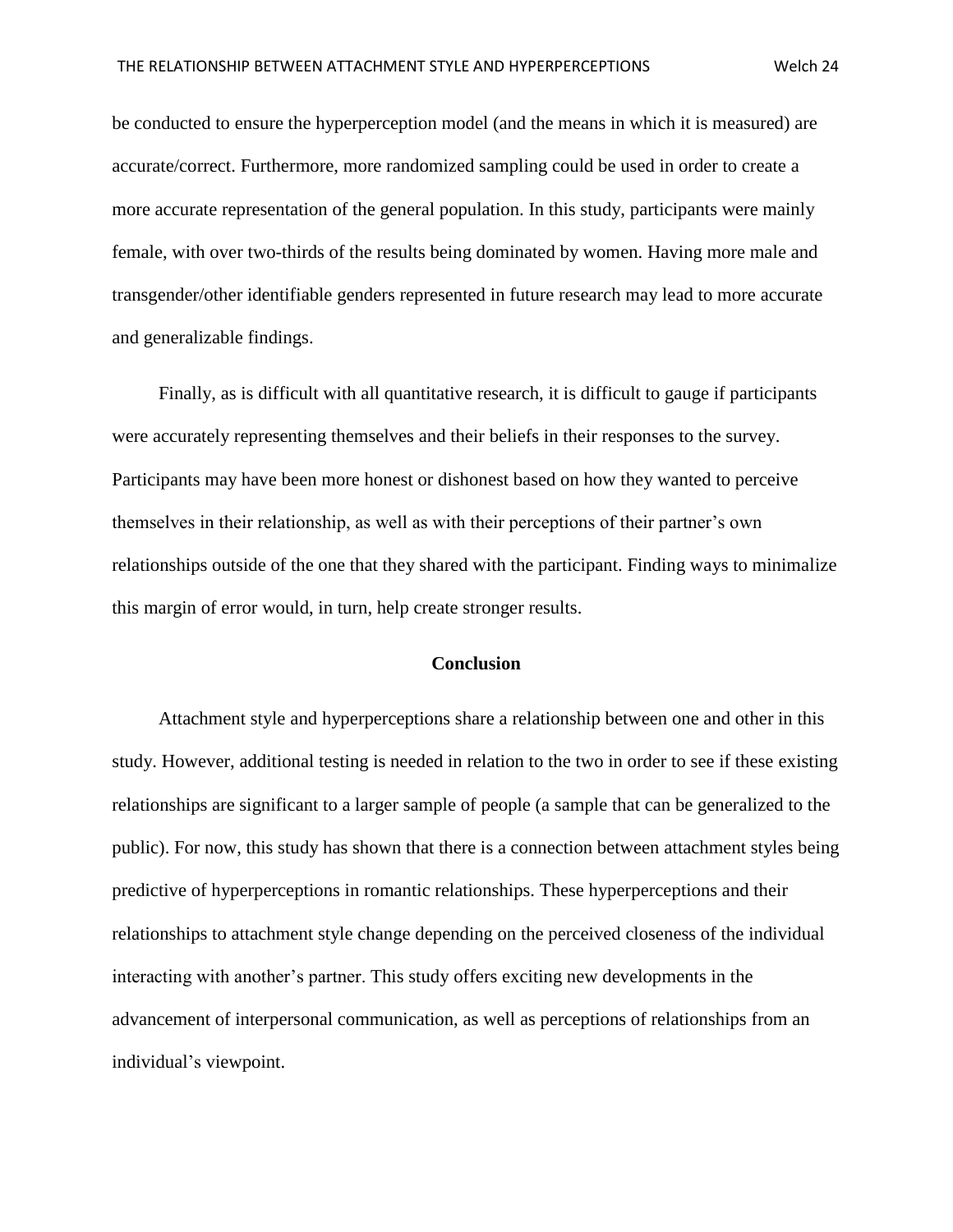#### **References**

Dainton M, Stokes A. College students' romantic relationships on Facebook: Linking gratification for maintenance to Facebook maintenance activity and the experience of jealousy. Communication Quarterly 2015; 63: 365-83

Fleuriet C, Cole M, Guerrero LK. Exploring Facebook: Attachment style and

- nonverbal message characteristics as predictors of anticipated emotional reactions to Facebook postings. Journal of Nonverbal Behavior 2014; 38:429-450.
- Fox, J., Warber, K. M., & Makstaller, D. C. (2013). The role of Facebook in romantic relationship development: An exploration of Knapp's relational stage model. *Journal of Social and Personal Relationships, 30,* 771-794. doi: 10.1177/0265407512468370
- Hazan, C., & Shaver, P. (1987). Romantic love conceptualized as an attachment process. *Journal of Personality and Social Psychology, 52*(3), 511-524. doi:10.1037/0022-3514.52.3.511
- Marshall TC, Bejanyan K, Castro GD, Lee RA . Attachment styles as predictors of Facebookrelated jealousy and surveillance in romantic relationships. Personal Relationships 2012; 20:1-22.
- Muise, A., Christofides, E., & Desmarais, S. (2009). More information than you ever wanted: Does Facebook bring out the green-eyed monster of jealousy? *CyberPsychology & Behavior, 12*, 441-444. doi: 10.1089/cpb.2008.0263
- Muise, A., Christofides, E., & Desmarais, S. (2013). "Creeping" or just information seeking? Gender differences in partner monitoring in response to jealousy on Facebook. *Personal Relationships, 21*(1), 35-50. doi:10.1111/pere.12014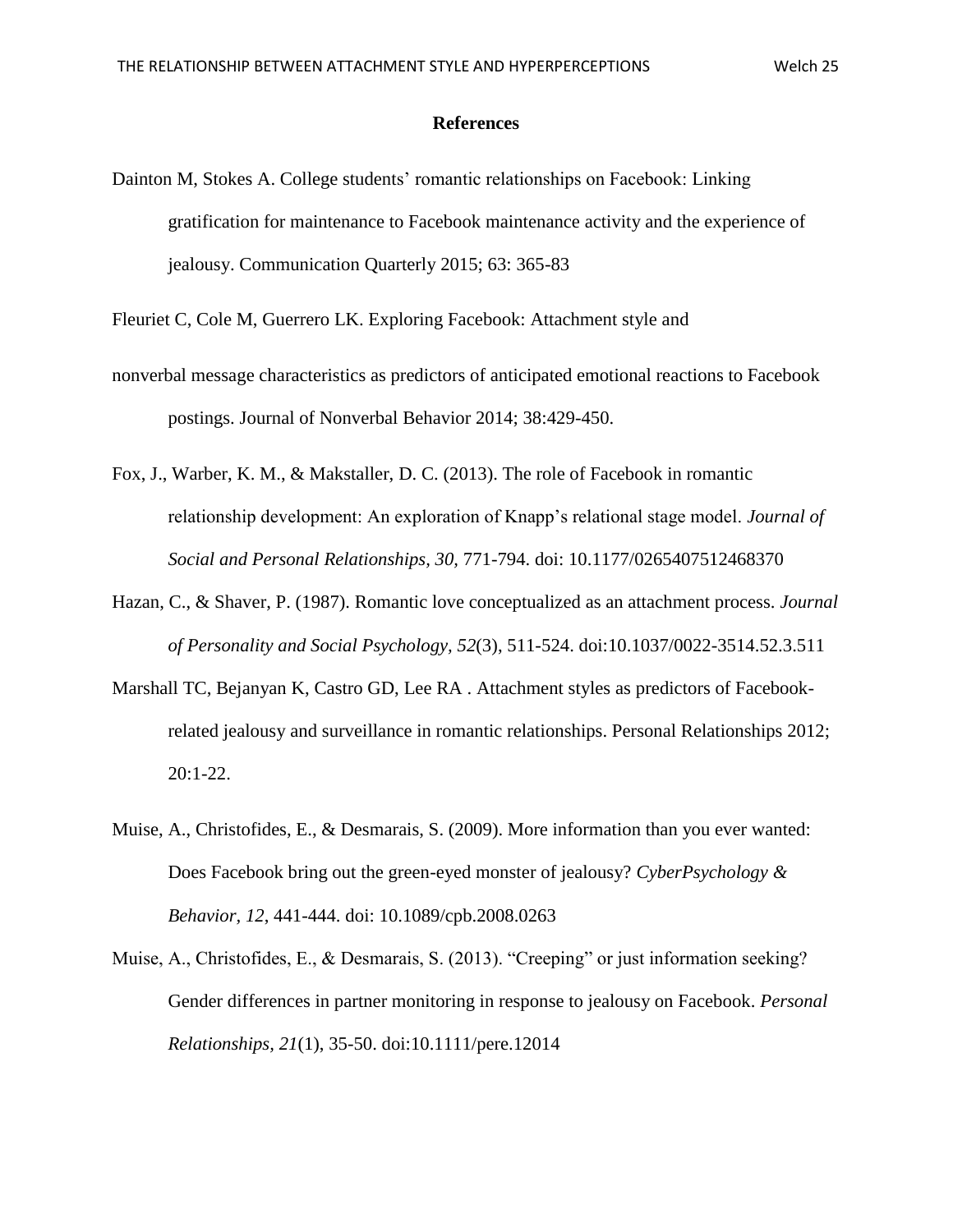- Simpson, J. A. (1990). Influence of attachment styles on romantic relationships. Journal of *Personality and Social Psychology, 59*(5), 971-980.
- Spottswood EL, Hancock JT. The positivity bias and prosocial deception on facebook. Computers in Human Behavior 2016; 65:252-9.
- Spottswood, E., & Carpenter, C. (n.d.). Hyperperception\_A Fresh Take. Retrieved October 11, 2018.
- Spottswood, E., & Carpenter, C. (n.d.). Hyperperception Jealousy General Couples Study. Retrieved October 11, 2018.
- Utz S. The function of self-disclosure on social network sites: Not only intimate, but also positive and entertaining self-disclosures increase the feeling of connection. Computers in Human Behavior 2015; 45:1-10.
- Walther JB. Computer-mediated communication: Impersonal, interpersonal, and hyperpersonal interaction. Communication research 1996; 23:3-43.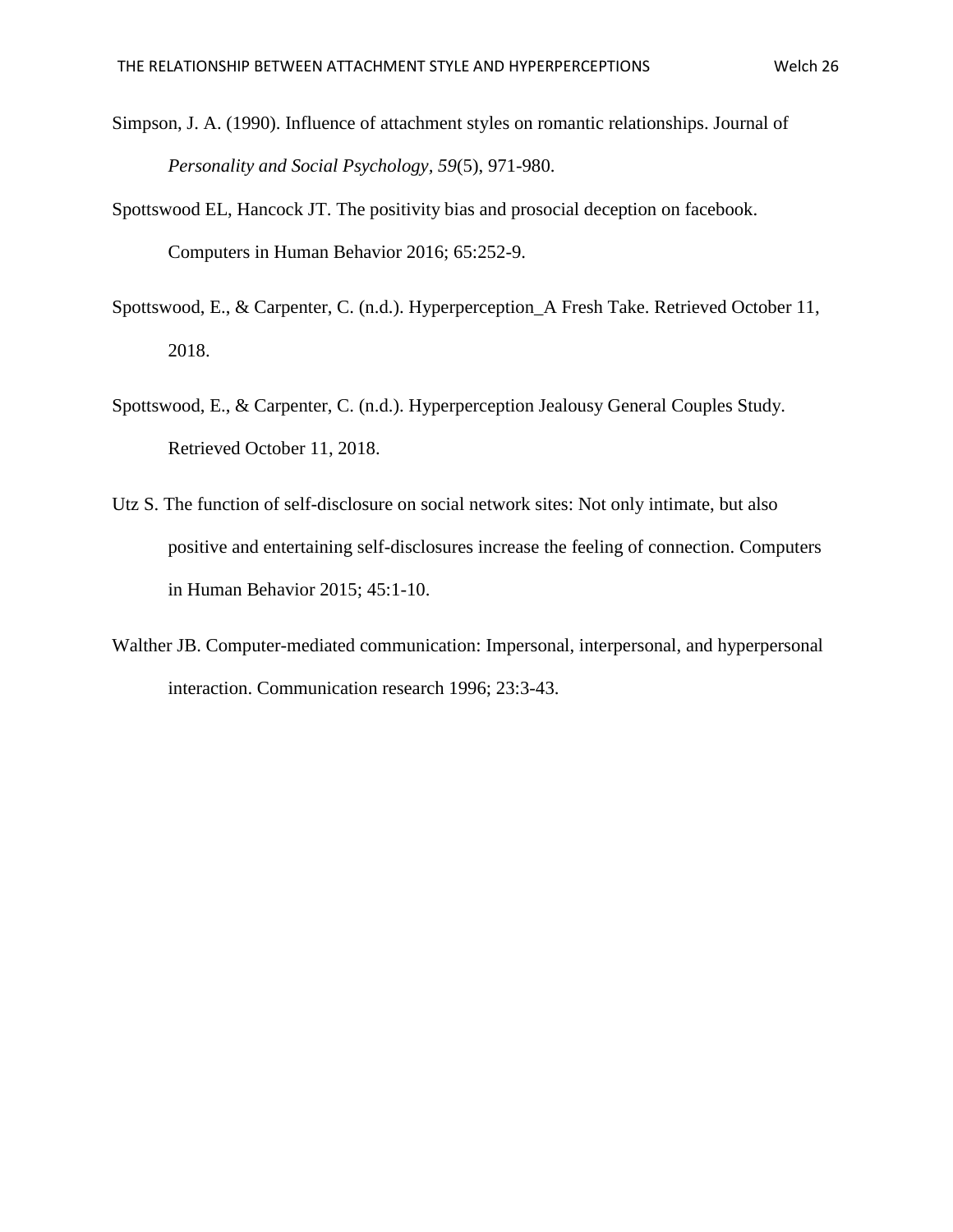#### Appendix A

#### Attachment Styles and Hyperperception One-Way ANOVA Tests

Of the three attachment styles, the anxious/ambivalent attachment style showed the strongest statistical significance between attachment style and hyperperceptions when examining Person 1,  $F(1, 18) = 10.454$ ,  $p = .005$ . The next strongest statistical significance was found between attachment style and hyperperceptions was the avoidant attachment style regarding Person 1 as well,  $F(1, 5) = 17.500$ ,  $p = .009$ . Finally, third strongest statistical significance between attachment style and hyperperceptions was the secure attachment style regarding Person 1 again,  $F(1, 41) = 7.159, p = .011.$ 

 The avoidant attachment style did not show statistical significance with Person 2, and therefore no relationship could be found/made. All three attachment styles did not show statistical significance regarding Person 3 in this study, and, therefore, no relationships could be made based on this.

Table 1

*Attachment Style and Person 1, 2, and 3 ANOVA Test Results (Reported "F" Values)*

|          | Anxious/Ambivalent | Secure    | Avoidant   |
|----------|--------------------|-----------|------------|
| Person 1 | $10.454$ **        | $.7.159*$ | $17.500**$ |
| Person 2 | $5.513*$           | $6.458*$  | 3.967      |
| Person 3 | .4.007             | 2.473     | 1.984      |

Note. \*. "F" value is significant at the 0.05 level (2-tailed)

\*\*. "F" value is significant at the 0.01 level (2-tailed)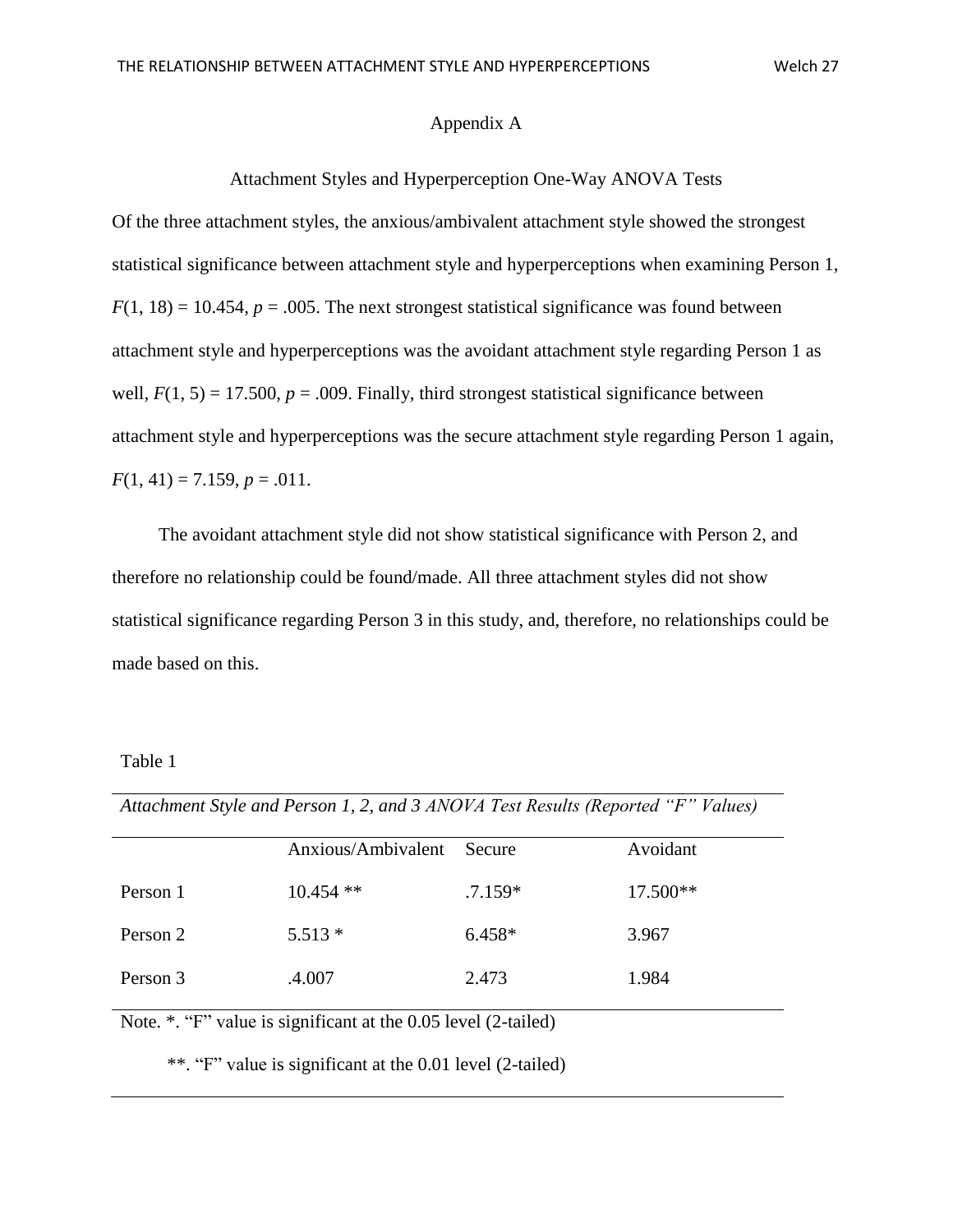#### Appendix B

#### Qualtrics Survey Distributed to Participants

This survey, in its entirety, was distributed to participants who were a part of this study. It was used to collect data, as well as compare differences in findings between attachment styles. In this survey, the independent variable was a participant's attachment style, and was measured through participants choosing from one of three descriptions that best matched their feelings when in a romantic relationship. The descriptions to choose from were, " The dependent variable in this study was a participant's response to the question, "When [Person 1, 2, or 3] comments on my partner's Facebook posts, it seems like they really know my partner," and was indicated by selecting one of seven multiple choice answers. The multiple-choice answers available were, "Strongly Disagree (1), Disagree (2), Slightly Disagree (3), Neither Agree Nor Disagree (4), Slightly Agree (5), Agree (6), Strongly Agree (7)."

 The survey is integral to the entirety of this study, as it was the means for collecting data in this study, as well as what lead to our results and areas of interest for future research.

#### **Qualtrics Survey:**

*The Portland State University Consent to Participate in Research Couples Facebook Study* 

*Version date of consent*

#### *Introduction*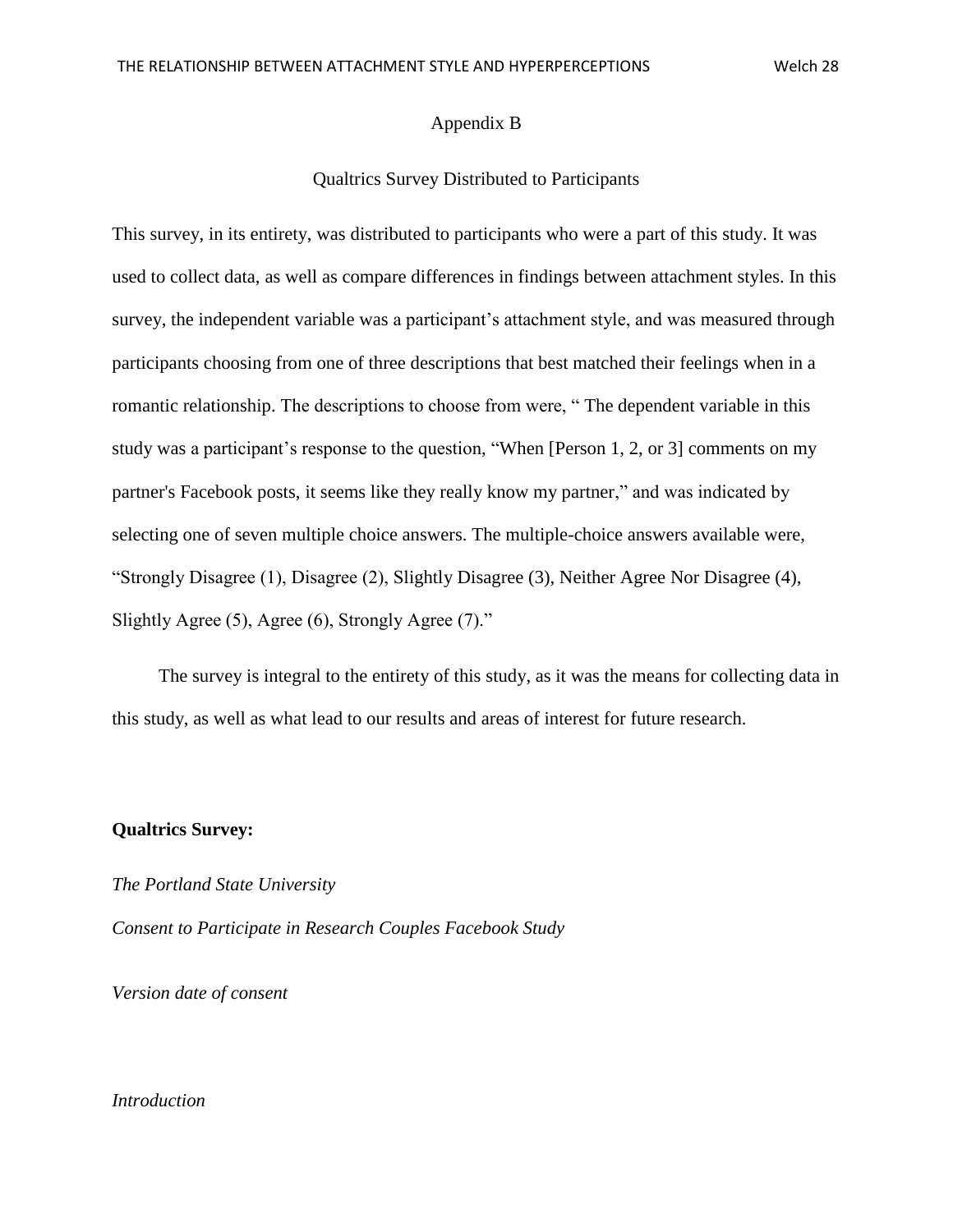*You are being asked to participate in a research study that is being done by Prof. Erin Spottswood, who is the Principal Investigator, from the Department of Communication at Portland State University in Portland, Oregon and Prof. Chris Carpenter of Western Illinois University in Macomb, IL. This research is studying couples' perceptions of each other's Facebook friends.* 

*You are being asked to participate in this study because you use Facebook and are in a romantic relationship with someone who uses Facebook.*

*This form will explain the research study, and will also explain the possible risks as well as the possible benefits to you. We encourage you to talk with your family and friends before you decide to take part in this research study. If you have any questions, please ask one of the study investigators.* 

*What will happen if I decide to participate?* 

*If you agree to participate, the following things will happen:*

*You will be asked to choose three of your romantic partner's Facebook friends and answer some questions about the interactions your partner has with those people. You will also be asked at the end of the survey to email your partner a request to complete a complimentary study about those same people. You will both also learn what your romantic relationship attachment style is so that you can compare. No part of the study is experimental, it is all online survey.*

*How long will I be in this study? 15 minutes* 

*Participation in this study will take a total of about 15 minutes in one session.*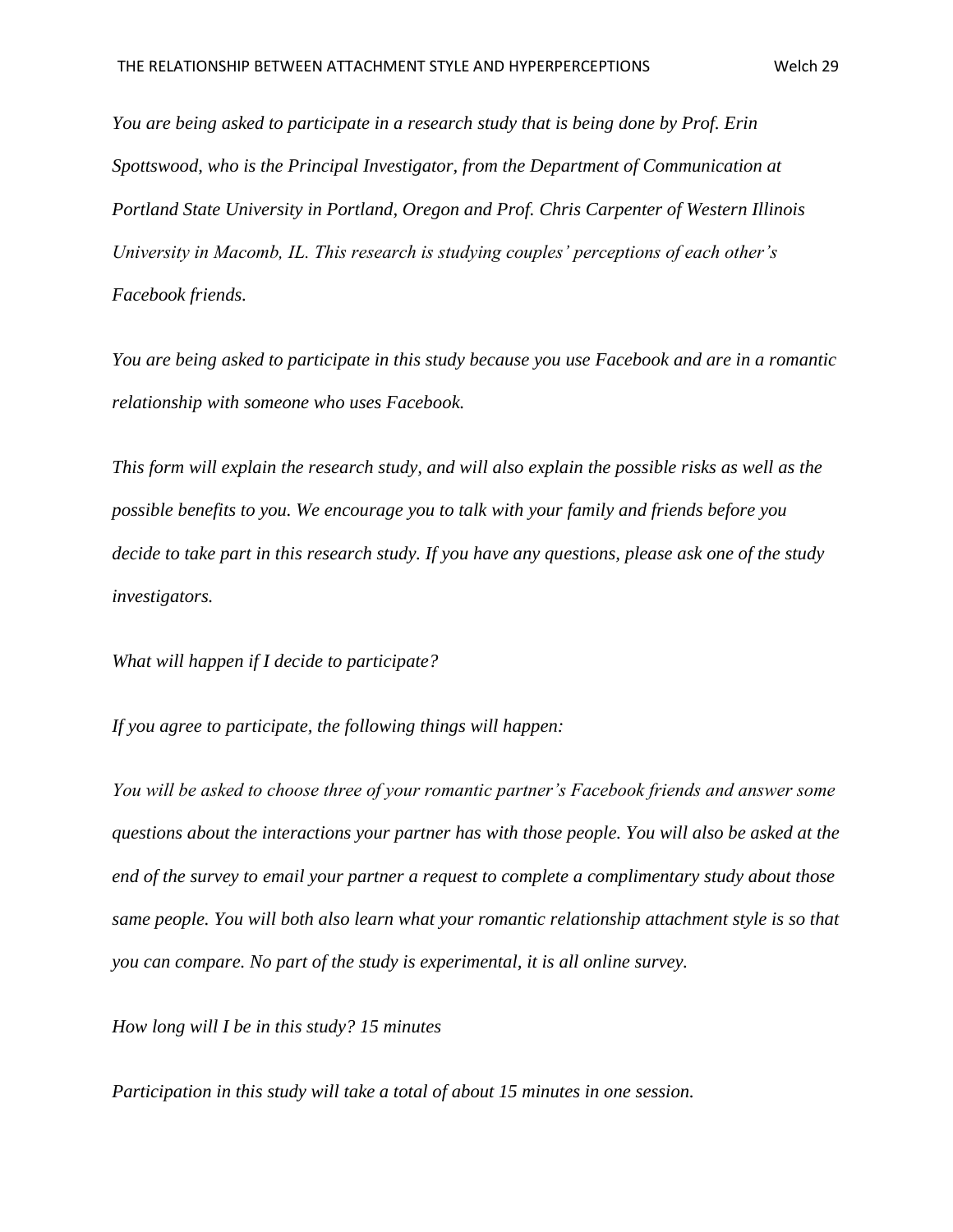*What are the risks or side effects of being in this study?* 

*There are no known risks to participation in this study. However, there are risks of stress, emotional distress, inconvenience and possible loss of privacy and confidentiality associated with participating in research studies in general. If you have any questions or concerns about your participation in this study please contact the lead researcher or the PSU IRB review board.* 

*Your participation in this study will in no way affect your grade or academic standing at Portland State University. In addition, your grades and standing at Portland State University will not be affected by choosing not to participate or by not completing the survey.* 

*You will be responding to potentially private data about your perceptions of your romantic partner and we will be collecting your name for the purpose of linking your survey to your partners. The data security procedures the researchers will follow to protect your privacy are described below.*

*For more information about risks and discomforts, ask the investigator.* 

*What are the benefits to being in this study?* 

*You and your romantic partner will both learn about your attachment styles. That may give you insight into ways to improve your romantic relationships.*

*How will my information be kept confidential?* 

We will take measures to protect the security of all your personal information, but we cannot *guarantee confidentiality of all study data.*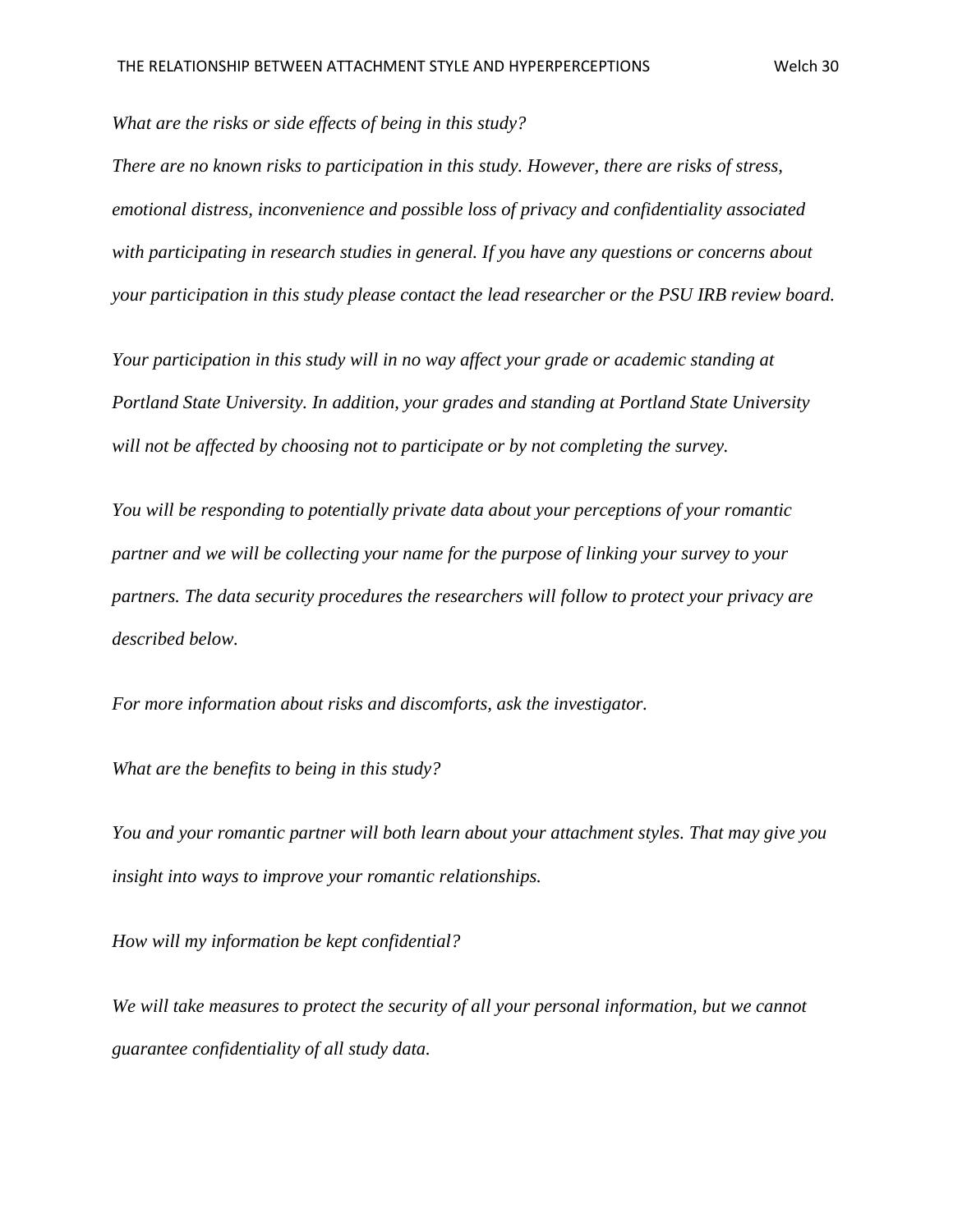*The researchers will keep the data in a password protected online database that only the two researchers have access to. Once the data has been matched, identifying information will be erased.*

*Information contained in your study records is used by study staff. The Portland State University Institutional Review Board (IRB) that oversees human subject research and/or other entities may be permitted to access your records, and there may be times when we are required by law to share your information. It is the investigator's legal obligation to report child abuse, child neglect, elder abuse, harm to self or others or any life-threatening situation to the appropriate authorities, and; therefore, your confidentiality will not be maintained.* 

*Your name will not be used in any published reports about this study.*

*Will I be paid for taking part in this study?* 

*If both you and your partner complete the assigned surveys, you will be entered into a chance to win \$30 in a drawing.* 

*Can I stop being in the study once I begin?* 

*Your participation in this study is completely voluntary. You have the right to choose not to participate or to withdraw your participation at any point in this study without penalty or loss of benefits to which you are otherwise entitled.* 

*Whom can I call with questions or complaints about this study?* 

*If you have any questions, concerns or complaints at any time about the research study, Prof. Spottswood, or her associates will be glad to answer them at 503.725.5810.*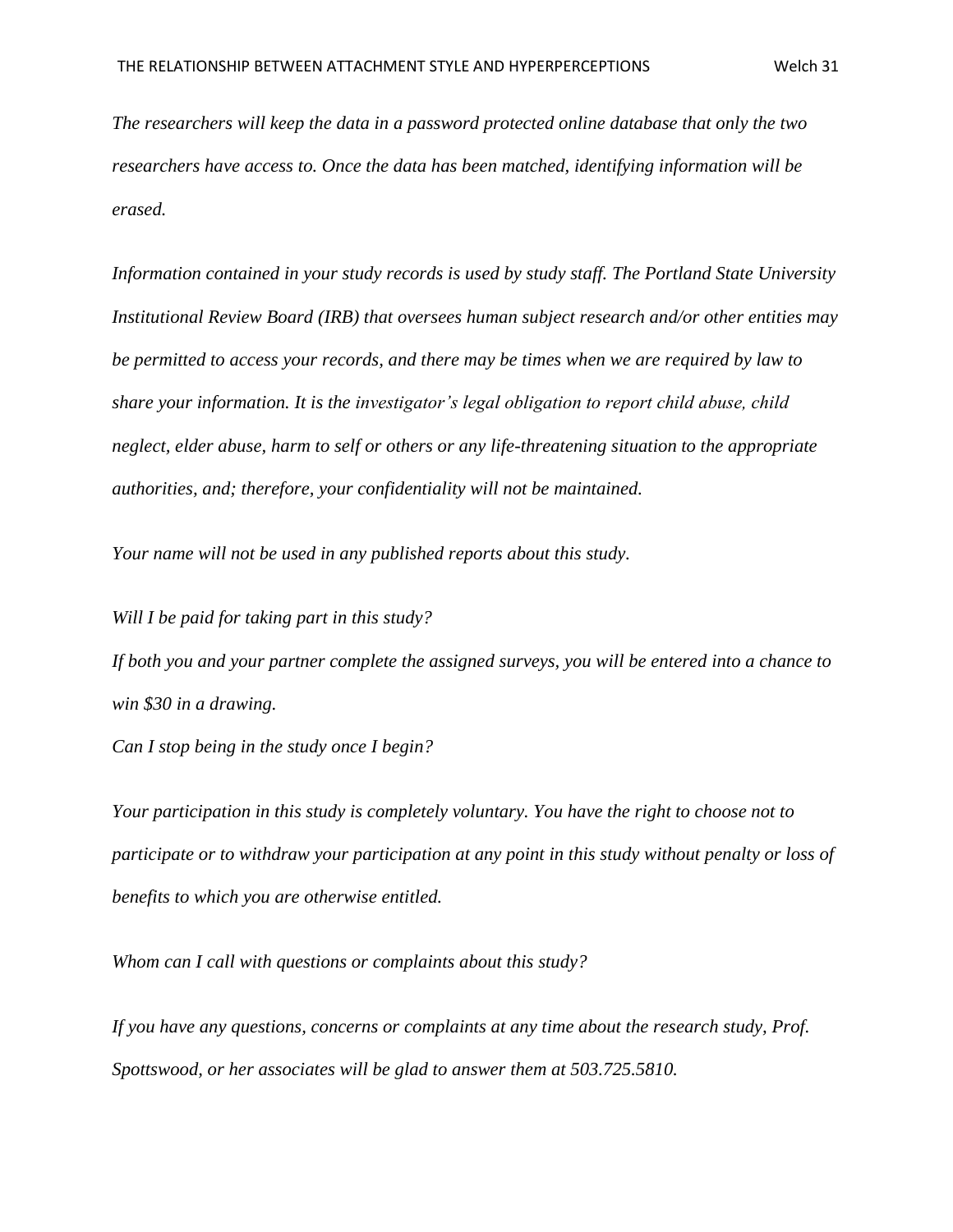*If you need to contact someone after business hours or on weekends, please call 503.725.5810 and ask for Dr. Spottswood.* 

*Whom can I call with questions about my rights as a research participant?* 

*If you have questions regarding your rights as a research participant, you may call the PSU Office for Research Integrity at (503) 725-2227 or 1(877) 480-4400. The ORI is the office that supports the PSU Institutional Review Board (IRB). The IRB is a group of people from PSU and the community who provide independent oversight of safety and ethical issues related to research involving human participants. For more information, you may also access the IRB website at https://sites.google.com/a/pdx.edu/research/integrity.*

*Please print out a copy of the consent form for your future reference.*

#### *CONSENT*

*You are making a decision whether to participate in this study. By clicking "accept" at the end of this form, you are consenting to participate in this survey. IF you do not consent, please click "decline" to navigate away from the survey.]*

(If Participants select "Accept," they begin taking the survey below)

Thank you for participating in our survey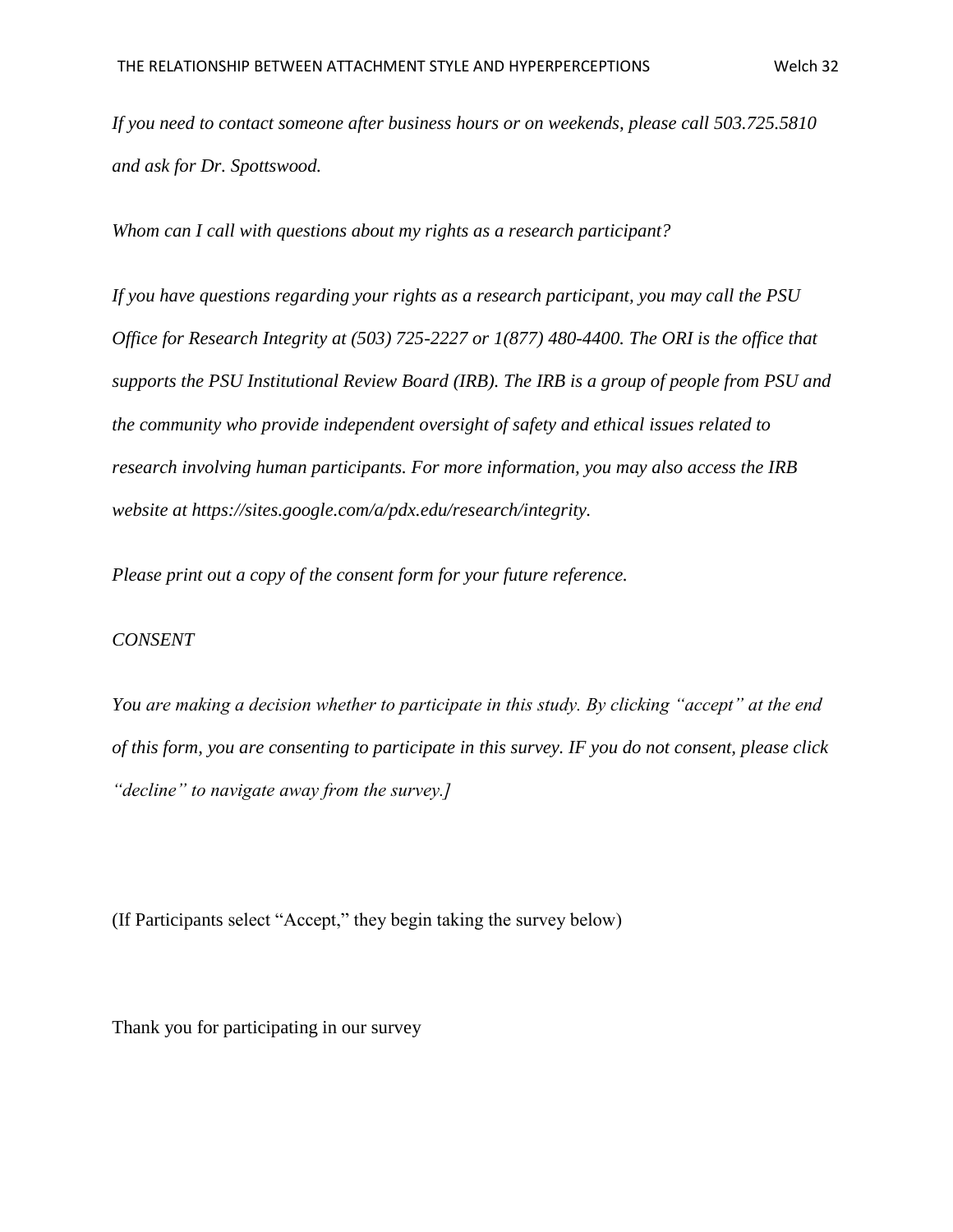At the end of the survey, we'll provide you with information about what your attachment style is. Then if your partner completes the short survey, you can find out what kind of attachment style he or she is too.

We are interested in how people perceive each other's Facebook friends.

Please open your partner's Facebook profile page in another browser window or tab. Click on your partner's "Friends" list. We're going to need you to choose three people from this list and answer the same set of questions about each one. All three need to be:

1. An adult

- 2. The same sex as you are
- 3. Not a family member of you or your partner.

At the end of the survey we're going to ask you to send an email to your partner with the names of all three of these people so that they can answer just a few questions about them. So make sure it is three names you're willing to ask your partner to answer a few questions about

**The first person you choose needs to be someone who fits those three rules and is someone you perceive your partner to be very close to or as close as possible while still fitting these three rules. Please type that person's initials here: [Initials would be typed here]**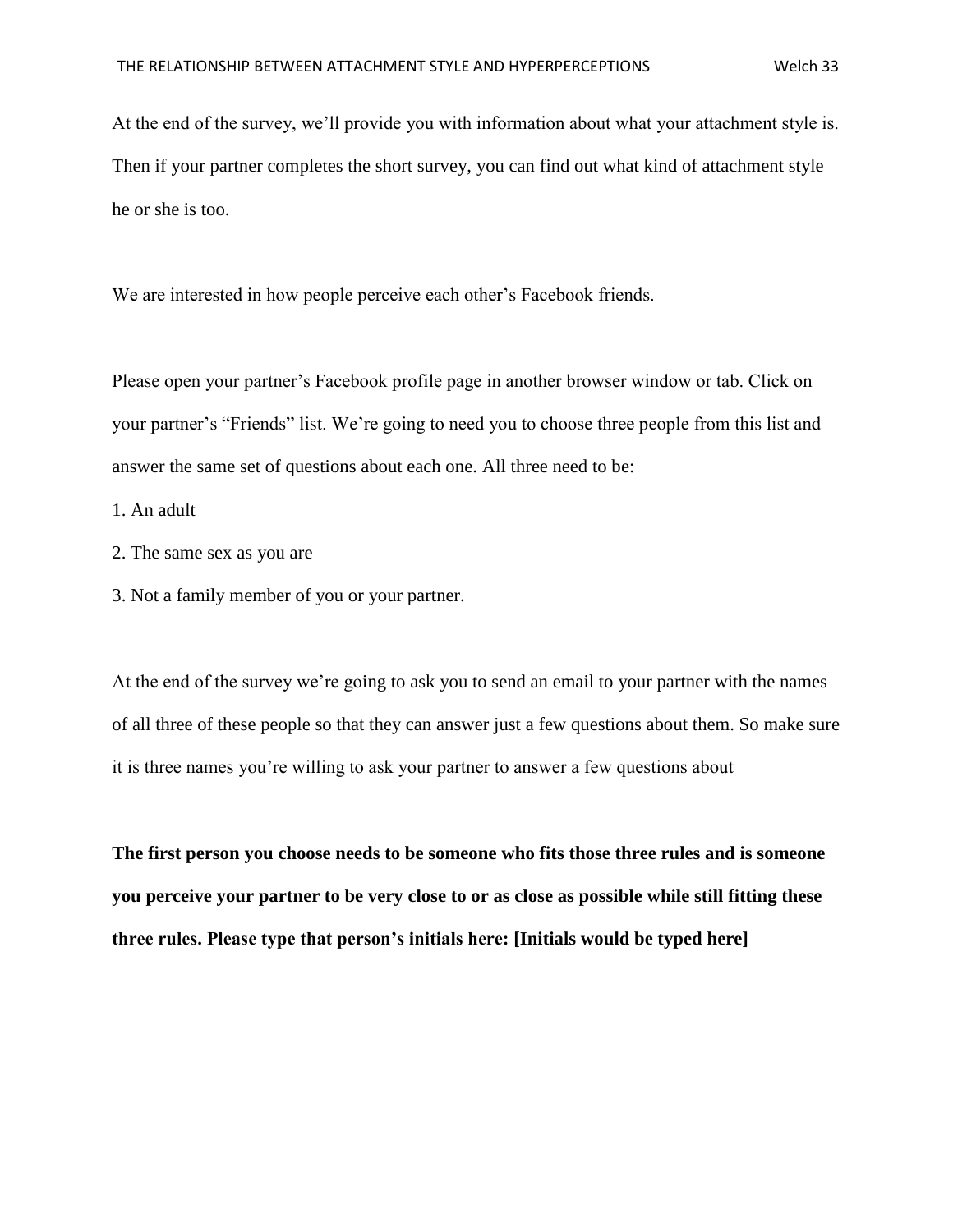**The second person you choose needs to be someone who fits those three rules and is someone you perceive your partner to be of moderate closeness. Please type that person's initials here: [Initials would be typed here]**

**The third person you choose needs to be someone who fits those three rules and is someone you perceive your partner to be not at all close with, perhaps someone they barely know. Please type that person's initials here: [Initials would be typed here]**

**Now, consider the first person you chose, here are their initials [Initials from Person 1 appear here] Please answer the following questions with that person in mind**

**Please indicate the extent to which the following statements accurately reflect the interactions you see your partner having with [Person 1]**

**First, how often do you see your partner interacting with [Person 1] on Facebook, including commenting on statuses and pictures, sharing on each other's timelines (walls), and any other interactions on Facebook?**

- 1 Never
- 2 Occasionally
- 3 Sometimes
- 4 Regularly
- 5 Often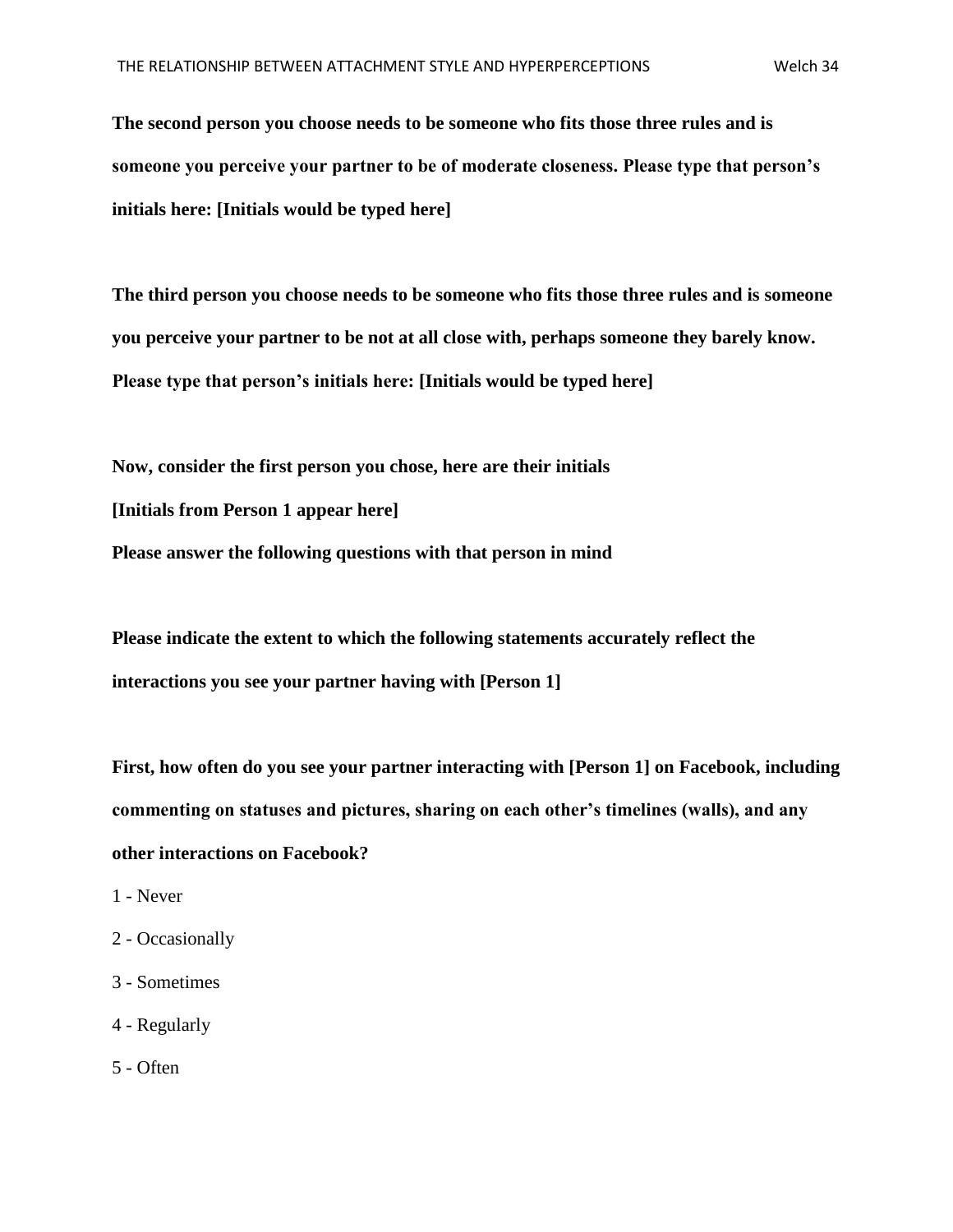# 6 - Constantly

# **Their Facebook interactions look like they are having fun together**

- 1 Strongly Disagree
- 2 Disagree
- 3 Slightly Disagree
- 4 Neither Agree nor Disagree
- 5 Slightly Agree
- 6 Agree
- 7 Strongly Agree

#### **Their Facebook interactions make it seem like they really seem to understand each other**

- 1 Strongly Disagree
- 2 Disagree
- 3 Slightly Disagree
- 4 Neither Agree nor Disagree
- 5 Slightly Agree
- 6 Agree
- 7 Strongly Agree

#### **My partner seems really interested in the interactions she or he has on Facebook with**

# **[Person 1]**

- 1 Strongly Disagree
- 2 Disagree
- 3 Slightly Disagree
- 4 Neither Agree nor Disagree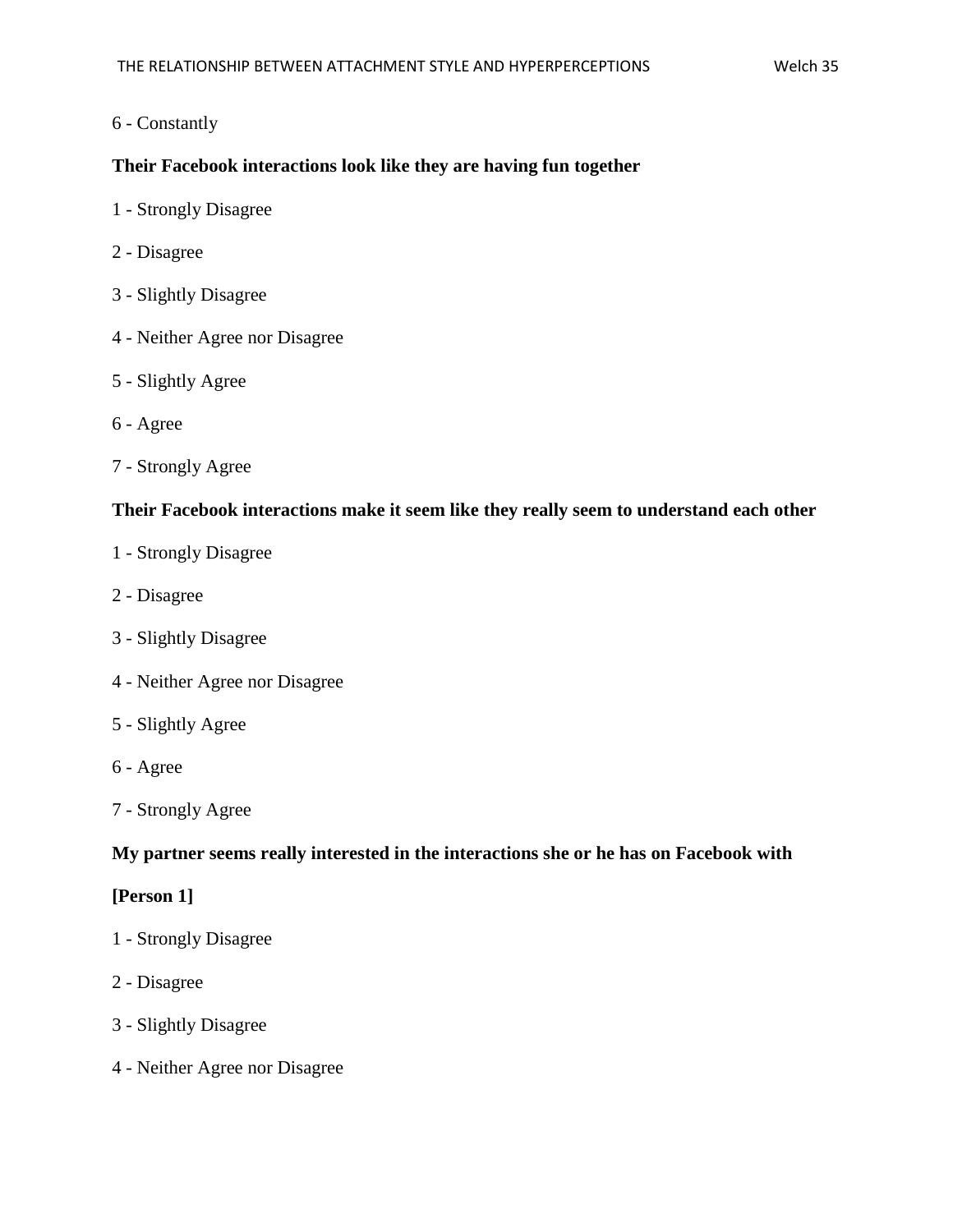# 5 - Slightly Agree

- 6 Agree
- 7 Strongly Agree

# **When [Person 1] comments on my partner's Facebook posts, it seems like they really know**

# **my partner**

- 1 Strongly Disagree
- 2 Disagree
- 3 Slightly Disagree
- 4 Neither Agree nor Disagree
- 5 Slightly Agree
- 6 Agree
- 7 Strongly Agree

#### **Their Facebook interactions look like they have a lot of the same interests**

- 1 Strongly Disagree
- 2 Disagree
- 3 Slightly Disagree
- 4 Neither Agree nor Disagree
- 5 Slightly Agree
- 6 Agree
- 7 Strongly Agree

# **Please answer the following questions by choosing which response best represents your**

#### **impressions**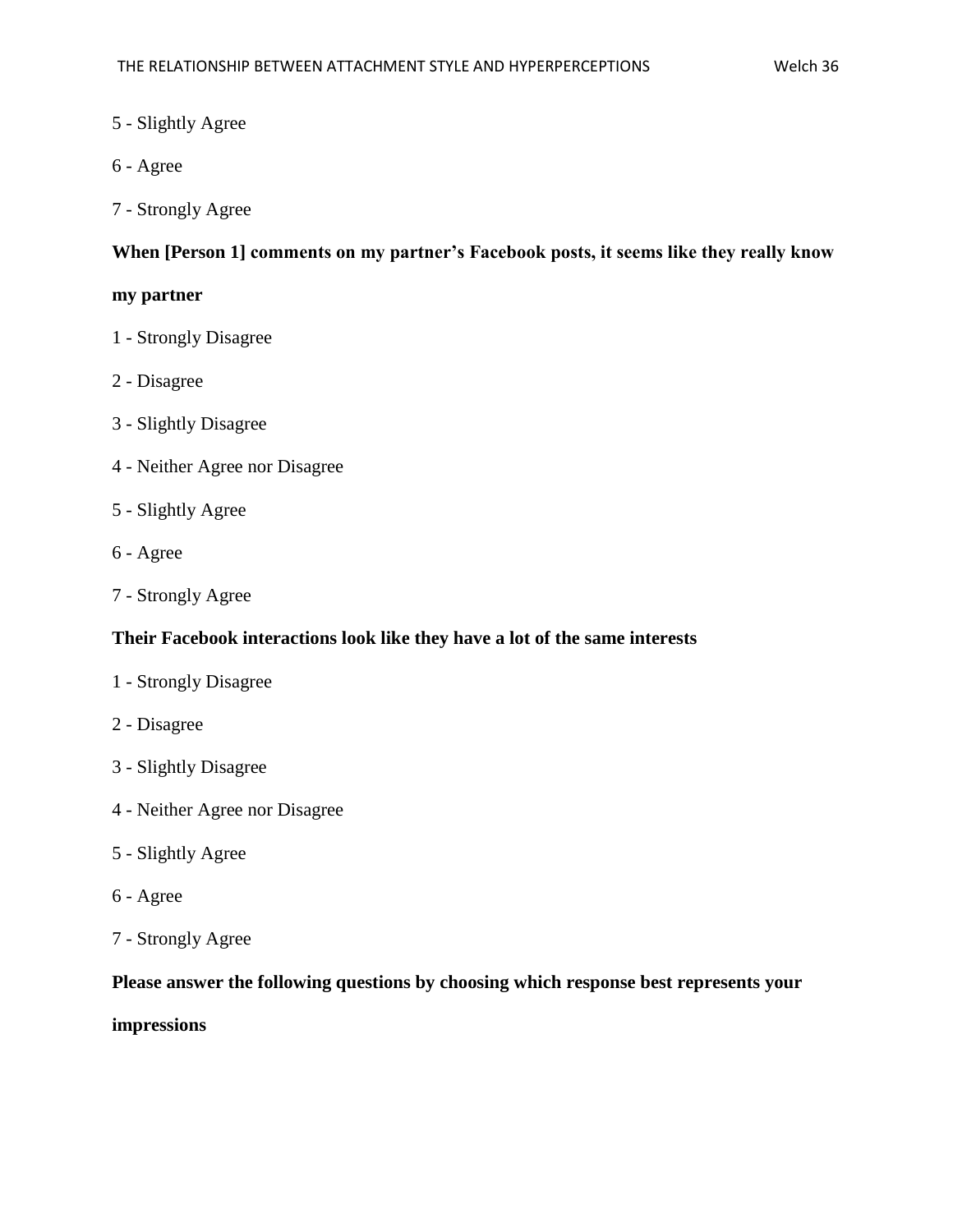# **Please indicate the extent to which you know [Person 1]**

| 1- I have never met [Person 1] offline (in real life)                              |
|------------------------------------------------------------------------------------|
| $2-$                                                                               |
| $3-$                                                                               |
| $4-$                                                                               |
| $5-$                                                                               |
| $6-$                                                                               |
| 7- I have interacted with [Person 1] many times offline (in real life)             |
| 1- I have never seen my partner and [Person 1] interacting face-to-face            |
| $\overline{2}$                                                                     |
| 3                                                                                  |
| $\overline{4}$                                                                     |
| 5                                                                                  |
| 6                                                                                  |
| 7- I have seen my partner interact with [Person 1] many times face-to-face         |
| 1- I have never seen my partner never talks with [Person 1] offline (in real life) |
| $\mathbf{2}$                                                                       |
| 3                                                                                  |
| $\overline{4}$                                                                     |
| 5                                                                                  |

6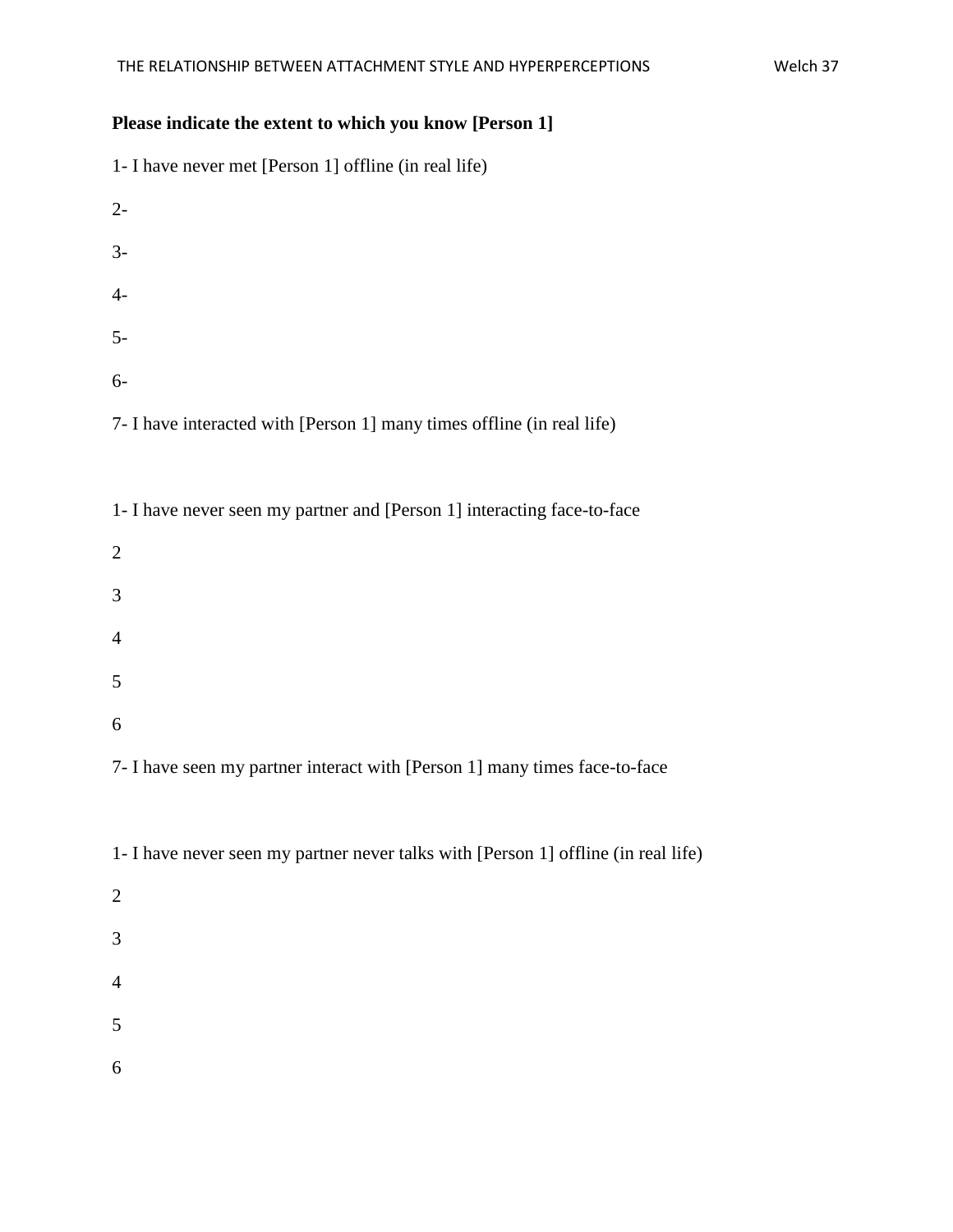#### THE RELATIONSHIP BETWEEN ATTACHMENT STYLE AND HYPERPERCEPTIONS Welch 38

7- I see my partner interact with [Person 1] all the time offline (in real life)

| 1- I do not know how my partner does/would act around [Person 1] offline (in real life)      |  |  |  |  |
|----------------------------------------------------------------------------------------------|--|--|--|--|
| 2                                                                                            |  |  |  |  |
| 3                                                                                            |  |  |  |  |
| $\overline{4}$                                                                               |  |  |  |  |
| 5                                                                                            |  |  |  |  |
| 6                                                                                            |  |  |  |  |
| 7- I know exactly how my partner does/would act around [Person 1] offline (in real life)     |  |  |  |  |
| Look at the pairs of circles below. For each pair, imagine the circle on the left represents |  |  |  |  |

**your partner and the circle on the right represents [Person 1]. Choose a pair of circles that** 

**best describes their relationship.**



**Consider the interactions you have seen between your partner and [Person 1] on Facebook. Use the following measures to indicate your perceptions of their interactions on Facebook.**

Distant 1 2 3 4 5 6 7 Close

Detached 1 2 3 4 5 6 7 Engaging

Nonexpressive 1 2 3 4 5 6 7 Expressive

Unfriendly 1 2 3 4 5 6 7 Friendly

Cold 1 2 3 4 5 6 7 Warm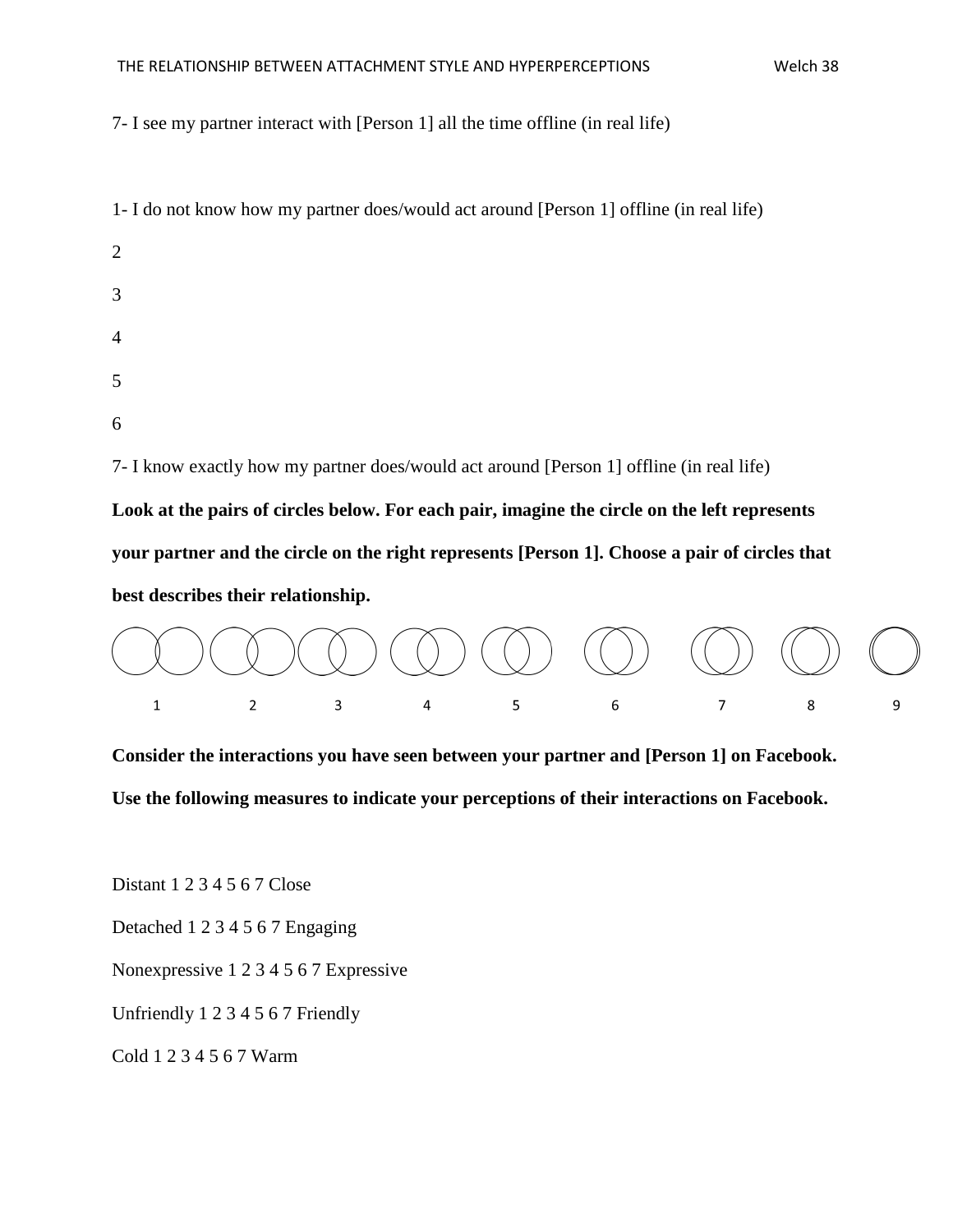**Now, consider the second person you chose, here are their initials [Initials from Person 2 appear here] Please answer the following questions with that person in mind**

**Please indicate the extent to which the following statements accurately reflect the interactions you see your partner having with [Person 2]**

**First, how often do you see your partner interacting with [Person 2] on Facebook, including commenting on statuses and pictures, sharing on each other's timelines (walls), and any other interactions on Facebook?**

- 1 Never
- 2 Occasionally
- 3 Sometimes
- 4 Regularly
- 5 Often
- 6 Constantly

# **Please indicate the extent to which the following statements accurately reflect the**

# **interactions you see your partner having with [Person 2]**

- 1 Strongly Disagree
- 2 Disagree
- 3 Slightly Disagree
- 4 Neither Agree nor Disagree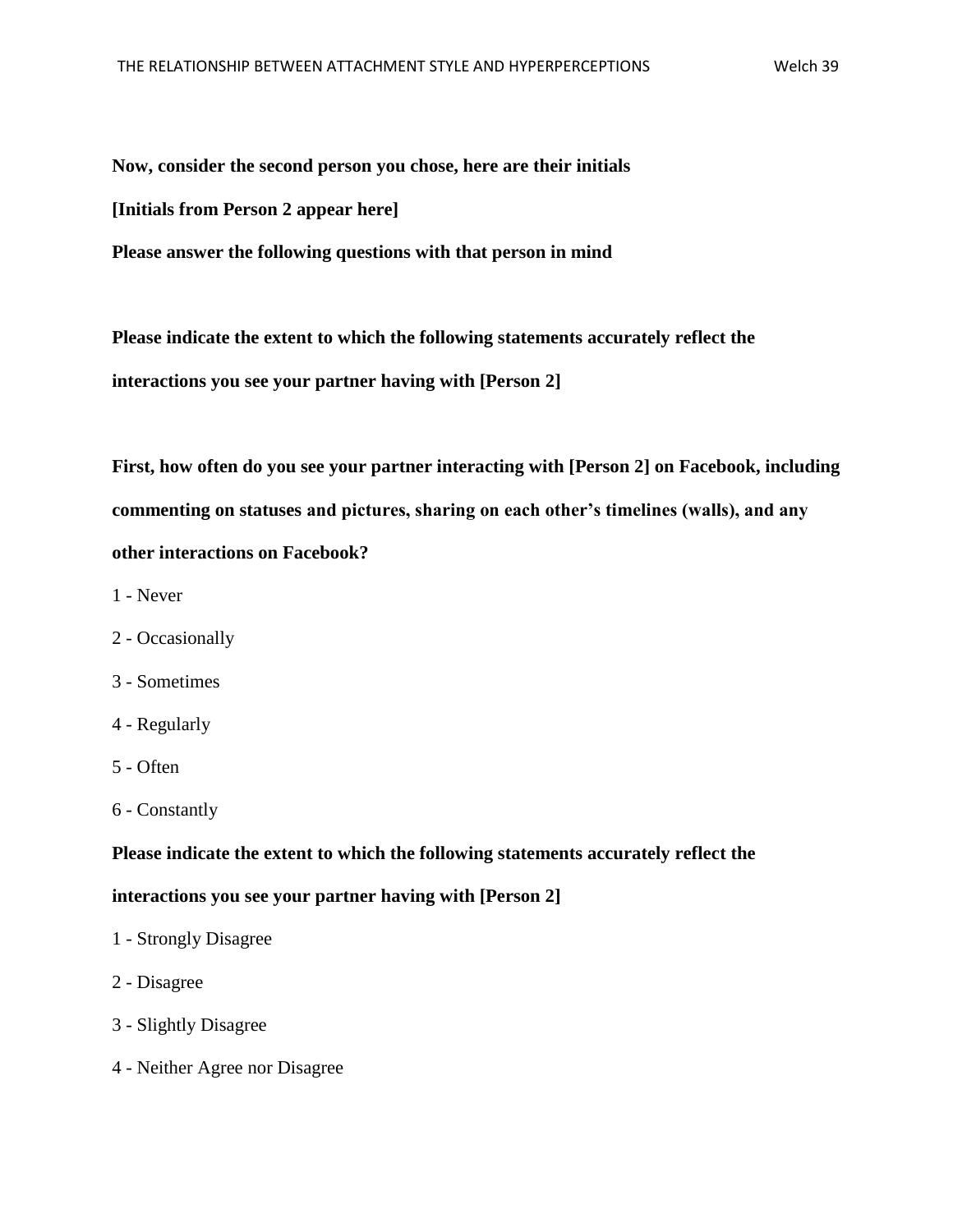# 5 - Slightly Agree

- 6 Agree
- 7 Strongly Agree

# **Their Facebook interactions look like they are having fun together**

- 1 Strongly Disagree
- 2 Disagree
- 3 Slightly Disagree
- 4 Neither Agree nor Disagree
- 5 Slightly Agree
- 6 Agree
- 7 Strongly Agree

#### **Their Facebook interactions make it seem like they really seem to understand each other**

- 1 Strongly Disagree
- 2 Disagree
- 3 Slightly Disagree
- 4 Neither Agree nor Disagree
- 5 Slightly Agree
- 6 Agree
- 7 Strongly Agree

#### **My partner seems really interested in the interactions she or he has on Facebook with**

#### **[Person 2]**

- 1 Strongly Disagree
- 2 Disagree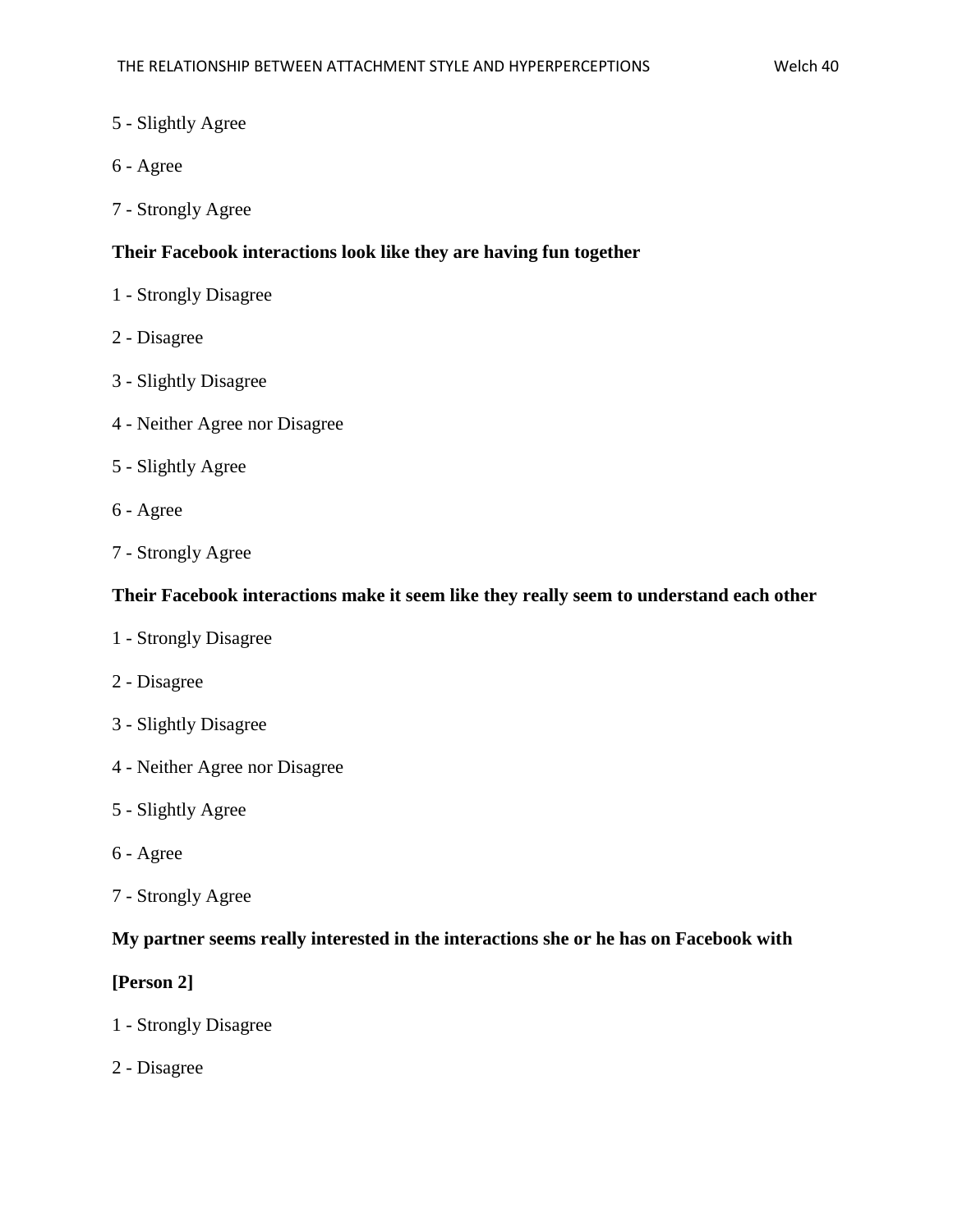# 3 - Slightly Disagree

- 4 Neither Agree nor Disagree
- 5 Slightly Agree
- 6 Agree
- 7 Strongly Agree

# **When [Person 2] comments on my partner's Facebook posts, it seems like they really know**

# **my partner**

- 1 Strongly Disagree
- 2 Disagree
- 3 Slightly Disagree
- 4 Neither Agree nor Disagree
- 5 Slightly Agree
- 6 Agree
- 7 Strongly Agree

#### **Their Facebook interactions look like they have a lot of the same interests**

- 1 Strongly Disagree
- 2 Disagree
- 3 Slightly Disagree
- 4 Neither Agree nor Disagree
- 5 Slightly Agree
- 6 Agree
- 7 Strongly Agree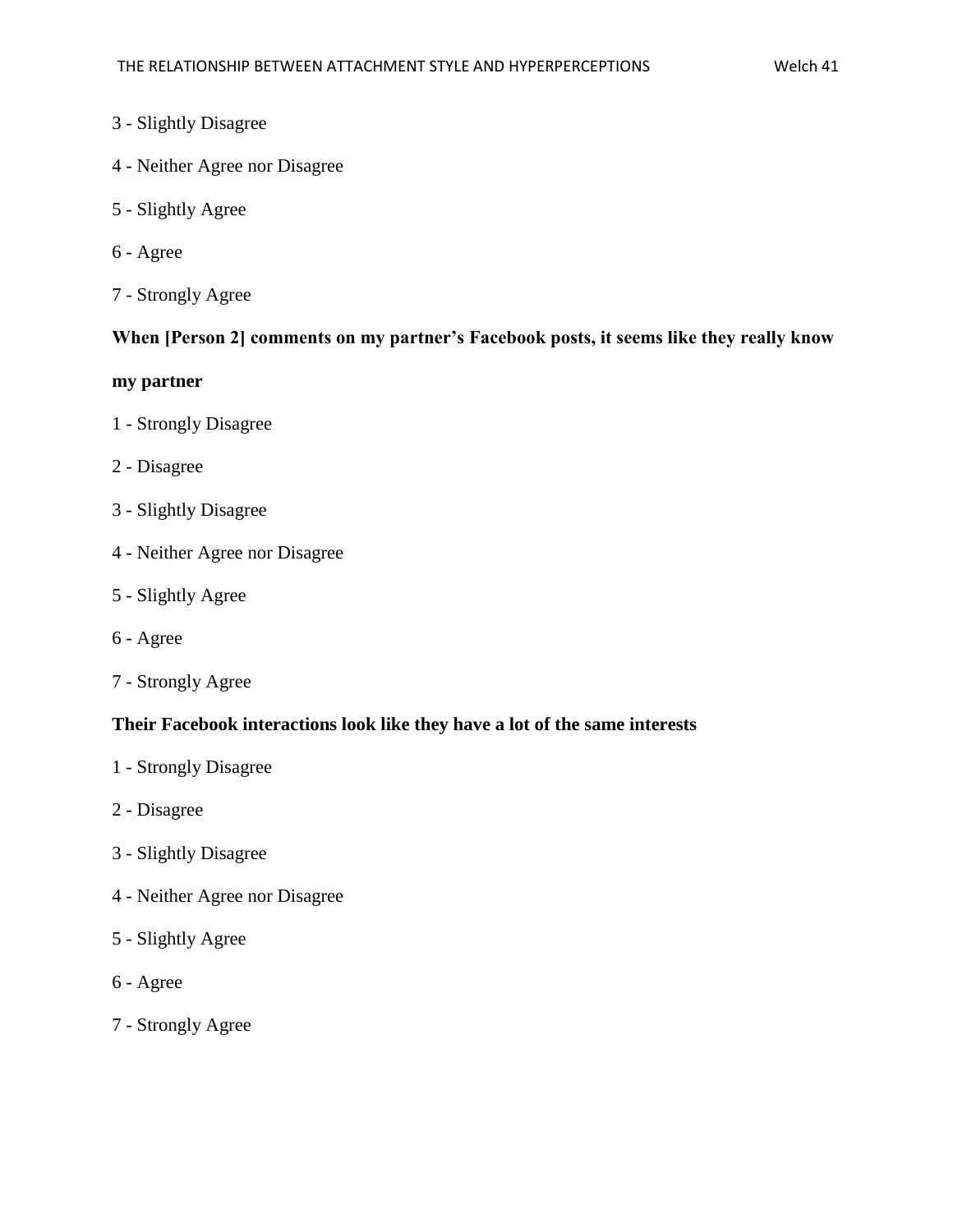# **Please answer the following questions by choosing which response best represents your**

#### **impressions**

# **Please indicate the extent to which you know [Person 2]**

| 1- I have never met [Person 2] offline (in real life) |
|-------------------------------------------------------|
| $2 -$                                                 |
| $3-$                                                  |
| $4-$                                                  |
| $5-$                                                  |
| $6-$                                                  |

7- I have interacted with [Person 2] many times offline (in real life)

| 1- I have never seen my partner and [Person 2] interacting face-to-face |
|-------------------------------------------------------------------------|
| $\overline{2}$                                                          |
| 3                                                                       |
| 4                                                                       |
| 5                                                                       |
| 6                                                                       |
|                                                                         |

7- I have seen my partner interact with [Person 2] many times face-to-face

1- I have never seen my partner never talks with [Person 2] offline (in real life)

2

3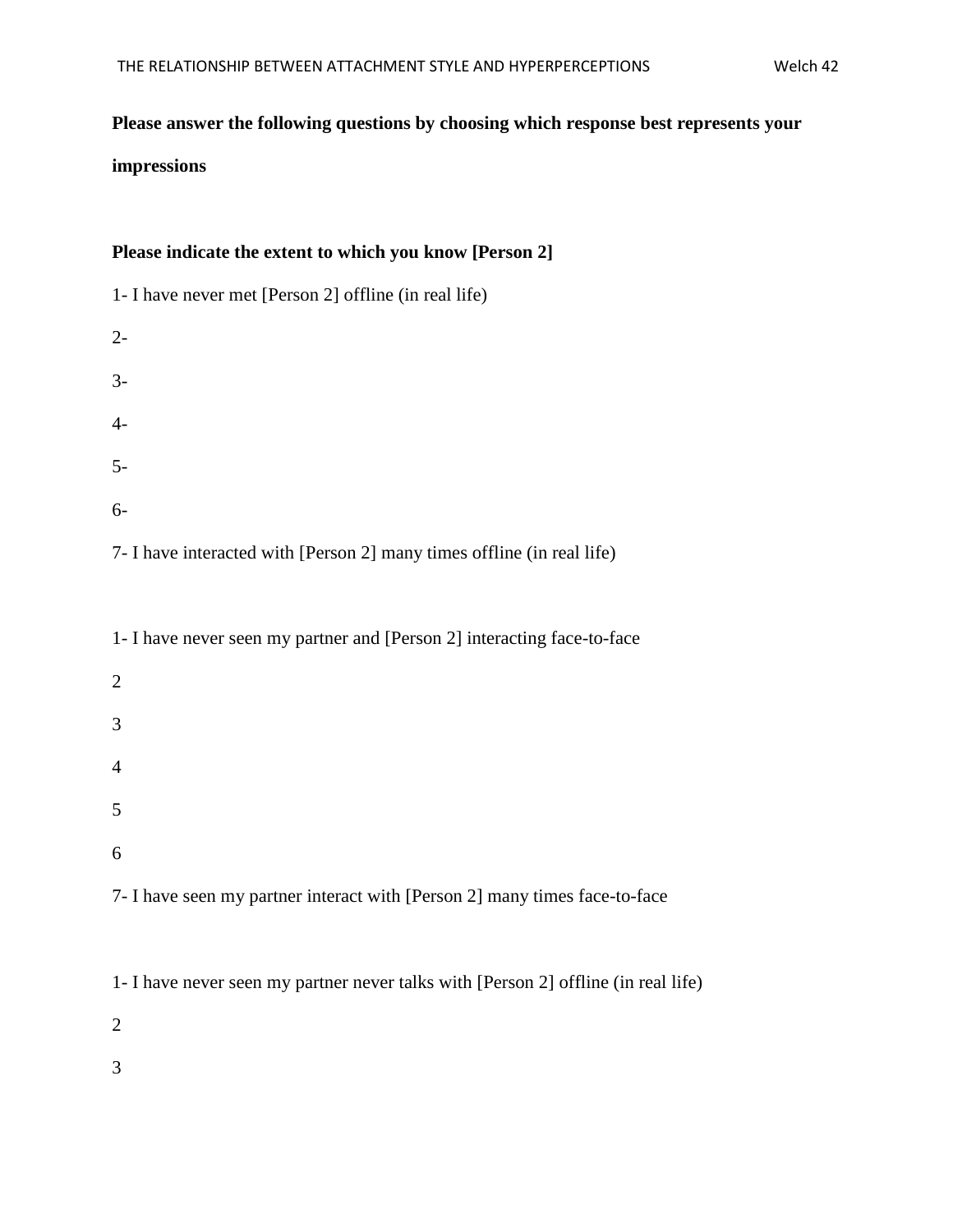| $\overline{4}$                                                                   |  |
|----------------------------------------------------------------------------------|--|
| 5                                                                                |  |
| 6                                                                                |  |
| 7- I see my partner interact with [Person 2] all the time offline (in real life) |  |

1- I do not know how my partner does/ would act around [Person 2] offline (in real life)

| $\overline{2}$ |  |  |  |
|----------------|--|--|--|
| 3              |  |  |  |
| $\overline{4}$ |  |  |  |
| 5              |  |  |  |
| 6              |  |  |  |

7- I know exactly how my partner does/ would act around [Person 2] offline (in real life)

**Look at the pairs of circles below. For each pair, imagine the circle on the left represents your partner and the circle on the right represents [Person 2]. Choose a pair of circles that best describes their relationship.**



**Consider the interactions you have seen between your partner and [Person 2] on Facebook. Use the following measures to indicate your perceptions of their interactions on Facebook.**

Distant 1 2 3 4 5 6 7 Close

Detached 1 2 3 4 5 6 7 Engaging

Nonexpressive 1 2 3 4 5 6 7 Expressive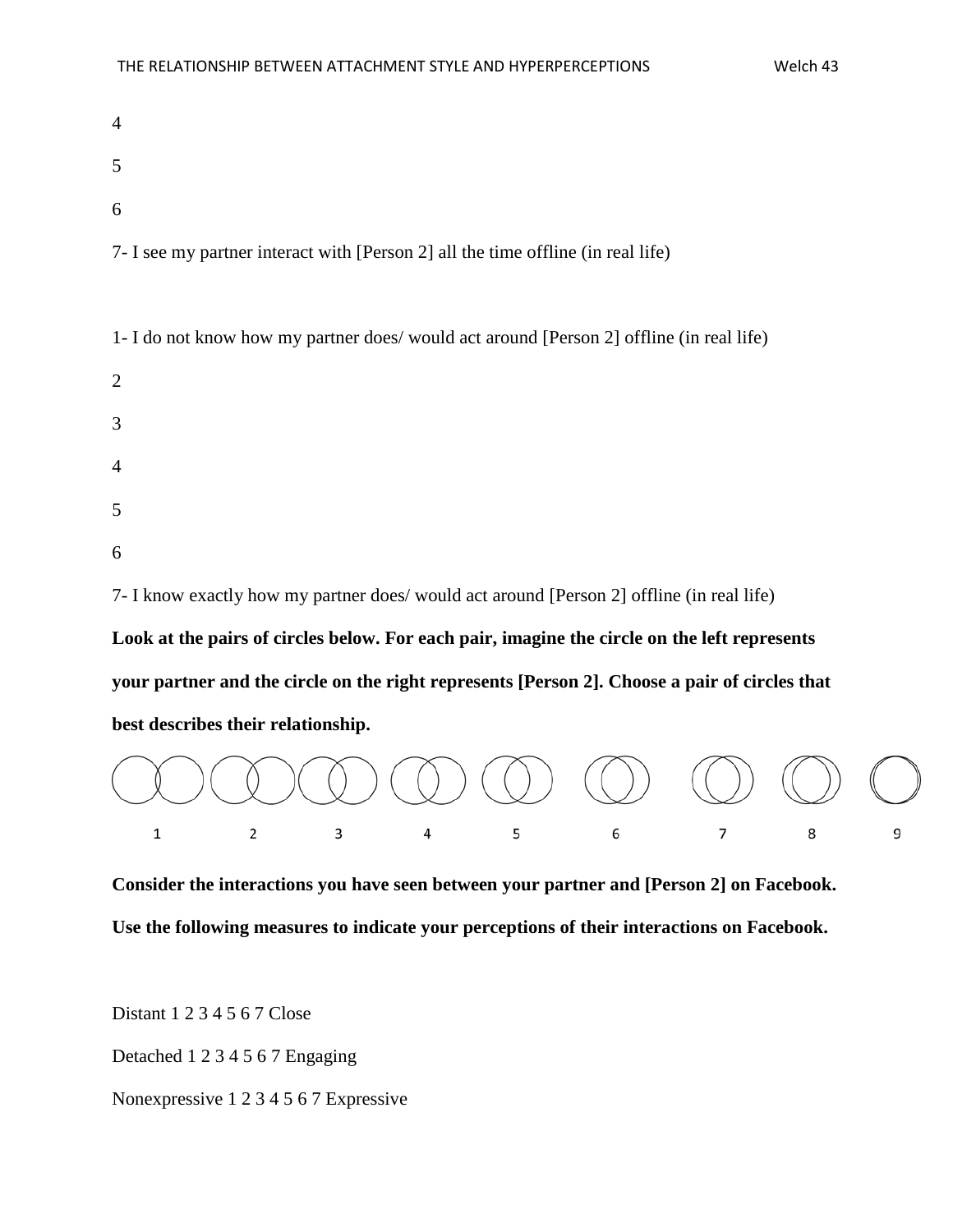Unfriendly 1 2 3 4 5 6 7 Friendly

Cold 1 2 3 4 5 6 7 Warm

**Now, consider the (third) person you chose, here are their initials [Initials from Person 3 appear here] Please answer the following questions with that person in mind**

**Please indicate the extent to which the following statements accurately reflect the interactions you see your partner having with [Person 3]**

**First, how often do you see your partner interacting with [Person 3] on Facebook, including commenting on statuses and pictures, sharing on each other's timelines (walls), and any other interactions on Facebook?**

- 1 Never
- 2 Occasionally
- 3 Sometimes
- 4 Regularly
- 5 Often
- 6 Constantly

**Please indicate the extent to which the following statements accurately reflect the** 

**interactions you see your partner having with [Person 3]**

- 1 Strongly Disagree
- 2 Disagree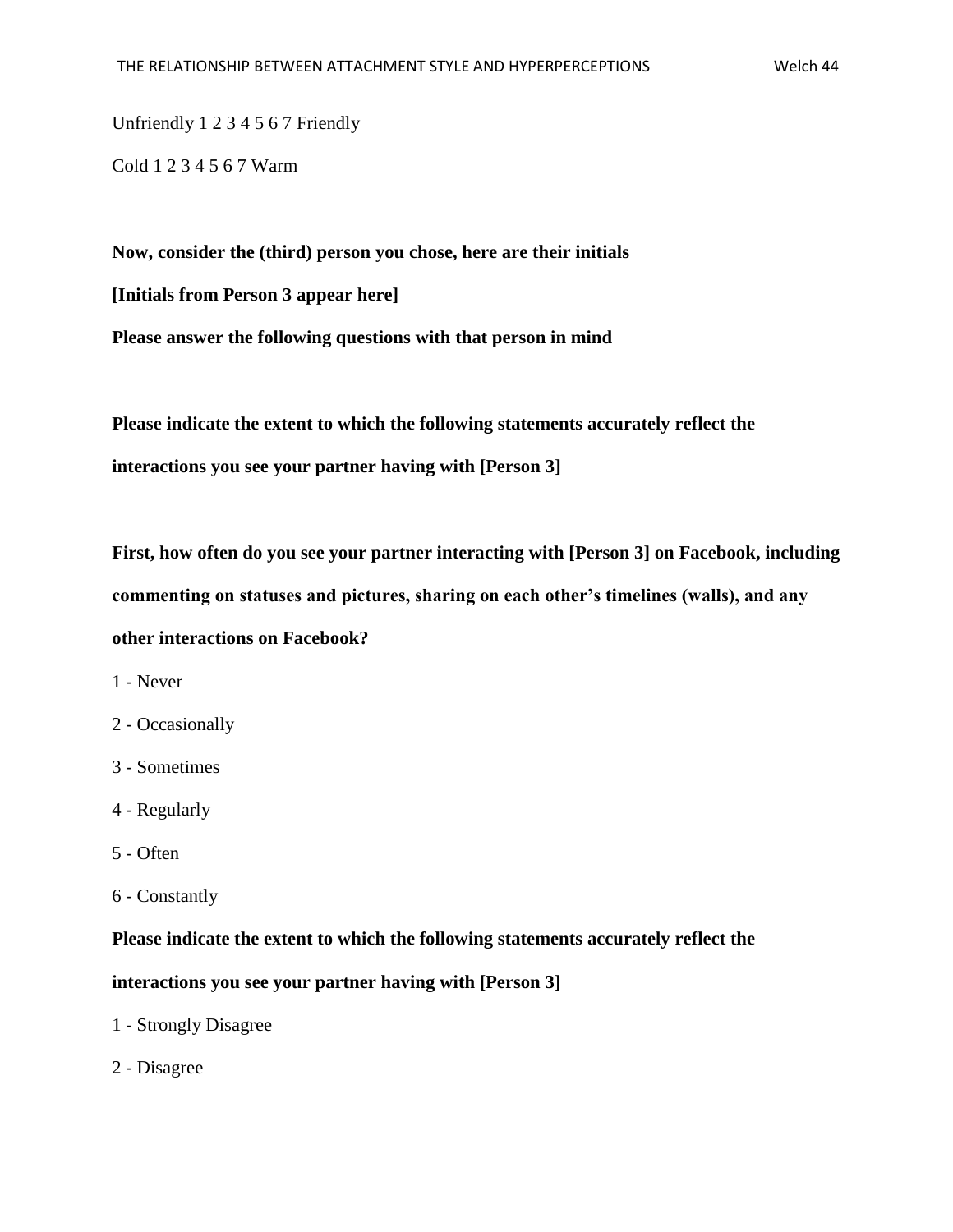# 3 - Slightly Disagree

- 4 Neither Agree nor Disagree
- 5 Slightly Agree
- 6 Agree
- 7 Strongly Agree

#### **Their Facebook interactions look like they are having fun together**

- 1 Strongly Disagree
- 2 Disagree
- 3 Slightly Disagree
- 4 Neither Agree nor Disagree
- 5 Slightly Agree
- 6 Agree
- 7 Strongly Agree

#### **Their Facebook interactions make it seem like they really seem to understand each other**

- 1 Strongly Disagree
- 2 Disagree
- 3 Slightly Disagree
- 4 Neither Agree nor Disagree
- 5 Slightly Agree
- 6 Agree
- 7 Strongly Agree

# **My partner seems really interested in the interactions she or he has on Facebook with**

**[Person 3]**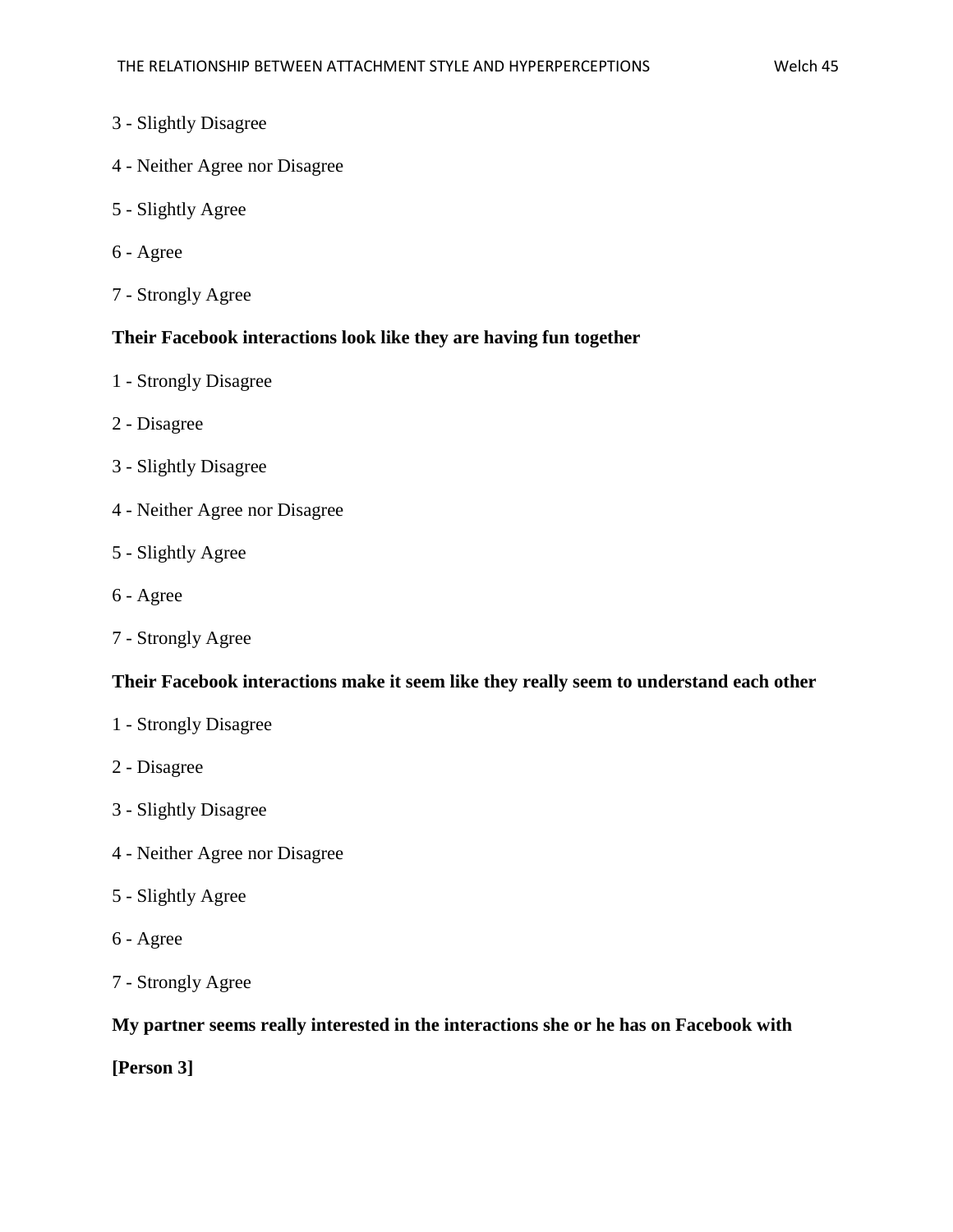- 1 Strongly Disagree
- 2 Disagree
- 3 Slightly Disagree
- 4 Neither Agree nor Disagree
- 5 Slightly Agree
- 6 Agree
- 7 Strongly Agree

#### **When [Person 3] comments on my partner's Facebook posts, it seems like they really know**

#### **my partner**

- 1 Strongly Disagree
- 2 Disagree
- 3 Slightly Disagree
- 4 Neither Agree nor Disagree
- 5 Slightly Agree
- 6 Agree
- 7 Strongly Agree

#### **Their Facebook interactions look like they have a lot of the same interests**

- 1 Strongly Disagree
- 2 Disagree
- 3 Slightly Disagree
- 4 Neither Agree nor Disagree
- 5 Slightly Agree
- 6 Agree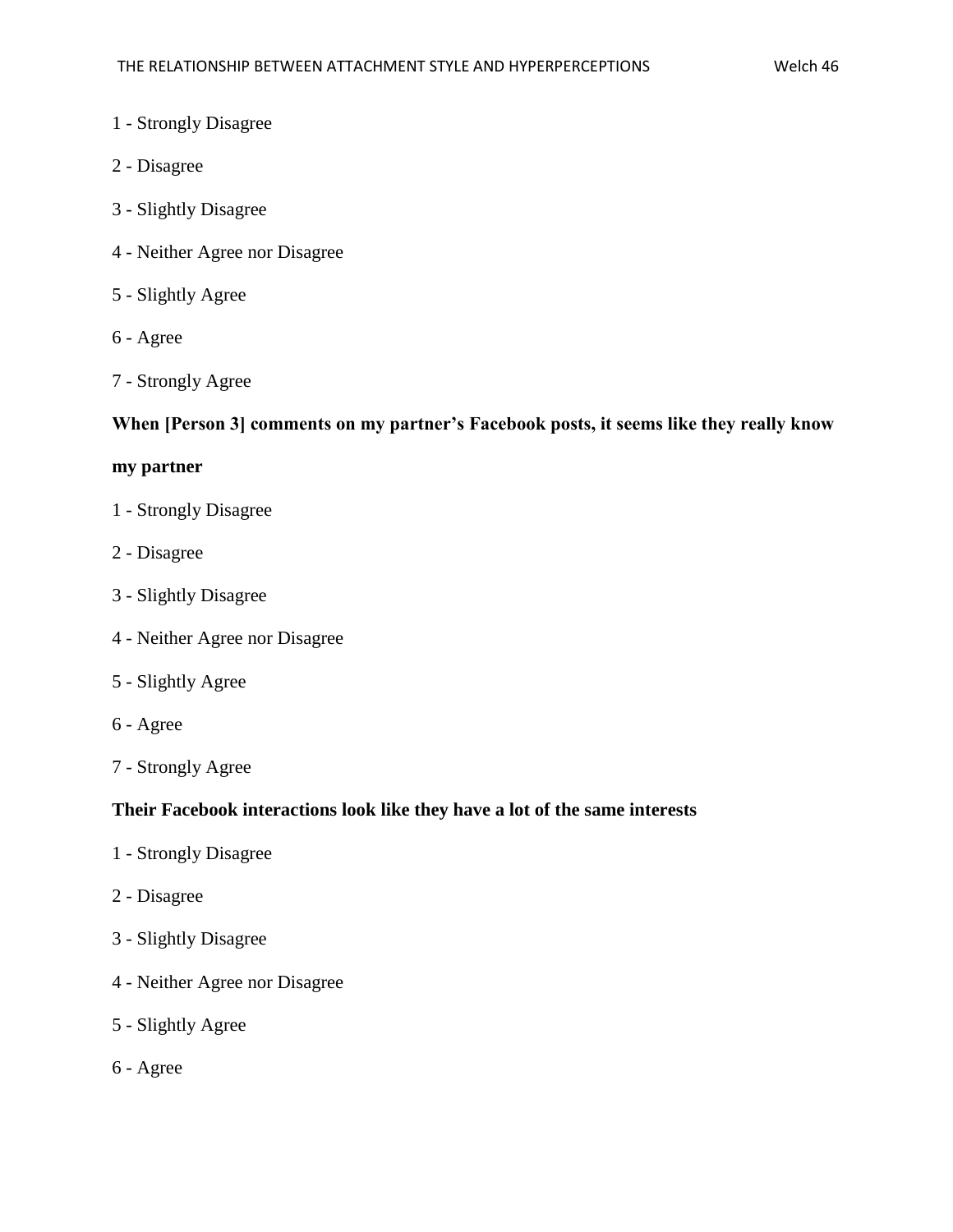# 7 - Strongly Agree

# **Please answer the following questions by choosing which response best represents your**

# **impressions**

# **Please indicate the extent to which you know [Person 3]**

6

5

7- I have seen my partner interact with [Person 3] many times face-to-face

1- I have never seen my partner never talks with [Person 3] offline (in real life)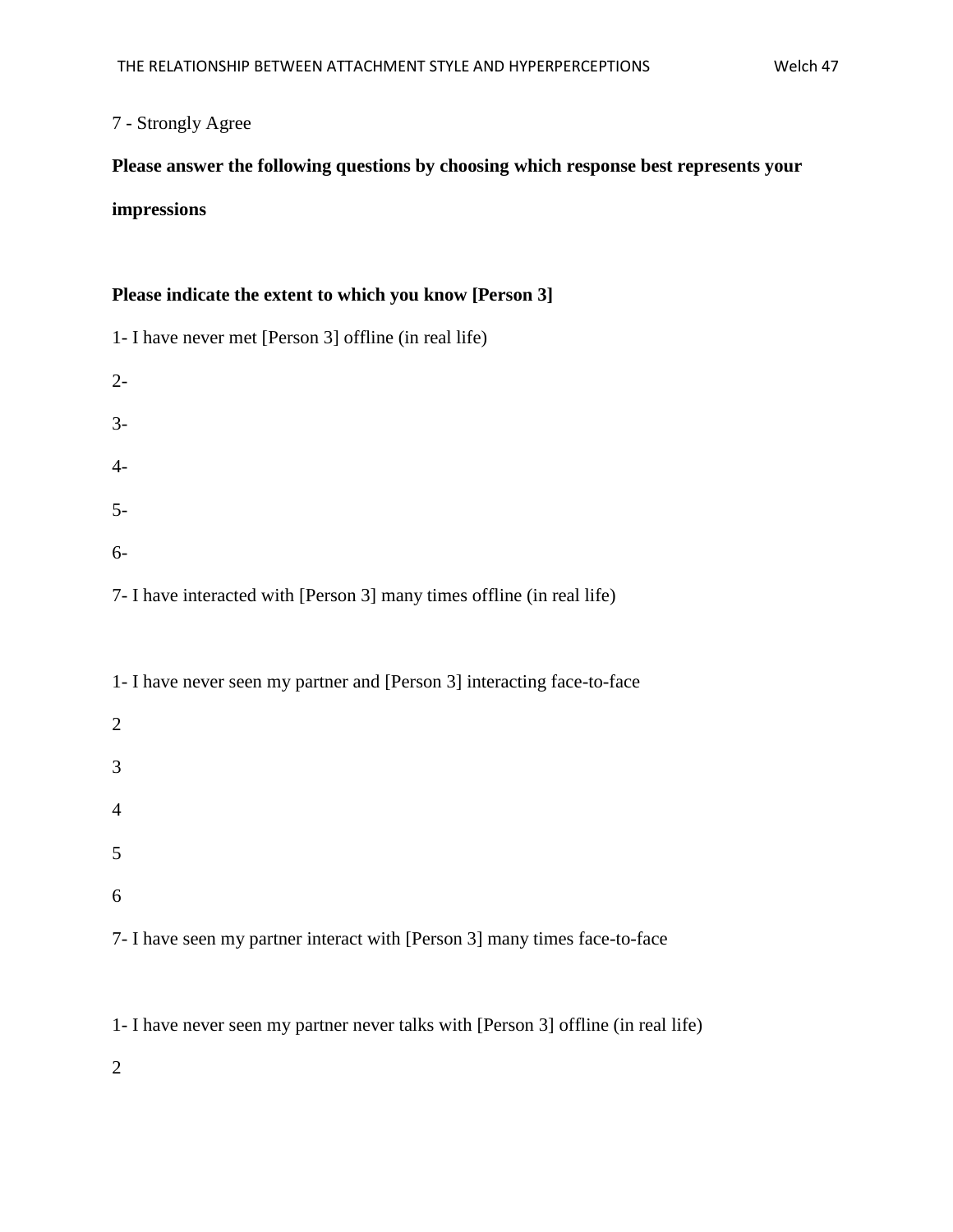| 3              |  |  |  |
|----------------|--|--|--|
| $\overline{4}$ |  |  |  |
| $\overline{5}$ |  |  |  |
| 6              |  |  |  |

7- I see my partner interact with [Person 3] all the time offline (in real life)

1- I do not know how my partner does/ would act around [Person 3] offline (in real life)

| 2              |  |  |  |
|----------------|--|--|--|
| 3              |  |  |  |
| $\overline{4}$ |  |  |  |
| $\overline{5}$ |  |  |  |
| 6              |  |  |  |

7- I know exactly how my partner does/ would act around [Person 3] offline (in real life)

**Look at the pairs of circles below. For each pair, imagine the circle on the left represents your partner and the circle on the right represents [Person 3]. Choose a pair of circles that best describes their relationship.**



**Consider the interactions you have seen between your partner and [Person 3] on Facebook. Use the following measures to indicate your perceptions of their interactions on Facebook.**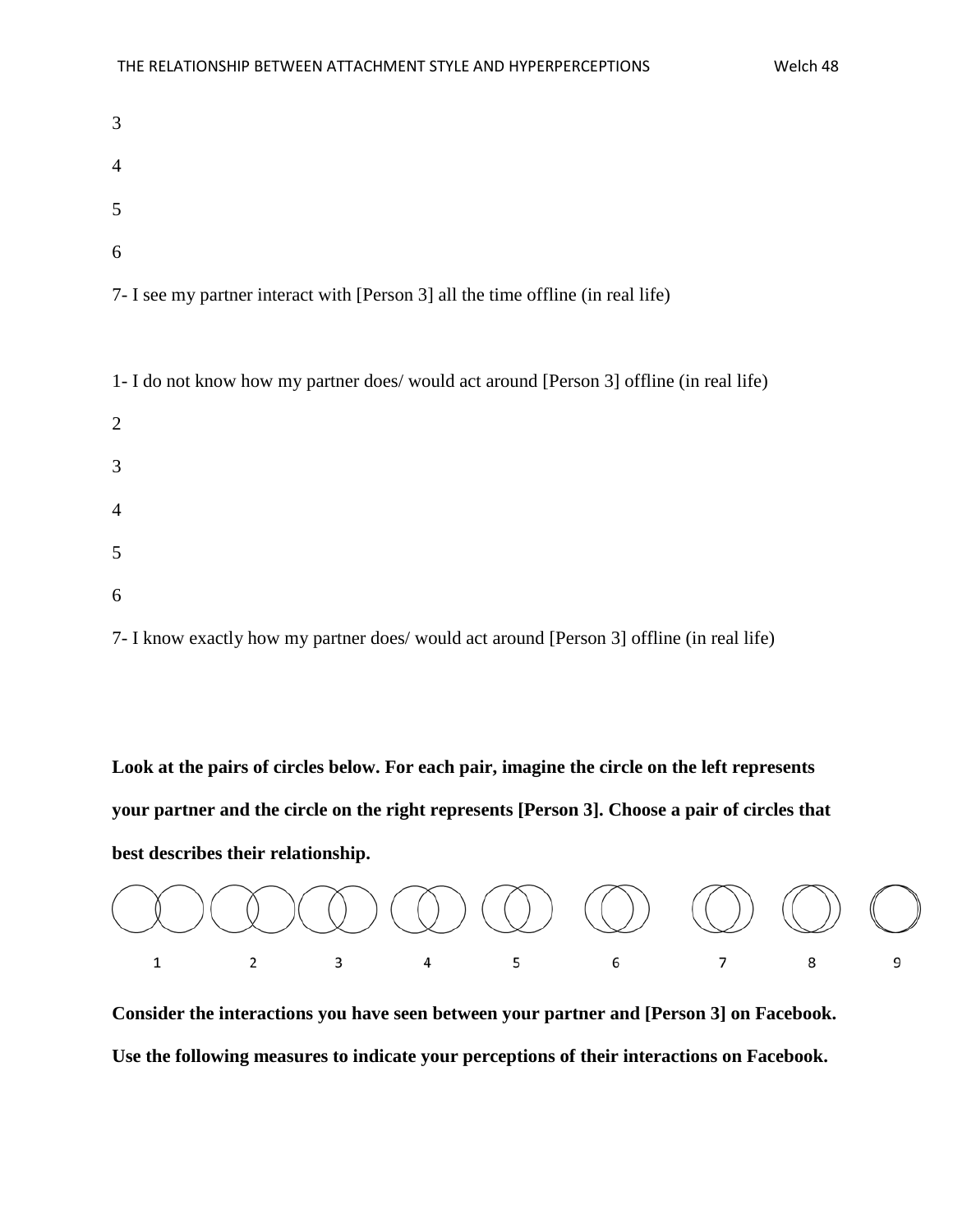Distant 1 2 3 4 5 6 7 Close Detached 1 2 3 4 5 6 7 Engaging Nonexpressive 1 2 3 4 5 6 7 Expressive Unfriendly 1 2 3 4 5 6 7 Friendly Cold 1 2 3 4 5 6 7 Warm

**Now, please think about your relationship with your partner and indicate how much you agree with the following statements I feel satisfied with our relationship:** Strongly Disagree 1 2 3 4 5 Strongly Agree **My relationship is much better than other relationships:** Strongly Disagree 1 2 3 4 5 Strongly Agree

**My relationship is close to ideal:** Strongly Disagree 1 2 3 4 5 Strongly Agree

**Our relationship makes me very happy:** Strongly Disagree 1 2 3 4 5 Strongly Agree

**Our relationship does a good job at fulfilling my needs for intimacy:** Strongly Disagree 1 2 3

4 5 Strongly Agree

**Please type your age, only type the two-digit number.**

**What gender do you identify as?**

Female

Male

Trans\* non-binary, two-spirit, genderqueer

Other, not listed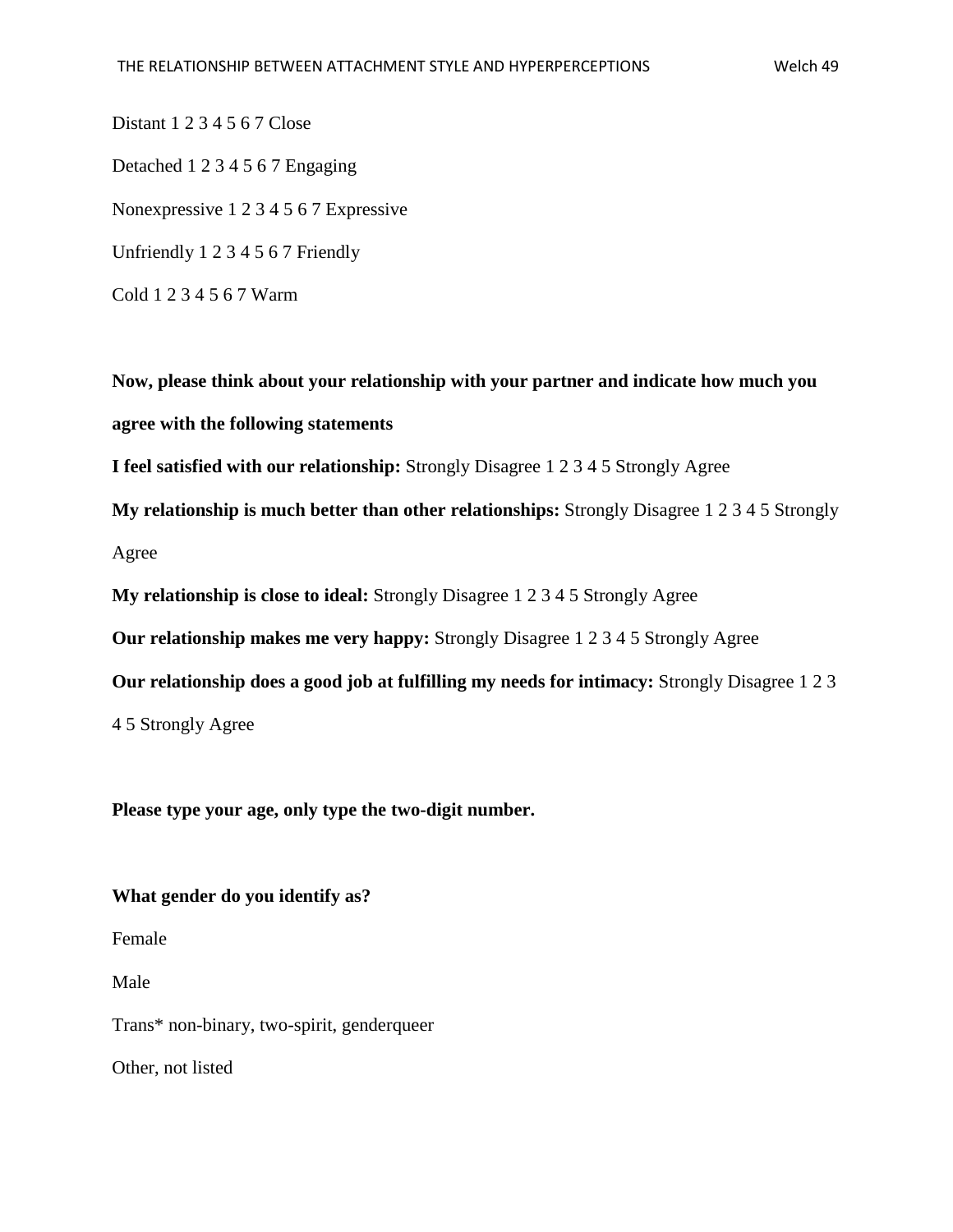Prefer not to answer

**What is your full name?**

**What is your romantic partner's full name?**

**Please leave any comments you would like to make about the survey here:**

**Which class would you like to get extra credit for completing this survey?:**

**Next, before we measure your attachment style, we need you to email your partner the following by cutting and pasting the email below into your email. Don't forget to fill in the three names in the appropriate spot in the email. If you and your partner is drawn for the prize, you will be responsible for collecting the prize and for any taxes. The survey your partner will complete will be much shorter than your survey.**

SUBJECT: Please take this survey for my Communication Class

Hey

I took a survey for extra credit in one of my Communication classes and answered some questions about three of your Facebook friends. I also found out what kind of relationship style I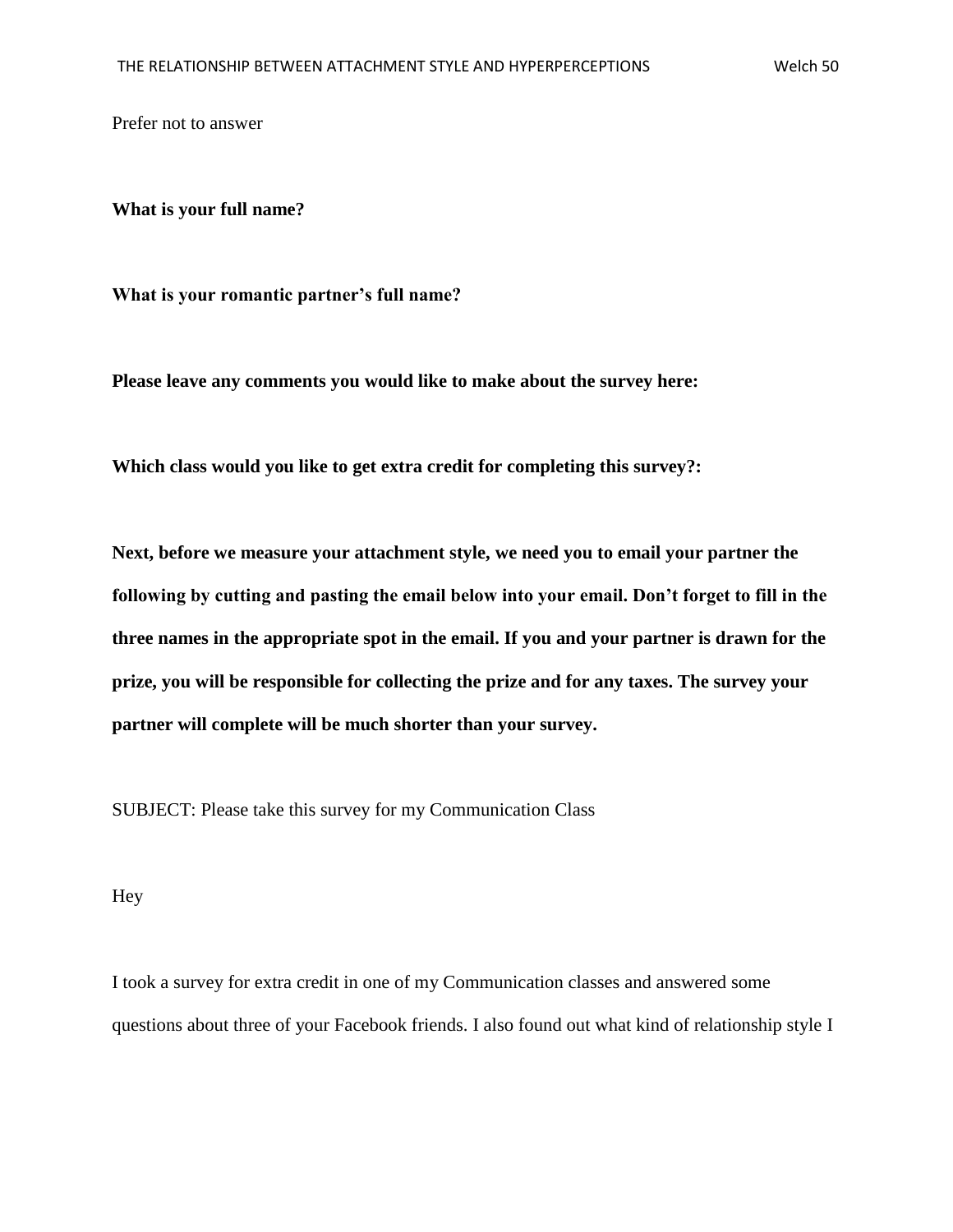have. If you take a survey too you can find out your relationship style and we can compare.

We'll have a chance to win \$30

Please go to this link and answer the questions. It should be less than five minutes

The survey will ask you for the names of three of your Facebook friends; here are the names:

[Here you need to type in the three names]

[Link to the survey attached here]

Thanks!

[your name]

**Did you send the email to your romantic partner with the three names in it?**

Yes

No

**Next, we'll find out what kind of attachment style you have and tell you what that means**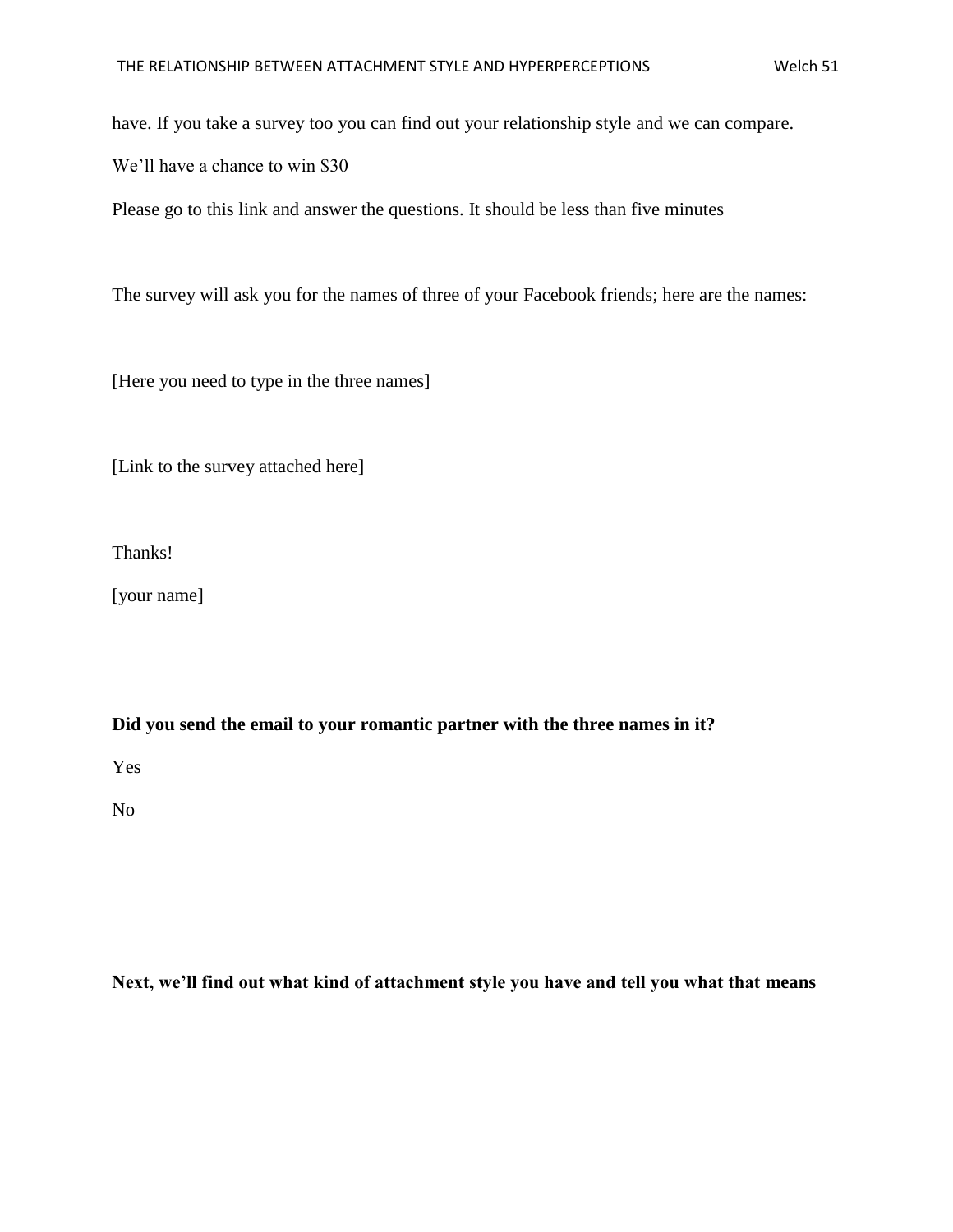**Read each of the three self-descriptions below and then choose the single alternative that best describes how you feel in romantic relationships or is nearest to the way you feel. (Note: The terms "close" and "intimate" refer to psychological or emotional closeness, not necessarily to sexual intimacy.)**

1. I am somewhat uncomfortable being close to others; I find it difficult to trust them completely, difficult to allow myself to depend on them. I am nervous when anyone gets too close, and often, others want me to be more intimate than I feel comfortable being.

2. I find it relatively easy to get close to others and am comfortable depending on them and having them depend on me. I don't worry about being abandoned or about someone getting too close to me.

3. I find that others are reluctant to get as close as I would like. I often worry that my partner doesn't really love me or won't want to stay with me. I want to get very close to my partner, and this sometimes scares people away.

#### **[If they choose option 1]**

You chose the Avoidant Attachment Style

According to the seminal work on attachment style by Hazan and Shaver (1987):

"The avoidant lovers were characterized by fear of intimacy, emotional highs and lows, and jealousy… The avoidant lovers said the kind of head-over-heels romantic love depicted in novels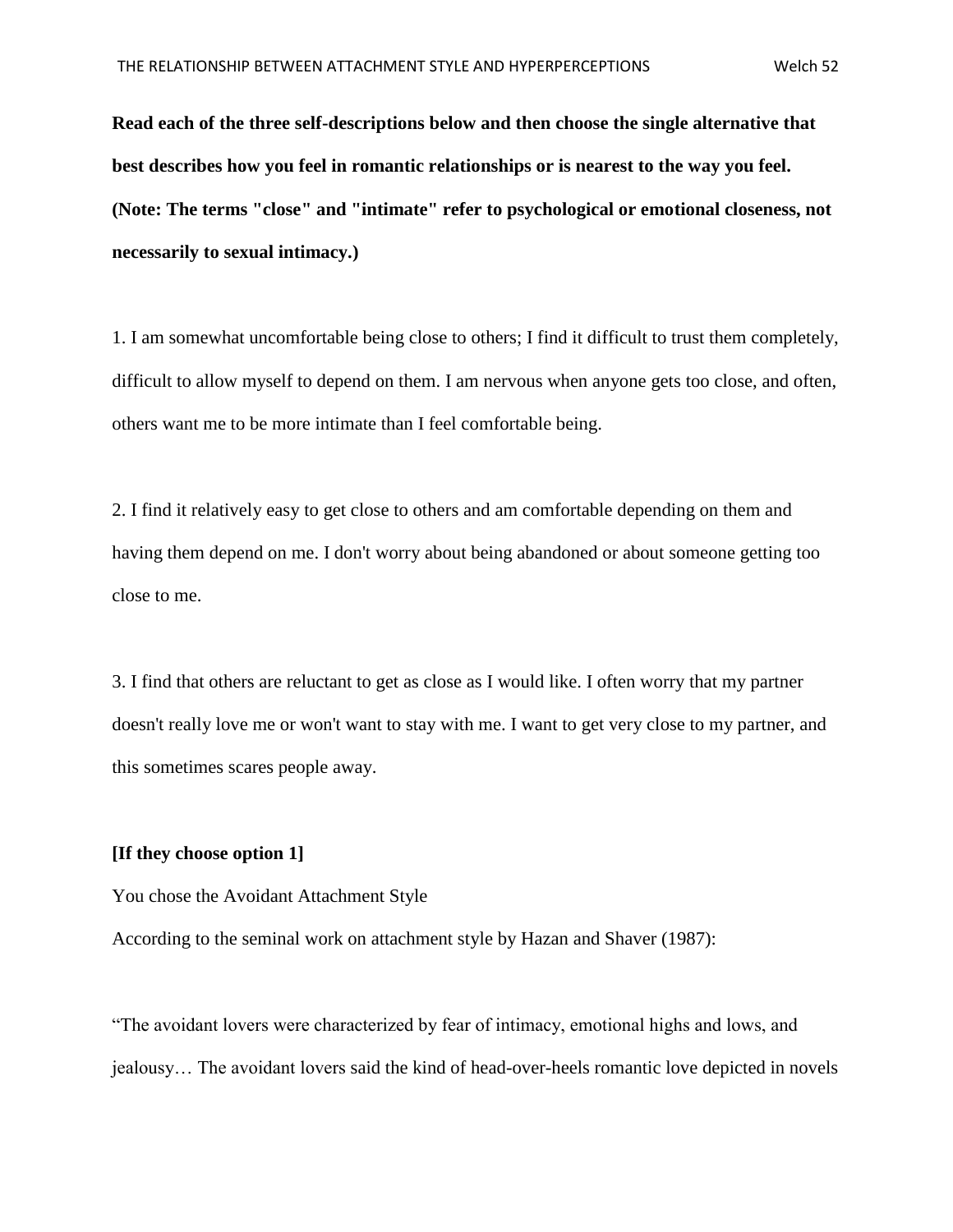and movies does not exist in real life, romantic love seldom lasts, and it is rare to find a person one can really fall in love with… avoidant subjects reported fear of closeness." But remember that this classification only represents broad tendencies and may not necessarily reflect how you personally behave in relationships.

#### **[If they choose option 2]**

You chose the Secure Attachment Style

According to the seminal work on attachment style by Hazan and Shaver (1987):

"secure lovers described their most important love experience as especially happy, friendly, and trusting. They emphasized being able to accept and support their partner despite the partner's faults… secure lovers said that romantic feelings wax and wane but at times reach the intensity experienced at the start of the relationship and that in some relationships romantic love never fades… Secure respondents characterized their love experiences as friendly, happy, and trusting…"

But remember that this classification only represents broad tendencies and may not necessarily reflect how you personally behave in relationships.

#### **[If they choose option 3]**

You chose the Anxious/Ambivalent Attachment Style

According to the seminal work on attachment style by Hazan and Shaver (1987):